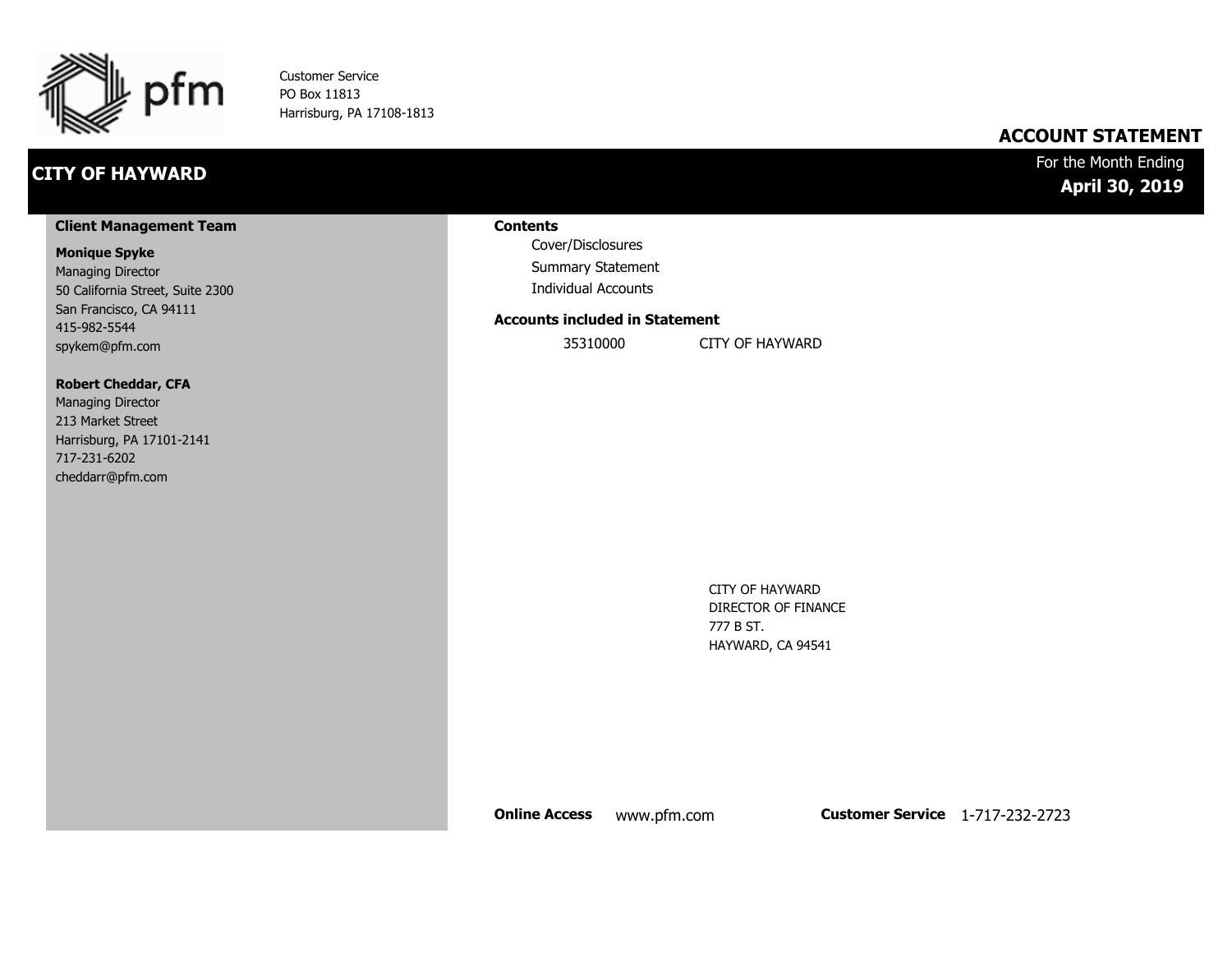

#### **Important Disclosures**

#### Important Disclosures

This statement is for general information purposes only and is not intended to provide specific advice or recommendations. PFM Asset Management LLC ("PFM") is an investment advisor registered with the Securities and Exchange Commission, and is required to maintain a written disclosure statement of our background and business experience. If you would like to receive a copy of our current disclosure statement, please contact Service Operations at the address below.

**Proxy Voting** PFM does not normally receive proxies to vote on behalf of its clients. However, it does on occasion receive consent requests. In the event a consent request is received the portfolio manager contacts the client and then proceeds according to their instructions. PFM's Proxy Voting Policy is available upon request by contacting Service Operations at the address below.

**Questions About an Account** PFM's monthly statement is intended to detail our investment advisory activity as well as the activity of any accounts held by clients in pools that are managed by PFM. The custodian bank maintains the control of assets and executes (i.e., settles) all investment transactions. The custodian statement is the official record of security and cash holdings and transactions. PFM recognizes that clients may use these reports to facilitate record keeping and that the custodian bank statement and the PFM statement should be reconciled and differences resolved. Many custodians use a settlement date basis which may result in the need to reconcile due to a timing difference. **Account Control** PFM does not have the authority to withdraw funds from or deposit funds to the custodian. Our clients retain responsibility for their internal accounting policies; implementing and enforcing internal controls and generating ledger entries or otherwise recording transactions. **Market Value** Generally, PFM's market prices are derived from closing bid prices as of the last business day of the month as supplied by ICE Data Services or Bloomberg. Where prices are not available from generally recognized sources the securities are priced using a yield-based matrix system to arrive at an estimated market value. Prices that fall between data points are interpolated. Non-negotiable FDIC-insured bank certificates of deposit are priced at par. Although PFM believes the prices to be reliable, the values of the securities do not always represent the prices at which the securities could have been bought or sold. Explanation of the valuation methods for money market and TERM funds is contained in the appropriate fund information statement.

**Amortized Cost** The original cost of the principal of the security is adjusted for the amount of the periodic reduction of any discount or premium from the purchase date until the date of the report. Discount or premium with respect to short term securities (those with less than one year to maturity at time of issuance) is amortized on a straightline basis. Such discount or premium with respect to longer term securities is amortized using the constant yield basis.

**Tax Reporting** Cost data and realized gains / losses are provided for informational purposes only. Please review for accuracy and consult your tax advisor to determine the tax consequences of your security transactions. PFM does not report such information to the IRS or other taxing authorities and is not responsible for the accuracy of such information that may be required to be reported to federal, state or other taxing authorities. **Financial Situation** In order to better serve you, PFM should be promptly notified of any material change in your investment objective or financial situation.

**Callable Securities** Securities subject to redemption prior to maturity may be redeemed in whole or in part before maturity, which could affect the yield represented.

Portfolio The securities in this portfolio, including shares of mutual funds, are not guaranteed or otherwise protected by PFM, the FDIC (except for certain non-negotiable certificates of deposit) or any government agency. Investment in securities involves risks, including the possible loss of the amount invested. Actual settlement values, accrued interest, and amortized cost amounts may vary for securities subject to an adjustable interest rate or subject to principal paydowns. Any changes to the values shown may be reflected within the next monthly statement's beginning values. **Rating** Information provided for ratings is based upon a good faith inquiry of selected sources, but its accuracy and completeness cannot be guaranteed. Shares of some money market and TERM funds are marketed through representatives of PFM's wholly owned subsidiary, PFM Fund Distributors, Inc. PFM Fund Distributors, Inc. is registered with the SEC as a broker/dealer and is a member of the Financial Industry Regulatory Authority ("FINRA") and the Municipal Securities Rulemaking Board ("MSRB"). You may reach the FINRA by calling the FINRA Regulator Public Disclosure Hotline at 1-888-289-9999 or at the FINRA Regulation Internet website address www.nasd.com. A brochure describing the FINRA Regulation Public Disclosure Program is also available from the FINRA upon request.

#### **Key Terms and Definitions**

*Dividends* on money market funds consist of interest earned, plus any discount ratably amortized to the date of maturity, plus all realized gains and losses on the sale of securities prior to maturity, less ratable amortization of any premium and all accrued expenses to the fund. Dividends are accrued daily and may be paid either monthly or quarterly. The monthly earnings on this statement represent the estimated dividend accrued for the month for any program that distributes earnings on a quarterly basis. There is no guarantee that the estimated amount will be paid on the actual distribution date.

*Current Yield* is the net change, exclusive of capital changes and income other than investment income, in the value of a hypothetical fund account with a balance of one share over the seven-day base period including the statement date, expressed as a percentage of the value of one share (normally \$1.00 per share) at the beginning of the seven-day period. This resulting net change in account value is then annualized by multiplying it by 365 and dividing the result by 7. The yields quoted should not be considered a representation of the yield of the fund in the future, since the yield is not fixed.

*Average maturity* represents the average maturity of all securities and investments of a portfolio, determined by multiplying the par or principal value of each security or investment by its maturity (days or years), summing the products, and dividing the sum by the total principal value of the portfolio. The stated maturity date of mortgage backed or callable securities are used in this statement. However the actual maturity of these securities could vary depending on the level or prepayments on the underlying mortgages or whether a callable security has or is still able to be called.

*Monthly distribution yield* represents the net change in the value of one share (normally \$1.00 per share) resulting from all dividends declared during the month by a fund expressed as a percentage of the value of one share at the beginning of the month. This resulting net change is then annualized by multiplying it by 365 and dividing it by the number of calendar days in the month.

*YTM at Cost* The yield to maturity at cost is the expected rate of return, based on the original cost, the annual interest receipts, maturity value and the time period from purchase date to maturity, stated as a percentage, on an annualized basis.

*YTM at Market* The yield to maturity at market is the rate of return, based on the current market value, the annual interest receipts, maturity value and the time period remaining until maturity, stated as a percentage, on an annualized basis.

*Managed Account* A portfolio of investments managed discretely by PFM according to the client's specific investment policy and requirements. The investments are directly owned by the client and held by the client's custodian.

*Unsettled Trade* A trade which has been executed however the final consummation of the security transaction and payment has not yet taken place.

Please review the detail pages of this statement carefully. If you think your statement is wrong, missing account information, or if you need more information about a transaction, please contact PFM within 60 days of receipt. If you have other concerns or questions regarding your account you should contact a member of your client management team or PFM Service Operations at the address below.

> PFM Asset Management LLC Attn: Service Operations 213 Market Street Harrisburg, PA 17101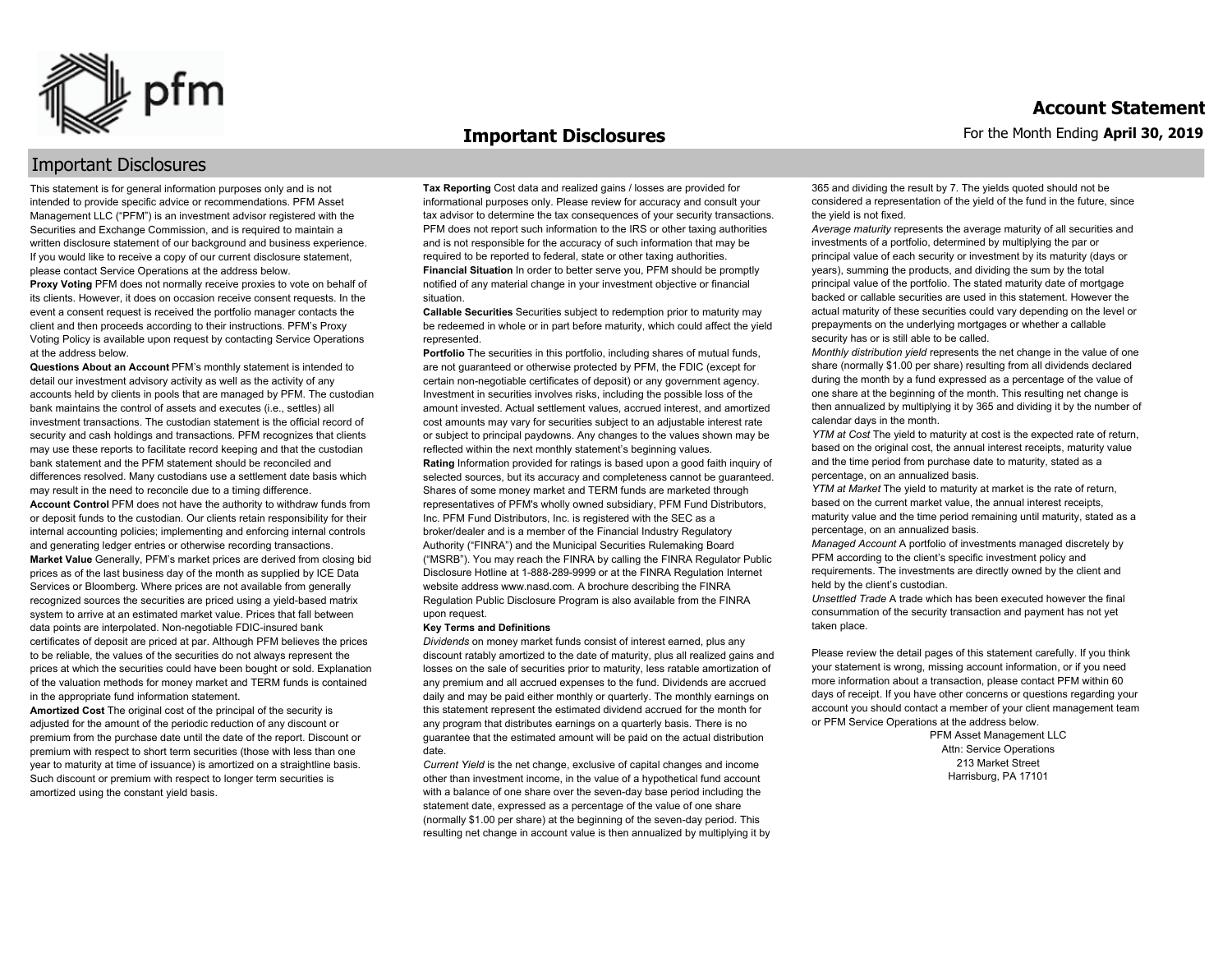

# **Managed Account Summary Statement** For the Month Ending April 30, 2019

| <b>Transaction Summary - Managed Account</b> | <b>Cash Transactions Summary - Managed Account</b> |                                                   |                           |
|----------------------------------------------|----------------------------------------------------|---------------------------------------------------|---------------------------|
| <b>Opening Market Value</b>                  | \$122,517,614.40                                   | Maturities/Calls                                  | $0.00\,$                  |
| Maturities/Calls                             | (379, 318.57)                                      | Sale Proceeds                                     | 5,434,064.59              |
| <b>Principal Dispositions</b>                | (3,620,640.72)                                     | Coupon/Interest/Dividend Income                   | 166,280.37                |
| <b>Principal Acquisitions</b>                | 4,007,500.80                                       | Principal Payments                                | 379,318.57                |
| Unsettled Trades                             | (63,689.26)                                        | <b>Security Purchases</b>                         | (5,837,141.62)            |
| Change in Current Value                      | 43,312.78                                          | Net Cash Contribution<br>Reconciling Transactions | (142, 521.91)<br>$0.00\,$ |
| <b>Closing Market Value</b>                  | \$122,504,779.43                                   |                                                   |                           |

| <b>Earnings Reconciliation (Cash Basis) - Managed Account</b>                                                                |                                           | <b>Cash Balance</b>         |        |
|------------------------------------------------------------------------------------------------------------------------------|-------------------------------------------|-----------------------------|--------|
| Interest/Dividends/Coupons Received<br>Less Purchased Interest Related to Interest/Coupons<br>Plus Net Realized Gains/Losses | 198,727.24<br>(11, 478.99)<br>(31,052.94) | <b>Closing Cash Balance</b> | \$0.00 |
| <b>Total Cash Basis Earnings</b>                                                                                             | \$156,195.31                              |                             |        |
| <b>Earnings Reconciliation (Accrual Basis)</b>                                                                               | <b>Total</b>                              |                             |        |
| Ending Amortized Value of Securities                                                                                         | 122,285,379.76                            |                             |        |
| <b>Ending Accrued Interest</b>                                                                                               | 693,047.92                                |                             |        |
| Plus Proceeds from Sales                                                                                                     | 3,922,008.25                              |                             |        |
| Plus Proceeds of Maturities/Calls/Principal Payments                                                                         | 379,318.57                                |                             |        |
| Plus Coupons/Dividends Received                                                                                              | 166,280.37                                |                             |        |
| Less Cost of New Purchases                                                                                                   | (4,233,776.51)                            |                             |        |
| Less Beginning Amortized Value of Securities                                                                                 | (122, 356, 587.95)                        |                             |        |
| Less Beginning Accrued Interest                                                                                              | (641, 115.60)                             |                             |        |
| <b>Total Accrual Basis Earnings</b>                                                                                          | \$214,554.81                              |                             |        |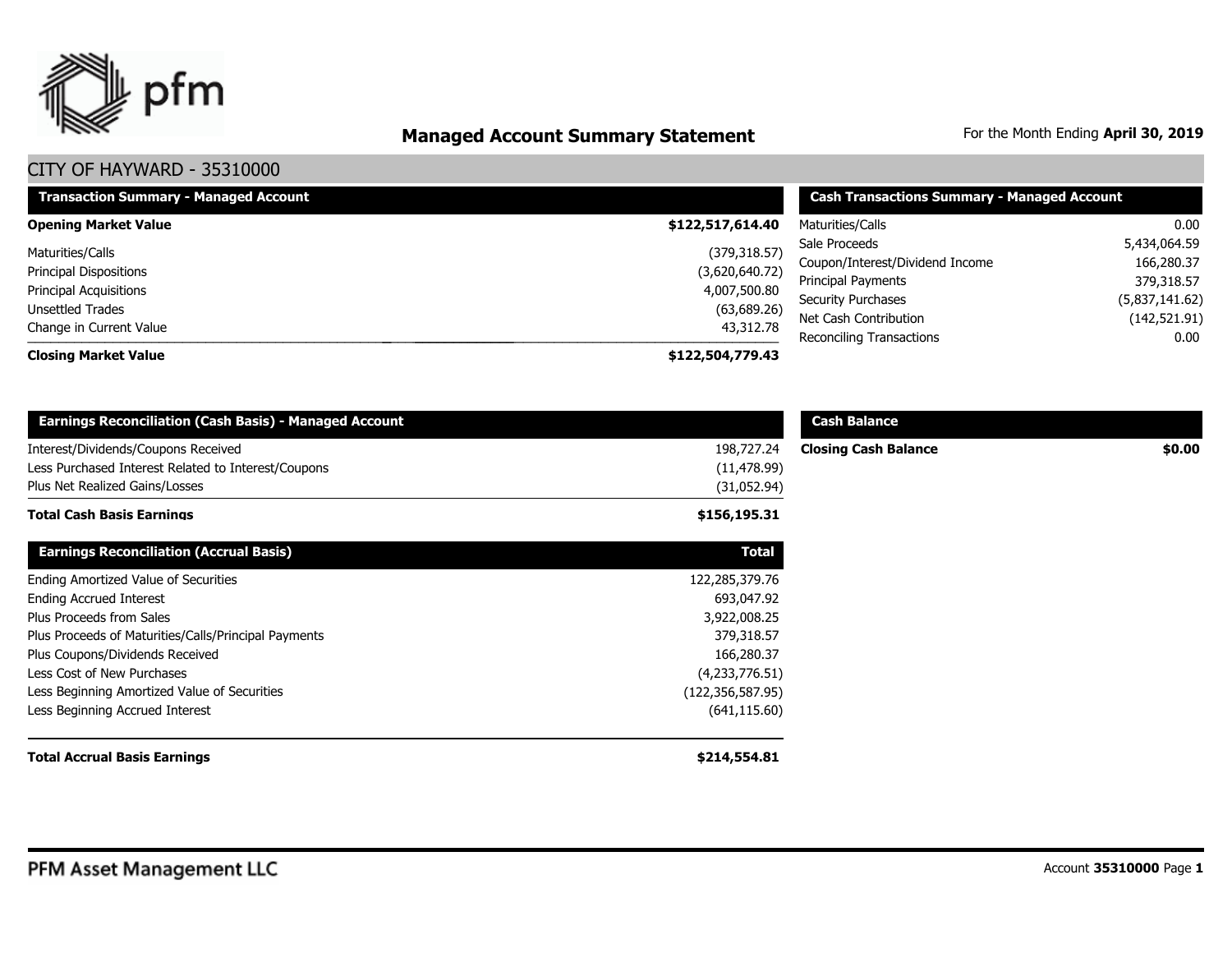

### **Portfolio Summary and Statistics** For the Month Ending April 30, 2019

#### CITY OF HAYWARD - 35310000

|                                        | <b>Account Summary</b> |                     |                |
|----------------------------------------|------------------------|---------------------|----------------|
| <b>Description</b>                     | <b>Par Value</b>       | <b>Market Value</b> | <b>Percent</b> |
| U.S. Treasury Bond / Note              | 67,975,000.00          | 67,654,052.23       | 55.22          |
| Supra-National Agency Bond / Note      | 7,485,000.00           | 7,488,169.58        | 6.11           |
| Municipal Bond / Note                  | 4,845,000.00           | 4,858,863,25        | 3.97           |
| Federal Agency Collateralized Mortgage | 9.712.998.12           | 9,747,806.57        | 7.96           |
| Obligation                             |                        |                     |                |
| Federal Agency Bond / Note             | 15,695,000.00          | 15,749,205.70       | 12.85          |
| Corporate Note                         | 6,530,000.00           | 6,552,330.38        | 5.35           |
| Certificate of Deposit                 | 6,000,000.00           | 6,033,771.90        | 4.93           |
| <b>Asset-Backed Security</b>           | 4,401,613.90           | 4,420,579.82        | 3.61           |
| <b>Managed Account Sub-Total</b>       | 122,644,612.02         | 122,504,779.43      | 100.00%        |
| <b>Accrued Interest</b>                |                        | 693,047.92          |                |
| <b>Total Portfolio</b>                 | 122,644,612.02         | 123,197,827.35      |                |

#### **Unsettled Trades 215,000.00 214,952.74**







55.22% US TSY Bond / Note

| <b>Characteristics</b>            |       |
|-----------------------------------|-------|
| Yield to Maturity at Cost         | 2.37% |
| Yield to Maturity at Market       | 2.38% |
| Duration to Worst                 | 1.78  |
| Weighted Average Days to Maturity | 741   |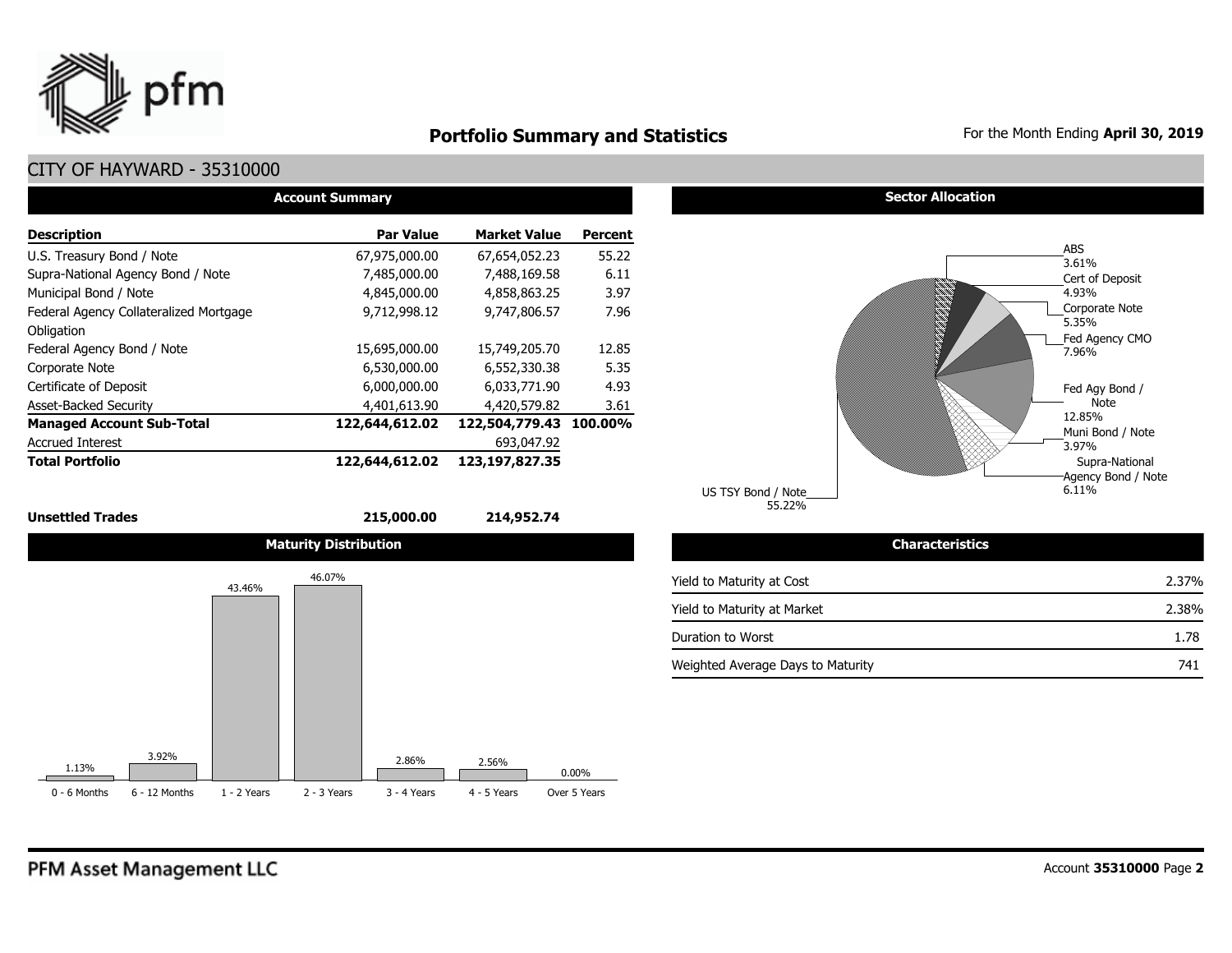### **Managed Account Issuer Summary** For the Month Ending April 30, 2019

### CITY OF HAYWARD - 35310000

pfm

| <b>Issuer Summary</b>                  |                     |                |
|----------------------------------------|---------------------|----------------|
|                                        | <b>Market Value</b> |                |
| <b>Issuer</b>                          | of Holdings         | <b>Percent</b> |
| <b>3M COMPANY</b>                      | 146,866.44          | 0.12           |
| ALLY AUTO RECEIVABLES TRUST            | 374,736.54          | 0.31           |
| AMERICAN EXPRESS CO                    | 605,885.60          | 0.49           |
| <b>BANK OF AMERICA CO</b>              | 585,271.74          | 0.48           |
| <b>BANK OF MONTREAL</b>                | 602,737.80          | 0.49           |
| <b>BANK OF NOVA SCOTIA</b>             | 604,056.00          | 0.49           |
| BMW FINANCIAL SERVICES NA LLC          | 126,195.55          | 0.10           |
| <b>CALIFORNIA ST</b>                   | 2,440,931.75        | 1.99           |
| CANADIAN IMPERIAL BANK OF COMMERCE     | 601,386.60          | 0.49           |
| CARMAX AUTO OWNER TRUST                | 516,936.71          | 0.42           |
| CATERPILLAR INC                        | 328,713.78          | 0.27           |
| <b>CHARLES SCHWAB</b>                  | 237,820.47          | 0.19           |
| <b>CITIGROUP INC</b>                   | 300,187.50          | 0.25           |
| <b>CREDIT AGRICOLE SA</b>              | 600,333.60          | 0.49           |
| <b>CREDIT SUISSE GROUP</b>             | 600,746.40          | 0.49           |
| <b>DEERE &amp; COMPANY</b>             | 550,521.90          | 0.45           |
| <b>FANNIE MAE</b>                      | 8,916,819.47        | 7.27           |
| FEDERAL HOME LOAN BANKS                | 7,553,315.21        | 6.17           |
| FIFTH THIRD AUTO TRUST                 | 214,952.74          | 0.18           |
| FORD CREDIT AUTO LEASE TRUST           | 478,214.34          | 0.39           |
| FORD CREDIT AUTO OWNER TRUST           | 202,436.06          | 0.17           |
| FREDDIE MAC                            | 9,026,877.59        | 7.36           |
| <b>GM FINANCIAL AUTO LEASING TRUST</b> | 372,249.87          | 0.30           |
| <b>GM FINANCIAL SECURITIZED TERM</b>   | 345,445.60          | 0.28           |
| <b>GOLDMAN SACHS GROUP INC</b>         | 600,412.80          | 0.49           |
| HOME DEPOT INC                         | 178,244.68          | 0.15           |
| HONDA AUTO RECEIVABLES                 | 337,544.27          | 0.28           |
| <b>HYUNDAI AUTO RECEIVABLES</b>        | 606,834.17          | 0.50           |
| <b>IBM CORP</b>                        | 597,169.20          | 0.49           |
| INTER-AMERICAN DEVELOPMENT BANK        | 2,617,461.50        | 2.14           |
| INTERNATIONAL FINANCE CORPORATION      | 1,849,232.25        | 1.51           |
| INTL BANK OF RECONSTRUCTION AND DEV    | 3,021,475.83        | 2.47           |

#### **Credit Quality (S&P Ratings)**

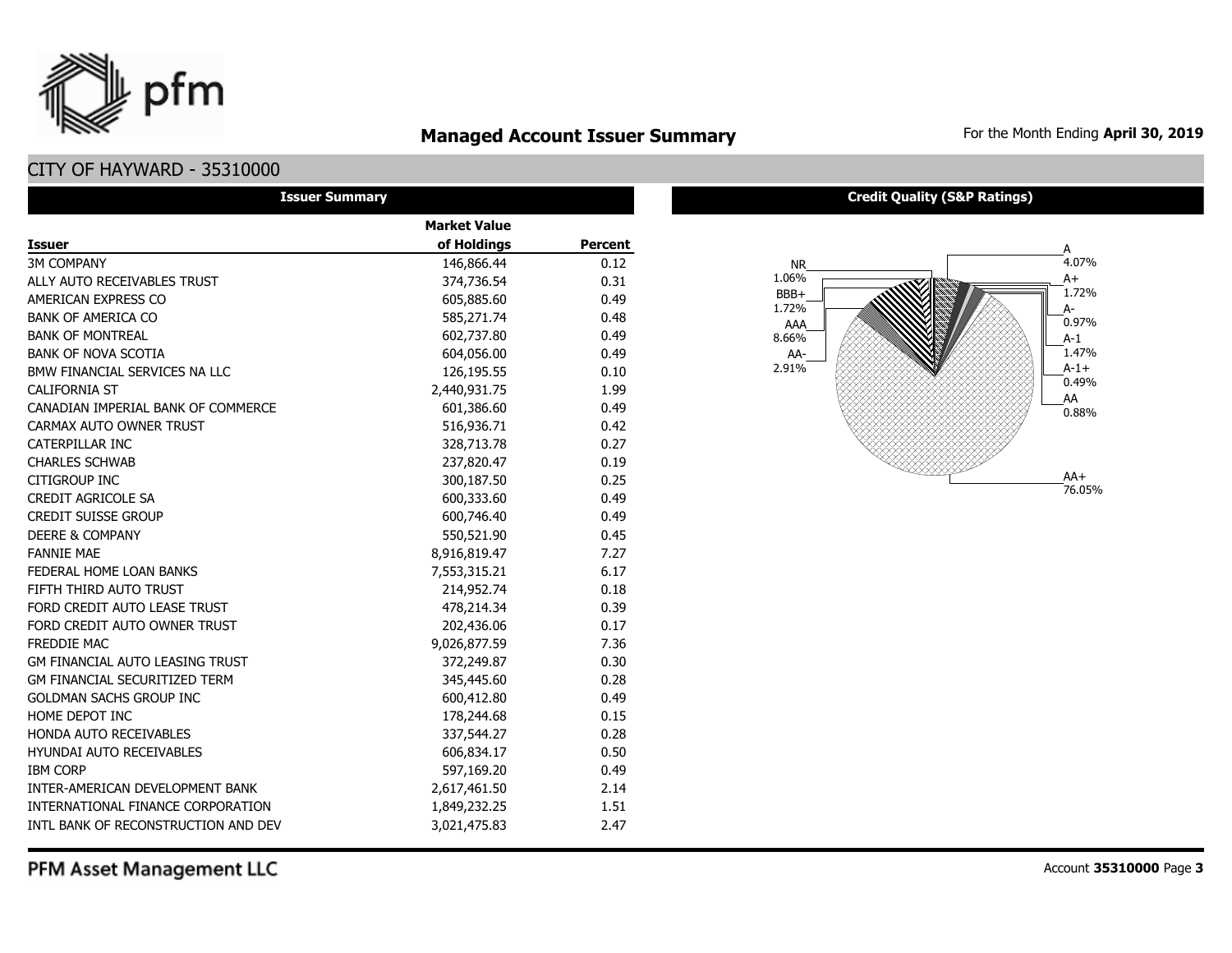

# **Managed Account Issuer Summary** For the Month Ending April 30, 2019

|                                          | <b>Market Value</b> |                |
|------------------------------------------|---------------------|----------------|
| <b>Issuer</b>                            | of Holdings         | <b>Percent</b> |
| JOHN DEERE OWNER TRUST                   | 71,868.10           | 0.06           |
| JP MORGAN CHASE & CO                     | 608,251.20          | 0.50           |
| MITSUBISHI UFJ FINANCIAL GROUP INC       | 603,971.70          | 0.49           |
| <b>MORGAN STANLEY</b>                    | 596,839.80          | 0.49           |
| NATIONAL RURAL UTILITIES CO FINANCE CORP | 251,453.00          | 0.21           |
| NISSAN AUTO LEASE TRUST                  | 226,924.09          | 0.19           |
| NISSAN AUTO RECEIVABLES                  | 455,513.34          | 0.37           |
| NORDEA BANK AB                           | 601,368.60          | 0.49           |
| PACCAR FINANCIAL CORP                    | 298,227.01          | 0.24           |
| ROYAL BANK OF CANADA                     | 609,249.00          | 0.50           |
| STATE OF CONNECTICUT                     | 1,334,814.20        | 1.09           |
| SUMITOMO MITSUI FINANCIAL GROUP INC      | 608,005.80          | 0.50           |
| THE BANK OF NEW YORK MELLON CORPORATION  | 298,916.10          | 0.24           |
| TOYOTA MOTOR CORP                        | 458,277.60          | 0.37           |
| UBS AG                                   | 601,916.40          | 0.49           |
| UNITED STATES TREASURY                   | 67,654,052.23       | 55.22          |
| UNIVERSITY OF CALIFORNIA                 | 1,083,117.30        | 0.88           |
| Total                                    | \$122,504,779.43    | 100.00%        |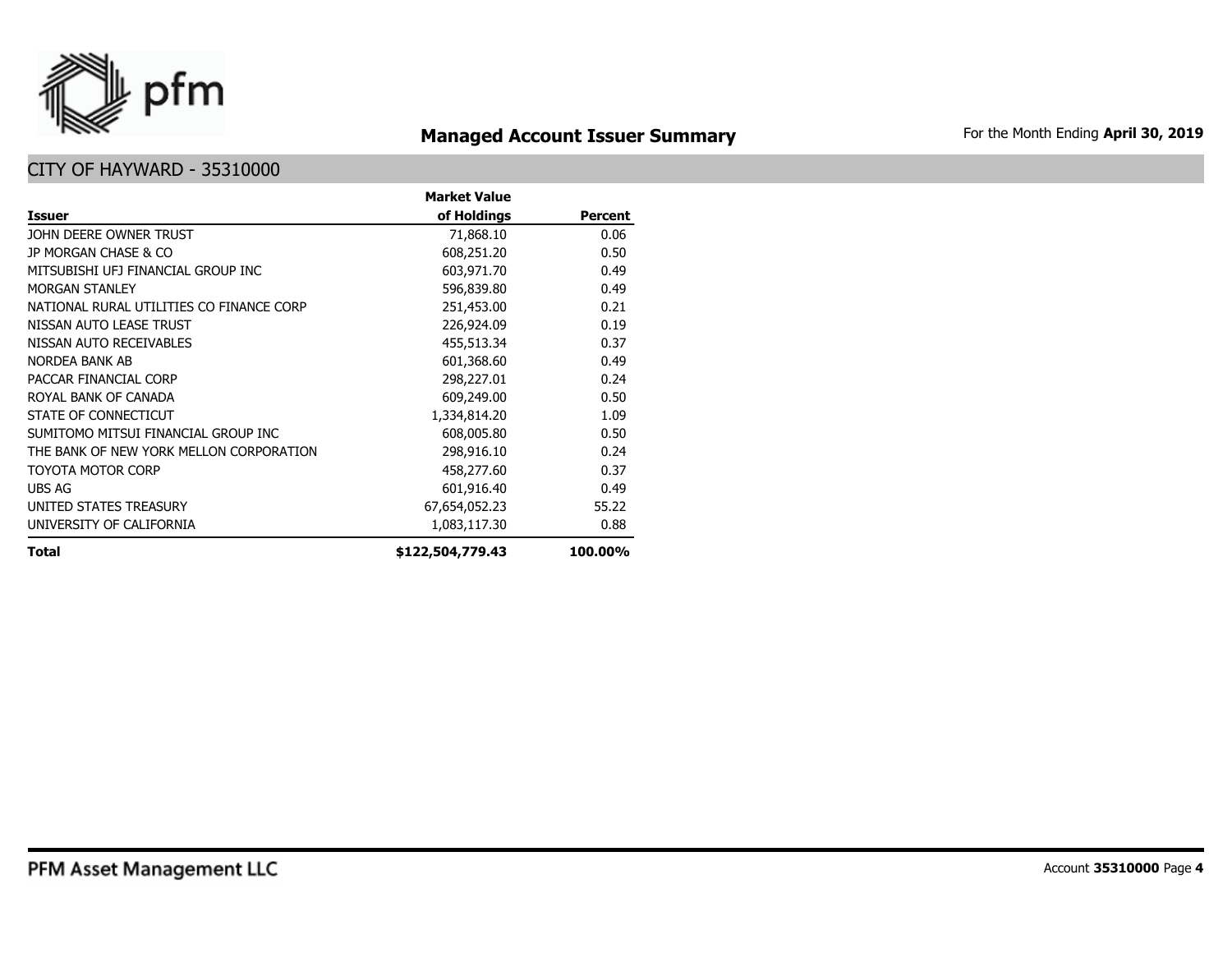

| <b>Security Type/Description</b><br><b>Dated Date/Coupon/Maturity</b> | <b>CUSIP</b> |                  | S&P<br>Par Rating | Moody's<br>Rating | <b>Trade</b><br><b>Date</b> | <b>Settle</b><br><b>Date</b> | <b>Original</b><br>Cost | <b>YTM</b><br>at Cost | <b>Accrued</b><br><b>Interest</b> | <b>Amortized</b><br>Cost | <b>Market</b><br><b>Value</b> |
|-----------------------------------------------------------------------|--------------|------------------|-------------------|-------------------|-----------------------------|------------------------------|-------------------------|-----------------------|-----------------------------------|--------------------------|-------------------------------|
| <b>U.S. Treasury Bond / Note</b>                                      |              |                  |                   |                   |                             |                              |                         |                       |                                   |                          |                               |
| <b>US TREASURY NOTES</b><br>DTD 04/30/2015 1.375% 04/30/2020          | 912828K58    | 950,000.00 AA+   |                   | Aaa               | 04/03/17                    | 04/05/17                     | 945,732.42 1.53         |                       | 35.50                             | 948,592.37               | 940,314.75                    |
| US TREASURY NOTES<br>DTD 06/01/2015 1.500% 05/31/2020                 | 912828XE5    | 2,500,000.00 AA+ |                   | Aaa               | 10/03/17                    | 10/05/17                     | 2,494,238.28            | 1.59                  | 15,659.34                         | 2,497,627.10             | 2,476,270.00                  |
| <b>US TREASURY NOTES</b><br>DTD 06/30/2015 1.625% 06/30/2020          | 912828XH8    | 7,750,000.00 AA+ |                   | Aaa               | 06/26/17                    | 06/28/17                     | 7,777,851.56            | 1.50                  | 42,095.13                         | 7,760,948.81             | 7,683,396.50                  |
| US TREASURY NOTES<br>DTD 07/31/2015 1.625% 07/31/2020                 | 912828XM7    | 2,750,000.00 AA+ |                   | Aaa               | 07/05/17                    | 07/05/17                     | 2,750,537.11 1.62       |                       | 11,110.15                         | 2,750,226.52             | 2,725,294.00                  |
| <b>US TREASURY NOTES</b><br>DTD 08/31/2015 1.375% 08/31/2020          | 912828L32    | 1,275,000.00 AA+ |                   | Aaa               | 08/31/17                    | 09/01/17                     | 1,272,559.57            | 1.44                  | 2,953.63                          | 1,273,903.27             | 1,258,613.70                  |
| <b>US TREASURY NOTES</b><br>DTD 11/30/2015 1.625% 11/30/2020          | 912828M98    | 500,000.00 AA+   |                   | Aaa               | 10/31/17                    | 10/31/17                     | 498,125.00              | 1.75                  | 3,392.86                          | 499,026.16               | 494,590.00                    |
| US TREASURY NOTES<br>DTD 11/30/2015 1.625% 11/30/2020                 | 912828M98    | 3,600,000.00 AA+ |                   | Aaa               | 11/01/17                    | 11/03/17                     | 3,584,390.63            | 1.77                  | 24,428.57                         | 3,591,868.50             | 3,561,048.00                  |
| <b>US TREASURY NOTES</b><br>DTD 12/31/2015 1.750% 12/31/2020          | 912828N48    | 4,600,000.00 AA+ |                   | Aaa               | 12/01/17                    | 12/05/17                     | 4,578,078.13            | 1.91                  | 26,907.46                         | 4,587,965.80             | 4,557,592.60                  |
| US TREASURY NOTES<br>DTD 01/31/2016 1.375% 01/31/2021                 | 912828N89    | 400,000.00 AA+   |                   | Aaa               | 02/02/18                    | 02/02/18                     | 388,718.75              | 2.36                  | 1,367.40                          | 393,308.92               | 393,609.20                    |
| <b>US TREASURY NOTES</b><br>DTD 01/31/2016 1.375% 01/31/2021          | 912828N89    | 450,000.00 AA+   |                   | Aaa               | 12/27/17                    | 12/28/17                     | 441,052.73              | 2.04                  | 1,538.33                          | 444,866.98               | 442,810.35                    |
| <b>US TREASURY NOTES</b><br>DTD 01/31/2016 1.375% 01/31/2021          | 912828N89    | 3,500,000.00 AA+ |                   | Aaa               | 01/02/18                    | 01/04/18                     | 3,430,000.00            | 2.05                  | 11,964.78                         | 3,459,596.49             | 3,444,080.50                  |
| <b>US TREASURY NOTES</b><br>DTD 02/29/2016 1.125% 02/28/2021          | 912828P87    | 625,000.00 AA+   |                   | Aaa               | 02/07/18                    | 02/08/18                     | 602,319.34              | 2.36                  | 1,184.61                          | 611,214.81               | 611,963.13                    |
| <b>US TREASURY NOTES</b><br>DTD 02/29/2016 1.125% 02/28/2021          | 912828P87    | 3,100,000.00 AA+ |                   | Aaa               | 02/15/18                    | 02/16/18                     | 2,983,628.91            | 2.42                  | 5,875.68                          | 3,028,749.41             | 3,035,337,10                  |
| US TREASURY N/B NOTES<br>DTD 05/15/2018 2.625% 05/15/2021             | 9128284P2    | 2,350,000.00 AA+ |                   | Aaa               | 02/28/19                    | 02/28/19                     | 2,354,957.03            | 2.53                  | 28,458.05                         | 2,354,617.33             | 2,365,881.30                  |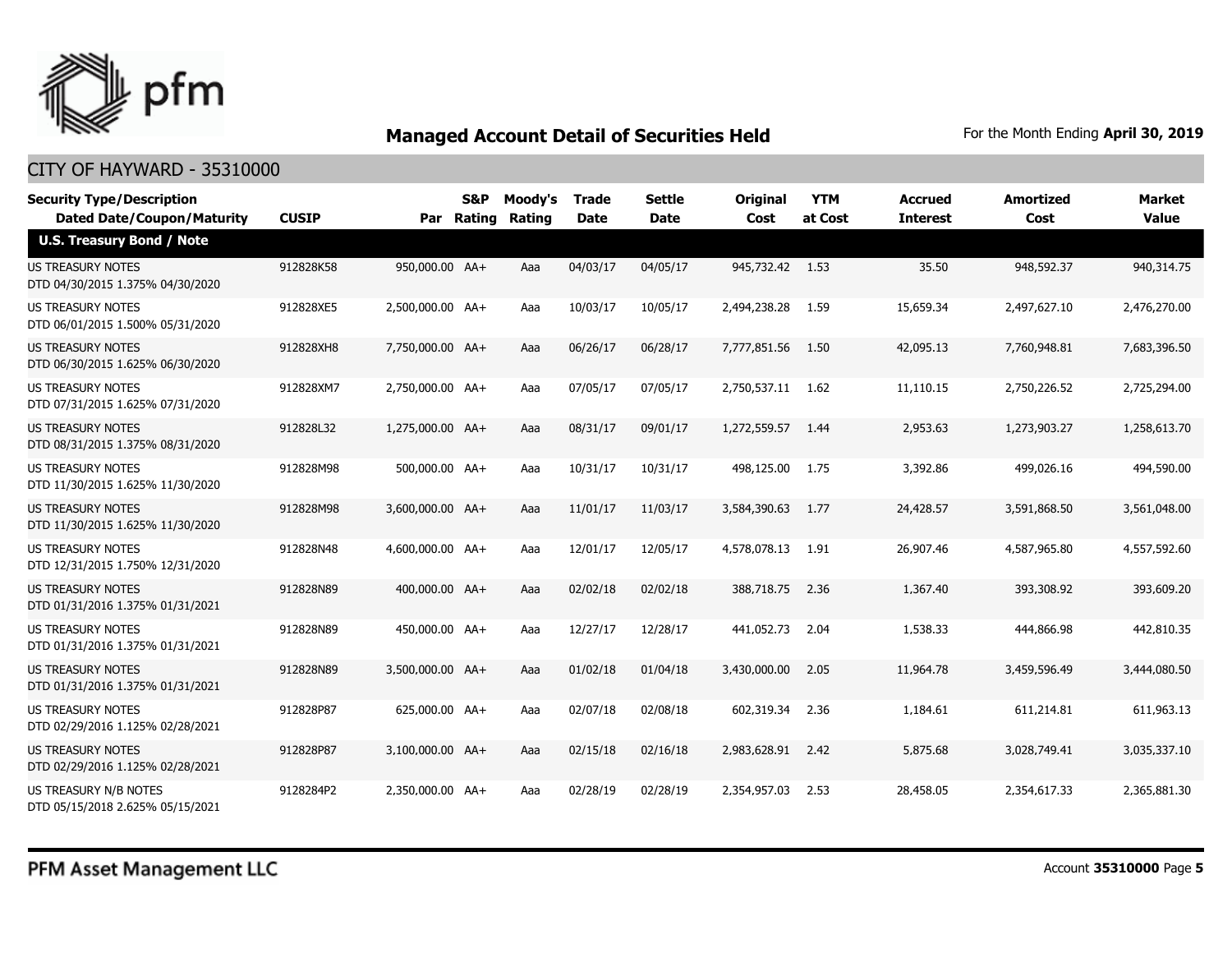

| <b>Security Type/Description</b><br><b>Dated Date/Coupon/Maturity</b>                  | <b>CUSIP</b> | Par              | S&P<br><b>Rating</b> | Moody's<br>Rating | <b>Trade</b><br><b>Date</b> | Settle<br><b>Date</b> | <b>Original</b><br>Cost | <b>YTM</b><br>at Cost | <b>Accrued</b><br><b>Interest</b> | <b>Amortized</b><br>Cost | <b>Market</b><br><b>Value</b> |
|----------------------------------------------------------------------------------------|--------------|------------------|----------------------|-------------------|-----------------------------|-----------------------|-------------------------|-----------------------|-----------------------------------|--------------------------|-------------------------------|
| <b>U.S. Treasury Bond / Note</b>                                                       |              |                  |                      |                   |                             |                       |                         |                       |                                   |                          |                               |
| US TREASURY N/B NOTES<br>DTD 05/15/2018 2.625% 05/15/2021                              | 9128284P2    | 4,200,000.00 AA+ |                      | Aaa               | 02/08/19                    | 02/11/19              | 4,216,242.19            | 2.45                  | 50,861.19                         | 4,214,772.79             | 4,228,383.60                  |
| US TREASURY NOTES<br>DTD 06/02/2014 2.000% 05/31/2021                                  | 912828WN6    | 3,225,000.00 AA+ |                      | Aaa               | 06/04/18                    | 06/06/18              | 3,167,680.66            | 2.62                  | 26,934.07                         | 3,184,539.60             | 3,207,488.25                  |
| <b>US TREASURY NOTES</b><br>DTD 06/30/2014 2.125% 06/30/2021                           | 912828WR7    | 1,500,000.00 AA+ |                      | Aaa               | 07/03/18                    | 07/06/18              | 1,477,031.25            | 2.66                  | 10,654.35                         | 1,483,156.64             | 1,495,605.00                  |
| US TREASURY NOTES<br>DTD 08/15/2018 2.750% 08/15/2021                                  | 9128284W7    | 1,575,000.00 AA+ |                      | Aaa               | 09/05/18                    | 09/07/18              | 1,576,291.99            | 2.72                  | 8,973.58                          | 1,576,029.37             | 1,592,164.35                  |
| <b>US TREASURY NOTES</b><br>DTD 08/15/2018 2.750% 08/15/2021                           | 9128284W7    | 1,725,000.00 AA+ |                      | Aaa               | 09/26/18                    | 09/28/18              | 1,717,655,27            | 2.91                  | 9,828.21                          | 1,719,131.60             | 1,743,799.05                  |
| UNITED STATES TREASURY NOTES<br>DTD 01/15/2019 2.500% 01/15/2022                       | 9128285V8    | 1,500,000.00 AA+ |                      | Aaa               | 02/08/19                    | 02/11/19              | 1,502,988.28            | 2.43                  | 10,980.66                         | 1,502,778.35             | 1,509,609.00                  |
| UNITED STATES TREASURY NOTES<br>DTD 01/15/2019 2.500% 01/15/2022                       | 9128285V8    | 6,000,000.00 AA+ |                      | Aaa               | 01/29/19                    | 01/31/19              | 5,991,328.13            | 2.55                  | 43,922.65                         | 5,992,052.34             | 6,038,436,00                  |
| <b>US TREASURY NOTES</b><br>DTD 01/31/2017 1.875% 01/31/2022                           | 912828V72    | 8,750,000.00 AA+ |                      | Aaa               | 01/07/19                    | 01/09/19              | 8,590,722.66            | 2.50                  | 40,789.02                         | 8,606,321.68             | 8,662,158.75                  |
| UNITED STATES TREASURY NOTES<br>DTD 02/15/2019 2.500% 02/15/2022                       | 9128286C9    | 2,500,000.00 AA+ |                      | Aaa               | 04/01/19                    | 04/03/19              | 2,514,550.78            | 2.29                  | 12,948.90                         | 2,514,175.95             | 2,517,285.00                  |
| UNITED STATES TREASURY NOTES<br>DTD 02/15/2019 2.500% 02/15/2022                       | 9128286C9    | 2,650,000.00 AA+ |                      | Aaa               | 03/01/19                    | 03/05/19              | 2,647,101.56            | 2.54                  | 13,725.83                         | 2,647,256.99             | 2,668,322.10                  |
| <b>Security Type Sub-Total</b>                                                         |              | 67,975,000.00    |                      |                   |                             |                       | 67,503,782.23           | 2.19                  | 406,589.95                        | 67,642,727.78            | 67,654,052.23                 |
| <b>Supra-National Agency Bond / Note</b>                                               |              |                  |                      |                   |                             |                       |                         |                       |                                   |                          |                               |
| INTL BANK OF RECONSTRUCTION AND DEV<br><b>NOTE</b><br>DTD 09/19/2017 1.561% 09/12/2020 | 45905UP32    | 1,225,000.00 AAA |                      | Aaa               | 09/12/17                    | 09/19/17              | 1,222,060.00            | 1.64                  | 2,602.75                          | 1,223,636.59             | 1,210,062.35                  |
| INTER-AMERICAN DEVELOPMENT BANK<br>DTD 11/08/2013 2.125% 11/09/2020                    | 4581X0CD8    | 1,215,000.00 AAA |                      | Aaa               | 10/02/17                    | 10/10/17              | 1,226,261.96            | 1.81                  | 12,335.63                         | 1,220,646.88             | 1,210,796.10                  |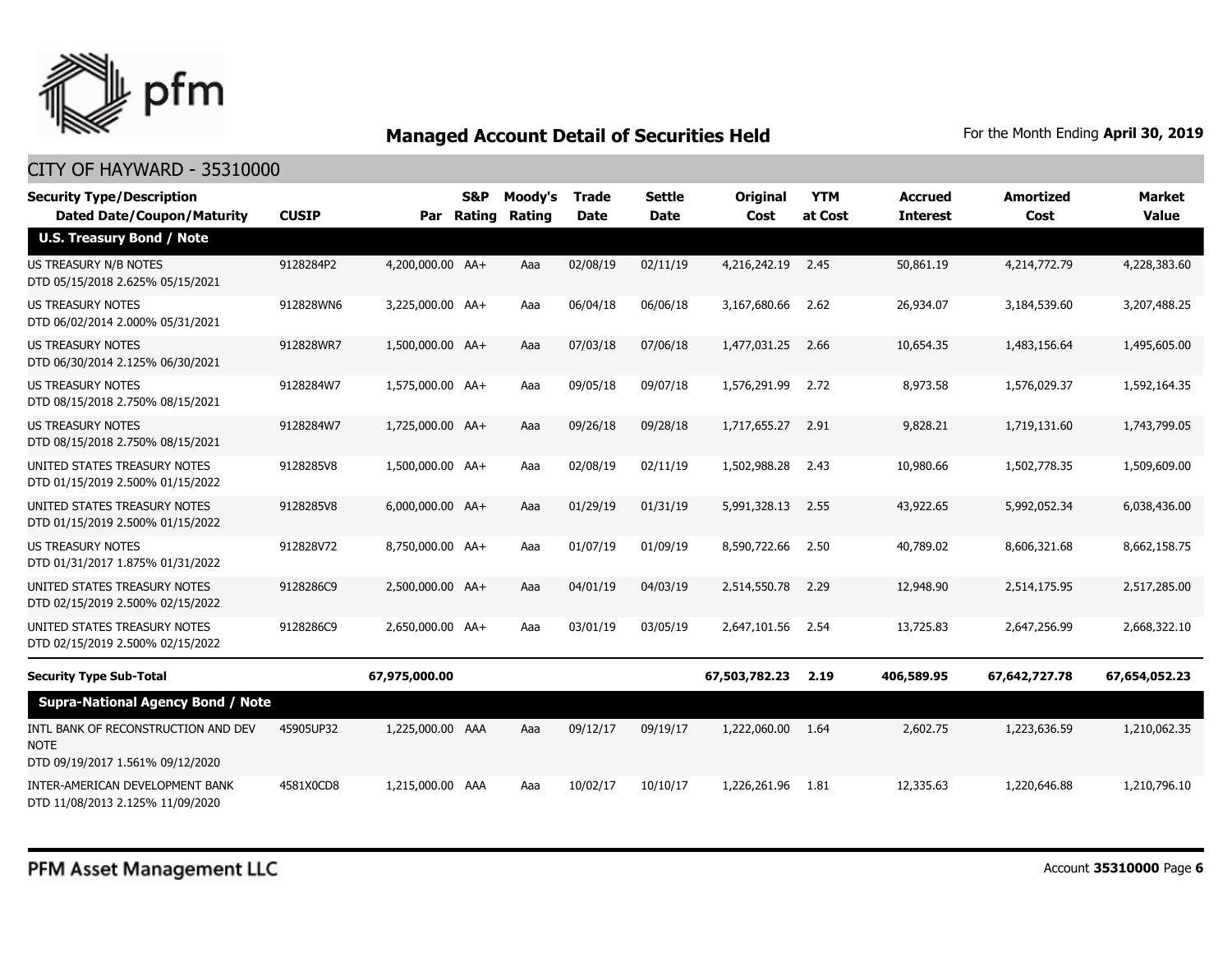

| <b>Security Type/Description</b><br><b>Dated Date/Coupon/Maturity</b>                  | <b>CUSIP</b> | Par              | S&P<br>Rating | Moody's<br>Rating | <b>Trade</b><br><b>Date</b> | <b>Settle</b><br><b>Date</b> | Original<br>Cost | <b>YTM</b><br>at Cost | <b>Accrued</b><br><b>Interest</b> | <b>Amortized</b><br>Cost | <b>Market</b><br><b>Value</b> |
|----------------------------------------------------------------------------------------|--------------|------------------|---------------|-------------------|-----------------------------|------------------------------|------------------|-----------------------|-----------------------------------|--------------------------|-------------------------------|
| <b>Supra-National Agency Bond / Note</b>                                               |              |                  |               |                   |                             |                              |                  |                       |                                   |                          |                               |
| INTERNATIONAL FINANCE CORPORATION<br><b>NOTE</b><br>DTD 03/16/2018 2.635% 03/09/2021   | 45950VLQ7    | 1,850,000.00 AAA |               | Aaa               | 03/09/18                    | 03/16/18                     | 1,848,612.50     | 2.66                  | 7,041.31                          | 1,849,119.96             | 1,849,232.25                  |
| INTER-AMERICAN DEVELOPMENT BANK<br><b>NOTE</b><br>DTD 04/19/2018 2.625% 04/19/2021     | 4581X0DB1    | 1,400,000.00 AAA |               | Aaa               | 04/12/18                    | 04/19/18                     | 1,396,920.00     | 2.70                  | 1,225.00                          | 1,397,953.23             | 1,406,665.40                  |
| INTL BANK OF RECONSTRUCTION AND DEV<br><b>NOTE</b><br>DTD 07/25/2018 2.750% 07/23/2021 | 459058GH0    | 1,795,000.00 AAA |               | Aaa               | 07/18/18                    | 07/25/18                     | 1,790,799.70     | 2.83                  | 13,437.57                         | 1,791,841.43             | 1,811,413.48                  |
| <b>Security Type Sub-Total</b>                                                         |              | 7,485,000.00     |               |                   |                             |                              | 7,484,654.16     | 2.41                  | 36,642.26                         | 7,483,198.09             | 7,488,169.58                  |
| <b>Municipal Bond / Note</b>                                                           |              |                  |               |                   |                             |                              |                  |                       |                                   |                          |                               |
| CT ST TXBL GO BONDS<br>DTD 08/17/2016 1.300% 08/15/2019                                | 20772J3D2    | 1,340,000.00     | A             | A1                | 08/03/16                    | 08/17/16                     | 1,342,894.40     | 1.23                  | 3,677.56                          | 1,340,283.49             | 1,334,814.20                  |
| UNIV OF CAL TXBL REV BOND<br>DTD 05/18/2017 1.900% 05/15/2020                          | 91412GS89    | 625,000.00       | AA            | Aa2               | 05/05/17                    | 05/18/17                     | 625,000.00       | 1.90                  | 5,475.69                          | 625,000.00               | 622,175.00                    |
| CA ST TXBL GO BONDS<br>DTD 04/27/2017 2.625% 04/01/2021                                | 13063DAC2    | 1,000,000.00 AA- |               | Aa3               | 02/12/19                    | 02/14/19                     | 997,000.00       | 2.77                  | 2,187.50                          | 997,309.68               | 1,004,660.00                  |
| CA ST TXBL GO BONDS<br>DTD 04/25/2018 2.800% 04/01/2021                                | 13063DGA0    | 1,425,000.00 AA- |               | Aa3               | 04/18/18                    | 04/25/18                     | 1,425,057.00     | 2.80                  | 3,325.00                          | 1,425,027.26             | 1,436,271.75                  |
| UNIV OF CAL TXBL REV BONDS<br>DTD 06/05/2018 3.029% 05/15/2021                         | 91412HBH5    | 455,000.00 AA    |               | Aa2               | 05/23/18                    | 06/05/18                     | 455,000.00       | 3.03                  | 6,355.01                          | 455,000.00               | 460,942.30                    |
| <b>Security Type Sub-Total</b>                                                         |              | 4,845,000.00     |               |                   |                             |                              | 4,844,951.40     | 2.27                  | 21,020.76                         | 4,842,620.43             | 4,858,863.25                  |
| <b>Federal Agency Collateralized Mortgage Obligation</b>                               |              |                  |               |                   |                             |                              |                  |                       |                                   |                          |                               |
| FNMA SERIES 2016-M9 ASQ2<br>DTD 06/01/2016 1.785% 06/01/2019                           | 3136ASPX8    | 2,200.21 AA+     |               | Aaa               | 06/09/16                    | 06/30/16                     | 2,222.20         | - 1.05                | 3.27                              | 2,200.21                 | 2,196.29                      |
| FANNIE MAE SERIES 2015-M13 ASQ2<br>DTD 10/01/2015 1.646% 09/01/2019                    | 3136AQDQ0    | 37,018.32 AA+    |               | Aaa               | 10/07/15                    | 10/30/15                     | 37,389.01        | 1.08                  | 50.78                             | 37,018.32                | 36,880.20                     |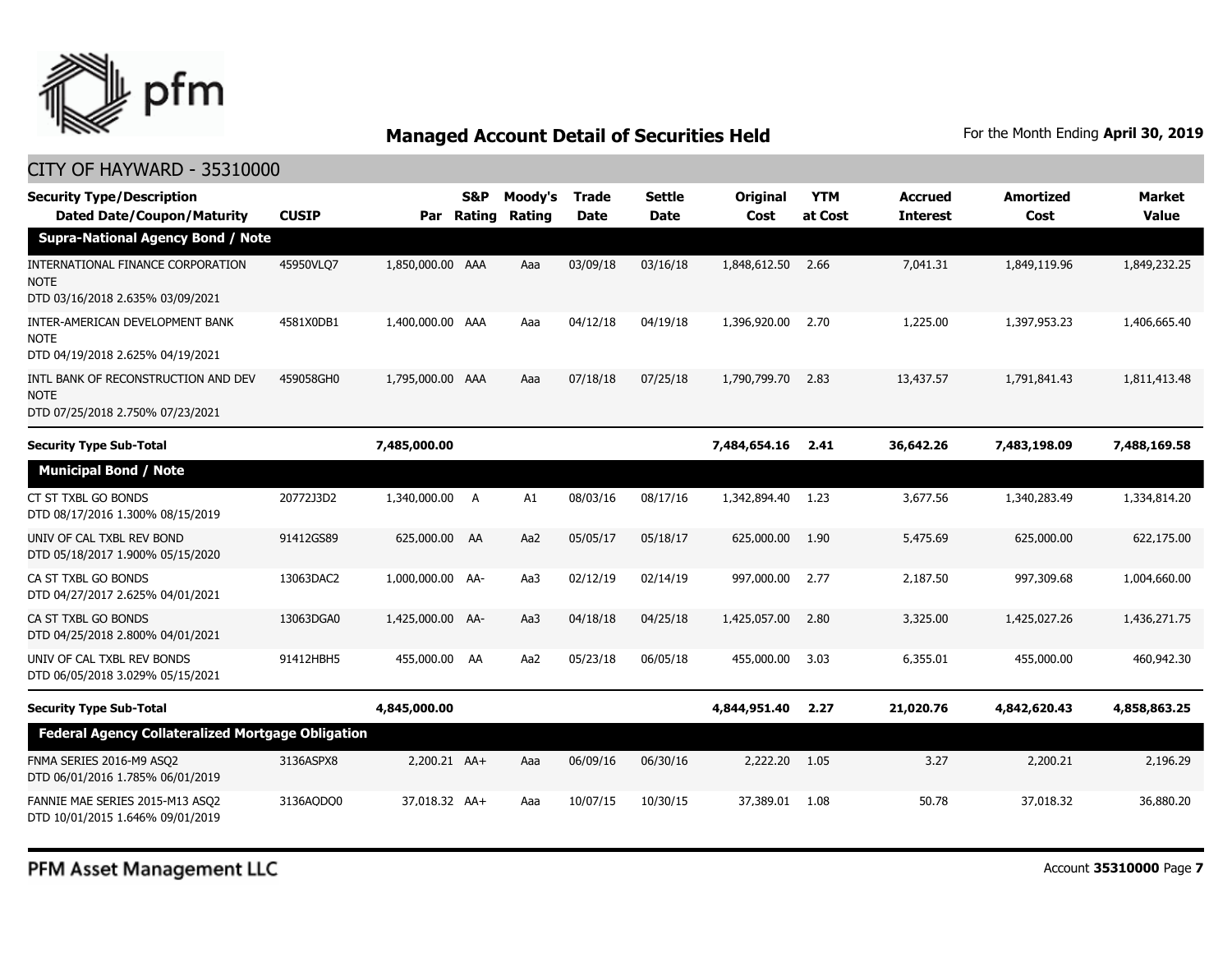

| <b>Security Type/Description</b><br><b>Dated Date/Coupon/Maturity</b> | <b>CUSIP</b> | Par              | <b>S&amp;P</b><br><b>Rating</b> | Moody's<br>Rating | <b>Trade</b><br><b>Date</b> | Settle<br><b>Date</b> | <b>Original</b><br>Cost | <b>YTM</b><br>at Cost | <b>Accrued</b><br><b>Interest</b> | <b>Amortized</b><br>Cost | <b>Market</b><br><b>Value</b> |
|-----------------------------------------------------------------------|--------------|------------------|---------------------------------|-------------------|-----------------------------|-----------------------|-------------------------|-----------------------|-----------------------------------|--------------------------|-------------------------------|
| <b>Federal Agency Collateralized Mortgage Obligation</b>              |              |                  |                                 |                   |                             |                       |                         |                       |                                   |                          |                               |
| FREDDIE MAC SERIES 4459 NB<br>DTD 04/01/2015 4.500% 01/01/2020        | 3137BHU39    | 334.62 AA+       |                                 | Aaa               | 06/08/15                    | 06/11/15              | 350.83                  | 0.77                  | 1.25                              | 336.73                   | 335.91                        |
| FHMS K006 A2<br>DTD 04/01/2010 4.251% 01/25/2020                      | 31398VJ98    | 1,215,557.49 AA+ |                                 | Aaa               | 06/12/18                    | 06/15/18              | 1,240,248.50            | 1.57                  | 4,306.11                          | 1,226,515.81             | 1,221,483.70                  |
| FNMA SERIES 2015-M12 FA<br>DTD 09/01/2015 2.915% 04/01/2020           | 3136AP3Z3    | 33,524.48 AA+    |                                 | Aaa               | 09/10/15                    | 09/30/15              | 33,512.41               | 0.54                  | 81.44                             | 33,524.48                | 33,489.02                     |
| FHLMC SERIES K013 A1<br>DTD 05/01/2011 2.902% 08/25/2020              | 3137AA4V2    | 384,872.99 AA+   |                                 | Aaa               | 06/23/17                    | 06/28/17              | 392,194.59              | 1.60                  | 930.75                            | 387,066.48               | 384,822.53                    |
| <b>FHMS K714 A2</b><br>DTD 01/01/2014 3.034% 10/25/2020               | 3137B6ZM6    | 867,861.37 AA+   |                                 | Aaa               | 09/21/17                    | 09/26/17              | 891,964.88              | 1.15                  | 2,194.24                          | 879,432.18               | 870,700.84                    |
| FNA 2018-M5 A2<br>DTD 04/01/2018 3.560% 09/25/2021                    | 3136B1XP4    | 639,696.29 AA+   |                                 | Aaa               | 04/11/18                    | 04/30/18              | 652,420.50              | 2.27                  | 1,897.77                          | 648,645.03               | 648,363.47                    |
| FHMS KJ23 A1<br>DTD 12/01/2018 3.174% 03/01/2022                      | 3137FKK70    | 1,208,440.35 AA+ |                                 | Aaa               | 12/07/18                    | 12/14/18              | 1,208,430.68            | 3.05                  | 3,196.32                          | 1,208,430.68             | 1,225,685.76                  |
| FHMS K019 A2<br>DTD 08/01/2012 2.272% 03/25/2022                      | 3137ASNJ9    | 600,000.00 AA+   |                                 | Aaa               | 03/29/19                    | 04/03/19              | 595,570.31              | 2.65                  | 1,136.00                          | 595,650.85               | 596,118.78                    |
| FHMS K023 A1<br>DTD 12/01/2012 1.583% 04/25/2022                      | 3137AWQG3    | 91,278.56 AA+    |                                 | Aaa               | 03/06/18                    | 03/09/18              | 89,296.10               | 2.58                  | 120.41                            | 89,784.38                | 89,974.85                     |
| FHMS K023 A1<br>DTD 12/01/2012 1.583% 04/25/2022                      | 3137AWQG3    | 400,735.15 AA+   |                                 | Aaa               | 07/12/18                    | 07/17/18              | 390,607.21              | 2.87                  | 528.64                            | 392,431.23               | 395,011.53                    |
| FHMS K023 A1<br>DTD 12/01/2012 1.583% 04/25/2022                      | 3137AWOG3    | 823,733.37 AA+   |                                 | Aaa               | 03/07/18                    | 03/09/18              | 805,714.21              | 2.59                  | 1,086.64                          | 810,153.59               | 811,968.15                    |
| FHLMC MULTIFAMILY STRUCTURED P<br>DTD 11/01/2015 2.716% 06/25/2022    | 3137BLUR7    | 600,000.00 AA+   |                                 | Aaa               | 03/13/19                    | 03/18/19              | 599,253.52              | 2.68                  | 1,358.00                          | 599,253.52               | 602,266.32                    |
| FHLMC MULTIFAMILY STRUCTURED P<br>DTD 12/01/2012 2.355% 07/25/2022    | 3137AVXN2    | 1,227,386.00 AA+ |                                 | Aaa               | 03/28/19                    | 04/02/19              | 1,222,591.52            | 2.49                  | 2,408.75                          | 1,222,655.34             | 1,220,804.51                  |
| <b>FHMS J22F A1</b><br>DTD 11/01/2018 3.454% 05/25/2023               | 3137FJYA1    | 1,054,356.46 AA+ |                                 | Aaa               | 11/07/18                    | 11/19/18              | 1,054,328.00            | 3.28                  | 3,034.79                          | 1,054,327.99             | 1,076,280.64                  |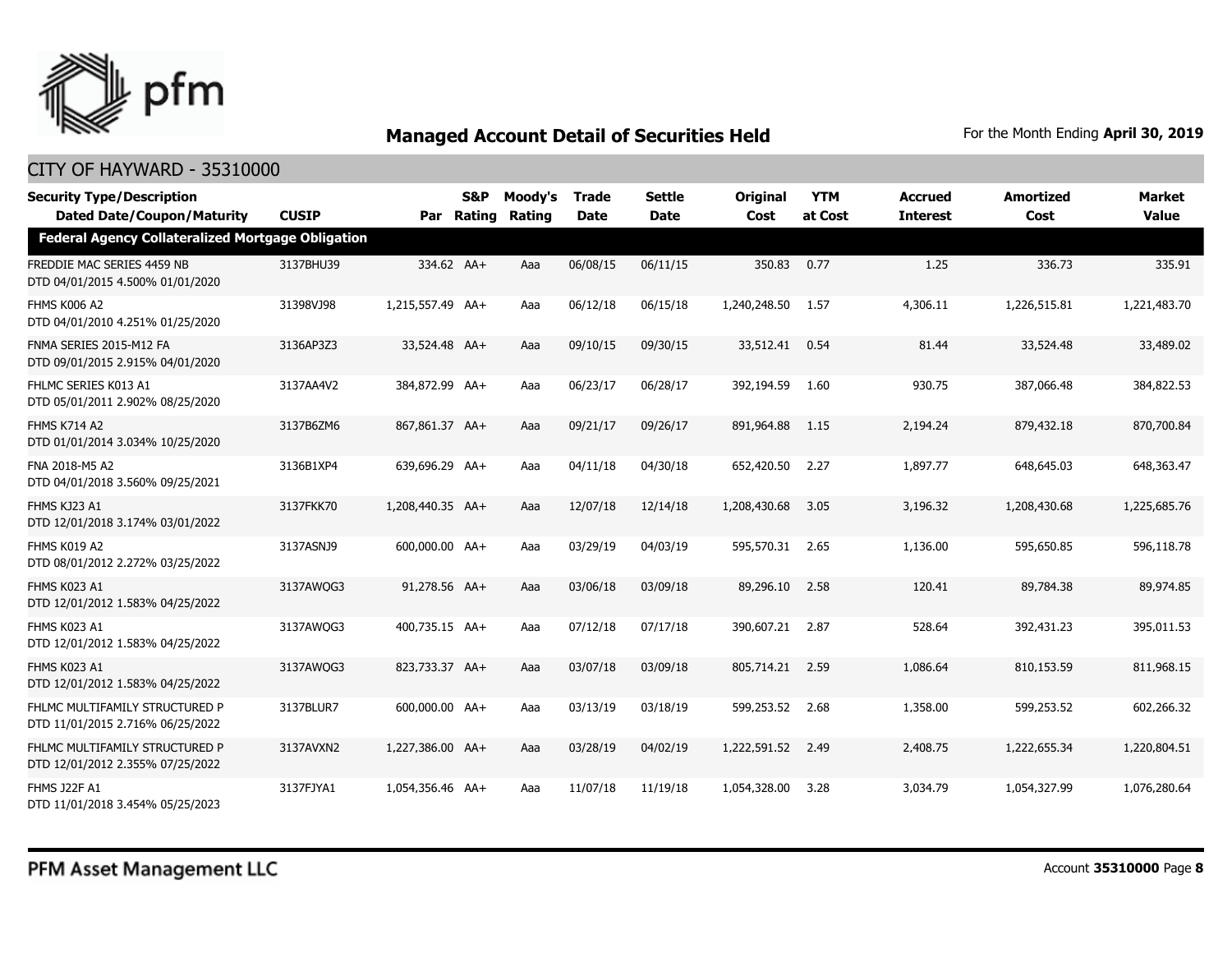

#### CITY OF HAYWARD - 35310000

| <b>S&amp;P</b><br>Par | Moody's<br>Rating                                        | <b>Trade</b><br><b>Date</b> | <b>Settle</b><br><b>Date</b> | <b>Original</b><br>Cost | <b>YTM</b><br>at Cost | <b>Accrued</b><br><b>Interest</b> | <b>Amortized</b><br>Cost | <b>Market</b><br><b>Value</b> |
|-----------------------|----------------------------------------------------------|-----------------------------|------------------------------|-------------------------|-----------------------|-----------------------------------|--------------------------|-------------------------------|
|                       |                                                          |                             |                              |                         |                       |                                   |                          |                               |
| 526,002.46 AA+        | Aaa                                                      | 12/07/18                    | 12/17/18                     | 526,000.87              | 3.11                  | 1,403.99                          | 526,000.88               | 531,424.07                    |
| 9,712,998.12          |                                                          |                             |                              | 9,742,095.34            | 2.43                  | 23,739.15                         | 9,713,427.70             | 9,747,806.57                  |
|                       |                                                          |                             |                              |                         |                       |                                   |                          |                               |
| 3,250,000.00 AA+      | Aaa                                                      | 06/04/18                    | 06/06/18                     | 3,254,745.00            | 2.55                  | 36,257.81                         | 3,252,613.88             | 3,258,710.00                  |
| 3,600,000.00 AA+      | Aaa                                                      | 07/28/17                    | 08/01/17                     | 3,589,092.00            | 1.60                  | 13,650.00                         | 3,595,398.95             | 3,561,901.20                  |
| 1,745,000.00 AA+      | Aaa                                                      | 06/22/18                    | 06/25/18                     | 1,744,598.65            | 2.76                  | 17,195.52                         | 1,744,707.52             | 1,761,092.39                  |
| 1,825,000.00 AA+      | Aaa                                                      | 09/13/18                    | 09/20/18                     | 1,825,000.00            | 3.00                  | 6,235.42                          | 1,825,000.00             | 1,828,998.58                  |
| 2,425,000.00 AA+      | Aaa                                                      | 11/02/18                    | 11/06/18                     | 2,423,593.50            | 3.02                  | 3,839.58                          | 2,423,844.71             | 2,465,606.63                  |
| 1,200,000.00 AA+      | Aaa                                                      | 01/29/19                    | 01/31/19                     | 1,200,312.00            | 2.62                  | 9,625.00                          | 1,200,291.11             | 1,209,640.80                  |
| 1,650,000.00 AA+      | Aaa                                                      | 01/09/19                    | 01/11/19                     | 1,648,812.00            | 2.65                  | 13,234.38                         | 1,648,929.05             | 1,663,256.10                  |
| 15,695,000.00         |                                                          |                             |                              | 15,686,153.15           | 2.50                  | 100,037.71                        | 15,690,785.22            | 15,749,205.70                 |
|                       |                                                          |                             |                              |                         |                       |                                   |                          |                               |
| 600,000.00<br>A       | A1                                                       | 01/24/17                    | 01/27/17                     | 599,424.00              | 1.93                  | 2,976.67                          | 599,855.15               | 597,169.20                    |
| 300,000.00<br>A       | A1                                                       | 04/10/17                    | 04/13/17                     | 301,551.00              | 1.96                  | 1,200.42                          | 300,417.05               | 298,916.10                    |
| 250,000.00<br>A       | A2                                                       | 03/10/17                    | 03/15/17                     | 249,805.00              | 2.23                  | 733.33                            | 249,942.21               | 249,099.00                    |
|                       | <b>Federal Agency Collateralized Mortgage Obligation</b> | Rating                      |                              |                         |                       |                                   |                          |                               |

PFM Asset Management LLC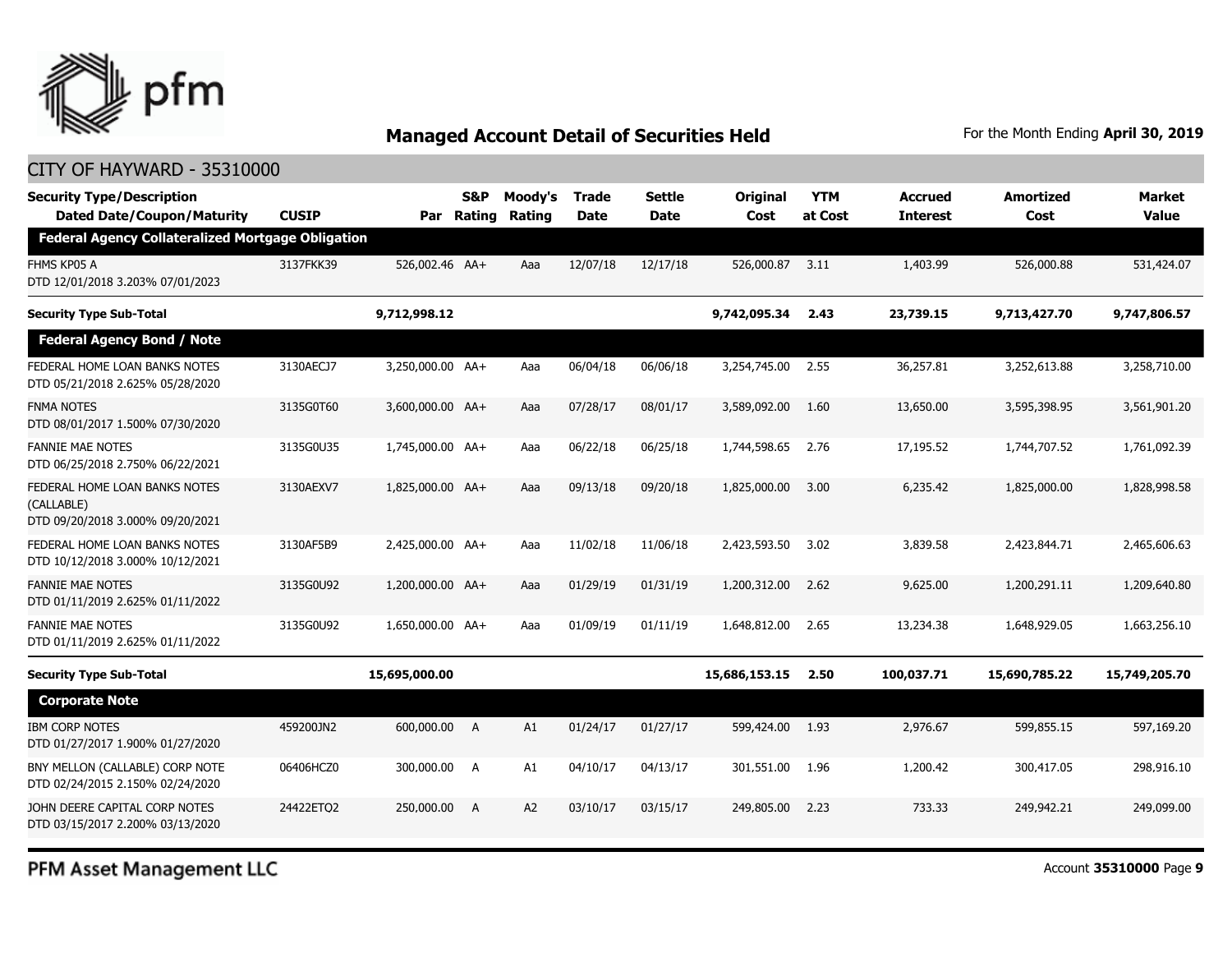

#### CITY OF HAYWARD - 35310000

| <b>Security Type/Description</b><br><b>Dated Date/Coupon/Maturity</b>                  | <b>CUSIP</b> |                 | S&P<br>Par Rating | Moody's<br>Rating | <b>Trade</b><br><b>Date</b> | <b>Settle</b><br><b>Date</b> | <b>Original</b><br>Cost | <b>YTM</b><br>at Cost | <b>Accrued</b><br><b>Interest</b> | <b>Amortized</b><br>Cost | <b>Market</b><br><b>Value</b> |
|----------------------------------------------------------------------------------------|--------------|-----------------|-------------------|-------------------|-----------------------------|------------------------------|-------------------------|-----------------------|-----------------------------------|--------------------------|-------------------------------|
| <b>Corporate Note</b>                                                                  |              |                 |                   |                   |                             |                              |                         |                       |                                   |                          |                               |
| AMERICAN EXPRESS CO CORP NOTES<br>DTD 02/22/2019 3.000% 02/22/2021                     | 025816CB3    | 400,000.00 BBB+ |                   | A <sub>3</sub>    | 02/19/19                    | 02/22/19                     | 399,600.00              | 3.05                  | 2,300.00                          | 399,637.47               | 401,620.40                    |
| JOHN DEERE CAPITAL CORP NOTES<br>DTD 03/13/2018 2.875% 03/12/2021                      | 24422EUD9    | 300,000.00 A    |                   | A <sub>2</sub>    | 03/08/18                    | 03/13/18                     | 299,796.00              | 2.90                  | 1,173.96                          | 299,871.02               | 301,422.90                    |
| NATIONAL RURAL UTIL COOP NOTE<br>DTD 02/26/2018 2.900% 03/15/2021                      | 63743HER9    | 250,000.00      | A                 | A <sub>2</sub>    | 02/21/18                    | 02/26/18                     | 249,722.50              | 2.94                  | 926.39                            | 249,825.41               | 251,453.00                    |
| TOYOTA MOTOR CREDIT CORP NOTES<br>DTD 04/13/2018 2.950% 04/13/2021                     | 89236TEU5    | 365,000.00 AA-  |                   | Aa3               | 04/10/18                    | 04/13/18                     | 364,854.00              | 2.96                  | 538.38                            | 364,903.66               | 367,549.16                    |
| MORGAN STANLEY CORP NOTES<br>DTD 04/21/2016 2.500% 04/21/2021                          | 61746BEA0    | 300,000.00 BBB+ |                   | A <sub>3</sub>    | 02/13/18                    | 02/15/18                     | 294,960.00              | 3.06                  | 208.33                            | 296,824.83               | 298,369.80                    |
| <b>CHARLES SCHWAB CORP NOTES</b><br>DTD 05/22/2018 3.250% 05/21/2021                   | 808513AW5    | 235,000.00      | A                 | A <sub>2</sub>    | 05/17/18                    | 05/22/18                     | 234,992.95              | 3.25                  | 3,394.44                          | 234,994.98               | 237,820.47                    |
| PACCAR FINANCIAL CORP BONDS<br>DTD 08/09/2018 3.150% 08/09/2021                        | 69371RP42    | 295,000.00 A+   |                   | A1                | 08/06/18                    | 08/09/18                     | 294,908.55              | 3.16                  | 2,116.63                          | 294,929.98               | 298,227.01                    |
| CATERPILLAR FINANCIAL SERVICES CORP<br><b>CORP</b><br>DTD 09/07/2018 3.150% 09/07/2021 | 14913Q2N8    | 325,000.00      | <b>A</b>          | A <sub>3</sub>    | 09/04/18                    | 09/07/18                     | 324,749.75              | 3.18                  | 1,535.63                          | 324,802.05               | 328,713.78                    |
| <b>3M COMPANY</b><br>DTD 09/14/2018 3.000% 09/14/2021                                  | 88579YBA8    | 145,000.00 AA-  |                   | A1                | 09/11/18                    | 09/14/18                     | 144,702.75              | 3.07                  | 567.92                            | 144,763.06               | 146,866.44                    |
| BANK OF AMERICA CORP (CALLABLE)<br>DTD 09/18/2017 2.328% 10/01/2021                    | 06051GGS2    | 200,000.00 A-   |                   | A2                | 11/27/17                    | 11/29/17                     | 199,026.00              | 2.46                  | 388.00                            | 199,378.32               | 198,397.20                    |
| BANK OF AMERICA CORP (CALLABLE)<br>DTD 09/18/2017 2.328% 10/01/2021                    | 06051GGS2    | 390,000.00 A-   |                   | A2                | 09/13/17                    | 09/18/17                     | 390,000.00              | 2.33                  | 756.60                            | 390,000.00               | 386,874.54                    |
| AMERICAN EXPRESS CREDIT CORP NOTES<br>DTD 11/06/2018 3.700% 11/05/2021                 | 025816BY4    | 200,000.00 BBB+ |                   | A3                | 11/01/18                    | 11/06/18                     | 199,956.00              | 3.71                  | 3,597.22                          | 199,962.66               | 204,265.20                    |
| CITIGROUP INC CORP (CALLABLE) NOTE<br>DTD 12/08/2016 2.900% 12/08/2021                 | 172967LC3    | 300,000.00 BBB+ |                   | A <sub>3</sub>    | 01/15/19                    | 01/17/19                     | 294,543.00              | 3.57                  | 3,455.83                          | 295,068.57               | 300,187.50                    |
| HOME DEPOT INC<br>DTD 12/06/2018 3.250% 03/01/2022                                     | 437076BV3    | 175,000.00 A    |                   | A2                | 11/27/18                    | 12/06/18                     | 174,520.50              | 3.34                  | 947.92                            | 174,572.42               | 178,244.68                    |

PFM Asset Management LLC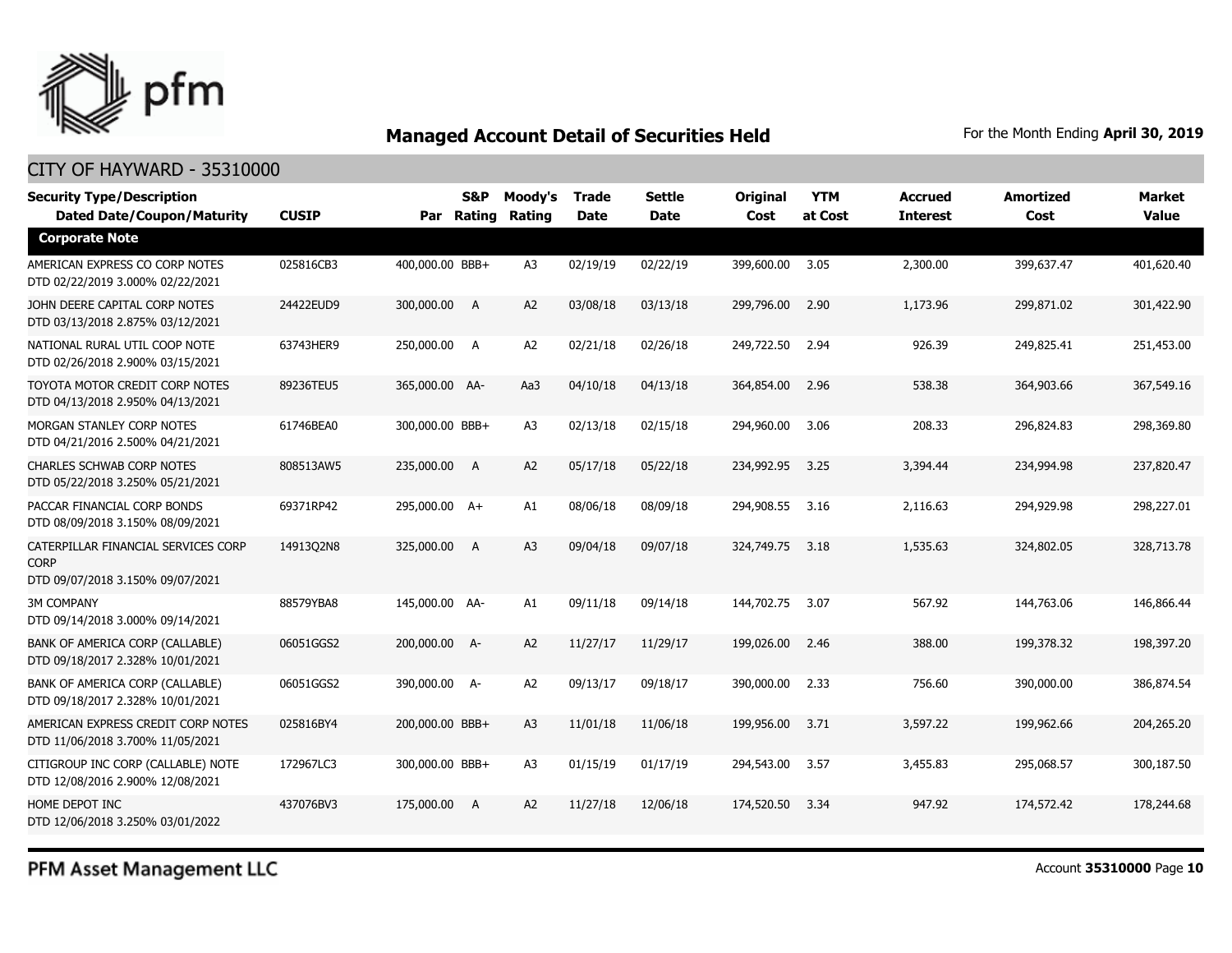

| <b>Security Type/Description</b><br><b>Dated Date/Coupon/Maturity</b>                | <b>CUSIP</b> | Par             | S&P<br>Rating | Moody's<br>Rating | <b>Trade</b><br><b>Date</b> | <b>Settle</b><br>Date | Original<br>Cost | <b>YTM</b><br>at Cost | <b>Accrued</b><br><b>Interest</b> | <b>Amortized</b><br>Cost | <b>Market</b><br><b>Value</b> |
|--------------------------------------------------------------------------------------|--------------|-----------------|---------------|-------------------|-----------------------------|-----------------------|------------------|-----------------------|-----------------------------------|--------------------------|-------------------------------|
| <b>Corporate Note</b>                                                                |              |                 |               |                   |                             |                       |                  |                       |                                   |                          |                               |
| GOLDMAN SACHS GROUP INC (CALLABLE)<br>NOTE<br>DTD 01/26/2017 3.000% 04/26/2022       | 38141GWC4    | 600,000.00 BBB+ |               | A <sub>3</sub>    | 02/13/19                    | 02/15/19              | 593,412.00       | 3.36                  | 250.00                            | 593,842.71               | 600,412.80                    |
| MORGAN STANLEY CORP NOTES<br>DTD 05/19/2017 2.750% 05/19/2022                        | 61744YAH1    | 300,000.00 BBB+ |               | A <sub>3</sub>    | 04/05/19                    | 04/09/19              | 298,011.00       | 2.97                  | 3,712.50                          | 298,051.16               | 298,470.00                    |
| JPMORGAN CHASE & CO CORP NOTES<br>DTD 06/18/2018 3.514% 06/18/2022                   | 46647PAS5    | 600,000.00 A-   |               | A <sub>2</sub>    | 06/11/18                    | 06/18/18              | 600,000.00       | 3.51                  | 7,789.37                          | 600,000.00               | 608,251.20                    |
| <b>Security Type Sub-Total</b>                                                       |              | 6,530,000.00    |               |                   |                             |                       | 6,508,535.00     | 2.93                  | 38,569.54                         | 6,511,642.71             | 6,552,330.38                  |
| <b>Certificate of Deposit</b>                                                        |              |                 |               |                   |                             |                       |                  |                       |                                   |                          |                               |
| CREDIT SUISSE NEW YORK CERT DEPOS<br>DTD 02/08/2018 2.670% 02/07/2020                | 22549LFR1    | 600,000.00 A-1  |               | $P-1$             | 02/07/18                    | 02/08/18              | 600,000.00       | 2.67                  | 19,713.50                         | 600,000.00               | 600,746.40                    |
| NORDEA BANK AB NY CD<br>DTD 02/22/2018 2.720% 02/20/2020                             | 65590ASN7    | 600,000.00 A-1+ |               | $P-1$             | 02/20/18                    | 02/22/18              | 600,000.00       | 2.72                  | 3,218.67                          | 600,000.00               | 601,368.60                    |
| UBS AG STAMFORD CT LT CD<br>DTD 03/06/2018 2.900% 03/02/2020                         | 90275DHG8    | 600,000.00 A-1  |               | $P-1$             | 03/02/18                    | 03/06/18              | 600,000,00       | 2.93                  | 2,803.33                          | 600,000,00               | 601,916.40                    |
| CANADIAN IMP BK COMM NY FLT CERT<br><b>DEPOS</b><br>DTD 04/10/2018 2.984% 04/10/2020 | 13606BVF0    | 600,000.00 A-1  |               | $P-1$             | 04/06/18                    | 04/10/18              | 600,000.00       | 2.78                  | 1,044.40                          | 600,000.00               | 601,386.60                    |
| BANK OF NOVA SCOTIA HOUSTON CD<br>DTD 06/07/2018 3.080% 06/05/2020                   | 06417GU22    | 600,000.00 A+   |               | Aa2               | 06/05/18                    | 06/07/18              | 599,772.00       | 3.10                  | 7,494.67                          | 599,872.79               | 604,056.00                    |
| BANK OF MONTREAL CHICAGO CERT DEPOS<br>DTD 08/03/2018 3.190% 08/03/2020              | 06370REU9    | 600,000.00 A+   |               | Aa2               | 08/01/18                    | 08/03/18              | 600,000.00       | 3.23                  | 14,408.17                         | 600,000.00               | 602,737.80                    |
| SUMITOMO MITSUI BANK NY CERT DEPOS<br>DTD 10/18/2018 3.390% 10/16/2020               | 86565BPC9    | 600,000.00      | A             | A1                | 10/16/18                    | 10/18/18              | 599,184.00       | 3.46                  | 847.50                            | 599,875.24               | 608,005.80                    |
| MUFG BANK LTD/NY CERT DEPOS<br>DTD 02/28/2019 2.970% 02/26/2021                      | 55379WZT6    | 600,000.00      | A             | A1                | 02/27/19                    | 02/28/19              | 600,000.00       | 2.99                  | 3,069.00                          | 600,000.00               | 603,971.70                    |
| CREDIT AGRICOLE CIB NY CERT DEPOS<br>DTD 04/04/2019 2.830% 04/02/2021                | 22535CDU2    | 600,000.00 A+   |               | A1                | 04/03/19                    | 04/04/19              | 600,000.00       | 2.85                  | 1,273.50                          | 600,000.00               | 600,333.60                    |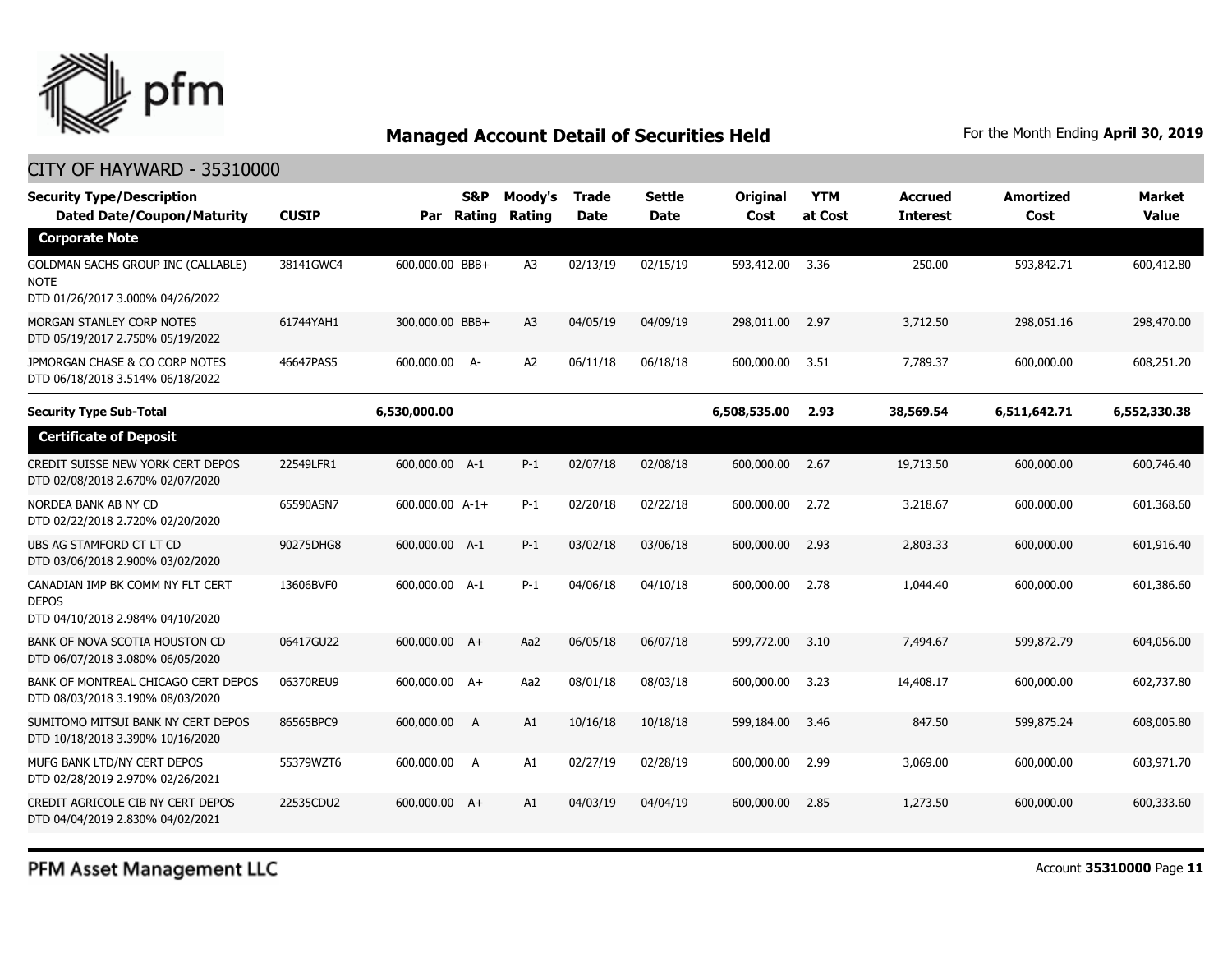

#### CITY OF HAYWARD - 35310000

| <b>Security Type/Description</b><br><b>Dated Date/Coupon/Maturity</b> | <b>CUSIP</b> | Par            | S&P<br>Rating | Moody's<br>Rating | <b>Trade</b><br><b>Date</b> | <b>Settle</b><br>Date | <b>Original</b><br>Cost | <b>YTM</b><br>at Cost | <b>Accrued</b><br><b>Interest</b> | <b>Amortized</b><br>Cost | <b>Market</b><br><b>Value</b> |
|-----------------------------------------------------------------------|--------------|----------------|---------------|-------------------|-----------------------------|-----------------------|-------------------------|-----------------------|-----------------------------------|--------------------------|-------------------------------|
| <b>Certificate of Deposit</b>                                         |              |                |               |                   |                             |                       |                         |                       |                                   |                          |                               |
| ROYAL BANK OF CANADA NY CD<br>DTD 06/08/2018 3.240% 06/07/2021        | 78012UEE1    | 600,000.00 AA- |               | Aa2               | 06/07/18                    | 06/08/18              | 600,000.00              | 3.24                  | 7,776.00                          | 600,000.00               | 609,249.00                    |
| <b>Security Type Sub-Total</b>                                        |              | 6,000,000.00   |               |                   |                             |                       | 5,998,956.00            | 3.00                  | 61,648.74                         | 5,999,748.03             | 6,033,771.90                  |
| <b>Asset-Backed Security</b>                                          |              |                |               |                   |                             |                       |                         |                       |                                   |                          |                               |
| TOYOTA ABS 2017-A A3<br>DTD 03/15/2017 1.730% 02/15/2021              | 89238MAD0    | 91,111.11 AAA  |               | Aaa               | 03/07/17                    | 03/15/17              | 91,100.38               | 1.74                  | 70.05                             | 91,106.06                | 90,728.44                     |
| JOHN DEERE ABS 2017-A A3<br>DTD 03/02/2017 1.780% 04/15/2021          | 47787XAC1    | 72,127.43 NR   |               | Aaa               | 02/22/17                    | 03/02/17              | 72,117.16               | 1.79                  | 57.06                             | 72,121.58                | 71,868.10                     |
| ALLY ABS 2017-1 A3<br>DTD 01/31/2017 1.700% 06/15/2021                | 02007PAC7    | 73,274.80 NR   |               | Aaa               | 01/24/17                    | 01/31/17              | 73,268.39               | 1.70                  | 55.36                             | 73,271.88                | 72,967.63                     |
| GMALT 2018-3 A3<br>DTD 09/26/2018 3.180% 06/20/2021                   | 36256GAD1    | 170,000.00 AAA |               | Aaa               | 09/18/18                    | 09/26/18              | 169,986.57              | 3.19                  | 165.18                            | 169,989.40               | 171,114.21                    |
| <b>BMWLT 2018-1 A3</b><br>DTD 10/17/2018 3.260% 07/20/2021            | 05586CAC8    | 125,000.00 AAA |               | Aaa               | 10/10/18                    | 10/17/18              | 124,982.63              | 3.27                  | 124.51                            | 124,985.95               | 126,195.55                    |
| <b>HONDA ABS 2017-1 A3</b><br>DTD 03/28/2017 1.720% 07/21/2021        | 43814TAC6    | 167,285.34 NR  |               | Aaa               | 03/21/17                    | 03/28/17              | 167,275.38              | 1.72                  | 79.93                             | 167,279.00               | 166,407.36                    |
| HYUNDAI ABS 2017-A A3<br>DTD 03/29/2017 1.760% 08/15/2021             | 44931PAD8    | 205,729.40 AAA |               | <b>NR</b>         | 03/22/17                    | 03/29/17              | 205,712.77              | 1.76                  | 160.93                            | 205,716.48               | 204,696.76                    |
| NISSAN ABS 2017-A A3<br>DTD 03/28/2017 1.740% 08/15/2021              | 654747AD6    | 254,071.80 NR  |               | Aaa               | 03/21/17                    | 03/28/17              | 254,044.89              | 1.74                  | 196.48                            | 254,055.81               | 252,847.78                    |
| ALLY ABS 2017-2 A3<br>DTD 03/29/2017 1.780% 08/15/2021                | 02007HAC5    | 303,014.02 NR  |               | Aaa               | 03/21/17                    | 03/29/17              | 302,978.29              | 1.79                  | 239.72                            | 302,996.25               | 301,768.91                    |
| NISSAN AUTO LEASE TRUST<br>DTD 10/24/2018 3.250% 09/15/2021           | 65478BAD3    | 225,000.00 AAA |               | Aaa               | 10/16/18                    | 10/24/18              | 224,980.34              | 3.26                  | 325.00                            | 224,983,74               | 226,924.09                    |
| <b>FORDL 2018-B A3</b><br>DTD 09/21/2018 3.190% 12/15/2021            | 34531LAD2    | 230,000.00 NR  |               | Aaa               | 09/18/18                    | 09/21/18              | 229,980.57              | 3.41                  | 326.09                            | 229,984.13               | 231,780.43                    |
| GMALT 2019-1 A3<br>DTD 02/21/2019 2.980% 12/20/2021                   | 36256UAD0    | 200,000,00 AAA |               | Aaa               | 02/13/19                    | 02/21/19              | 199,968.60              | 2.99                  | 182.11                            | 199,970.66               | 201,135.66                    |

PFM Asset Management LLC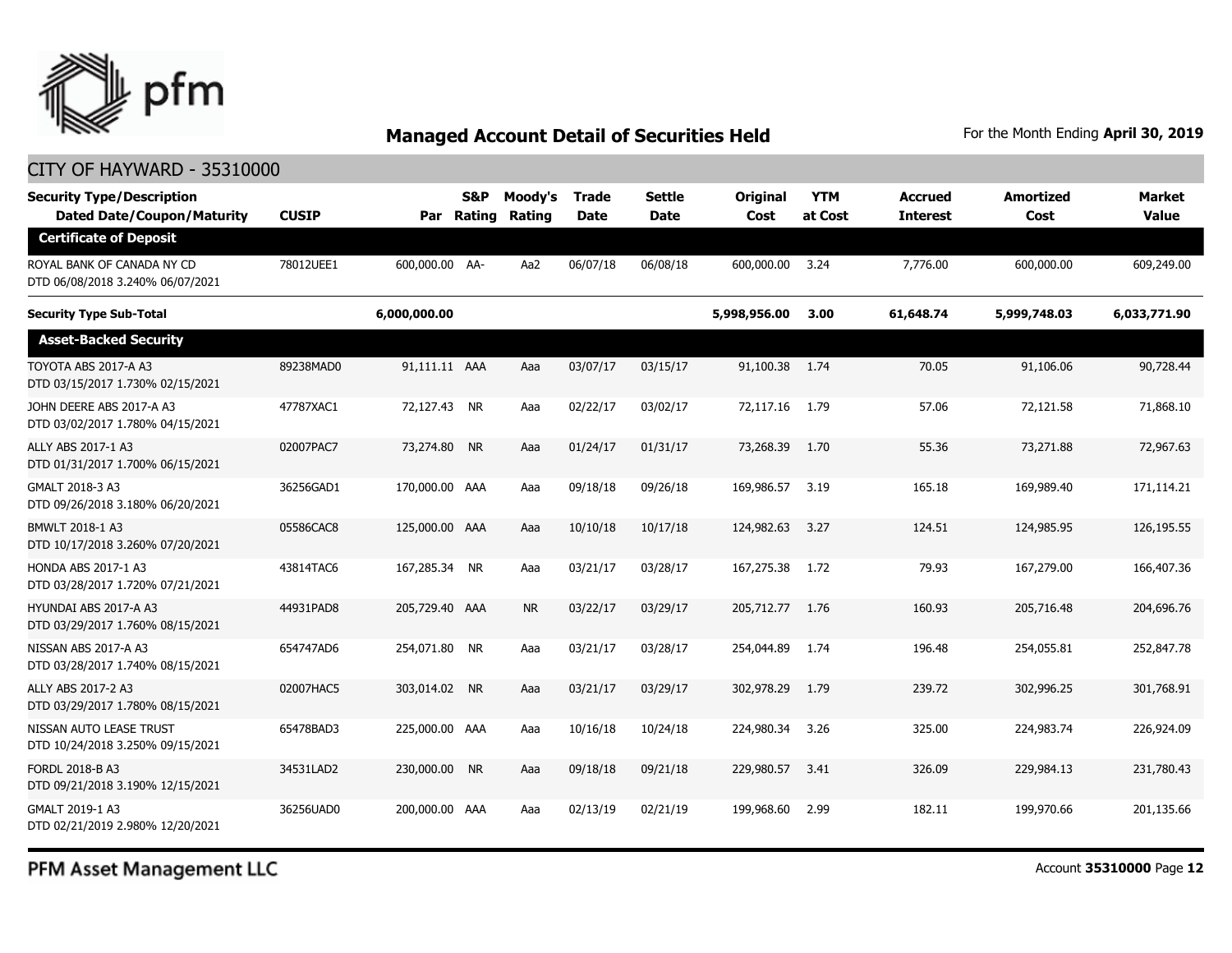

#### CITY OF HAYWARD - 35310000

| <b>Security Type/Description</b><br><b>Dated Date/Coupon/Maturity</b>     | <b>CUSIP</b> |                  | <b>S&amp;P</b><br>Par Rating | Moody's<br>Rating | <b>Trade</b><br><b>Date</b> | <b>Settle</b><br><b>Date</b> | Original<br>Cost       | <b>YTM</b><br>at Cost | <b>Accrued</b><br><b>Interest</b> | <b>Amortized</b><br>Cost | <b>Market</b><br><b>Value</b> |
|---------------------------------------------------------------------------|--------------|------------------|------------------------------|-------------------|-----------------------------|------------------------------|------------------------|-----------------------|-----------------------------------|--------------------------|-------------------------------|
| <b>Asset-Backed Security</b>                                              |              |                  |                              |                   |                             |                              |                        |                       |                                   |                          |                               |
| <b>FORDL 2019-A A3</b><br>DTD 02/25/2019 2.900% 05/15/2022                | 34532FAD4    | 245,000.00 AAA   |                              | Aaa               | 02/20/19                    | 02/25/19                     | 244,980.84             | 2.90                  | 315.78                            | 244,982.32               | 246,433.91                    |
| <b>HART 2018-B A3</b><br>DTD 12/12/2018 3.200% 12/15/2022                 | 44933AAC1    | 150,000.00 AAA   |                              | Aaa               | 12/04/18                    | 12/12/18                     | 149,998.20             | 3.48                  | 213.33                            | 149,998.41               | 151,703.51                    |
| <b>HAROT 2019-1 A3</b><br>DTD 02/27/2019 2.830% 03/20/2023                | 43814WAC9    | 170,000.00 AAA   |                              | <b>NR</b>         | 02/19/19                    | 02/27/19                     | 169,995.44             | 2.83                  | 173.73                            | 169,995.71               | 171,136.91                    |
| FORD CREDIT AUTO OWNER TRUST<br>DTD 10/23/2018 3.240% 04/15/2023          | 34532TAD4    | 200,000.00 NR    |                              | Aaa               | 10/16/18                    | 10/23/18                     | 199,965.80             | 3.34                  | 288.00                            | 199,969.62               | 202,436.06                    |
| <b>NAROT 2018-C A3</b><br>DTD 12/12/2018 3.220% 06/15/2023                | 65478NAD7    | 200,000.00 AAA   |                              | Aaa               | 12/04/18                    | 12/12/18                     | 199,961.68             | 3.53                  | 286.22                            | 199,964.95               | 202,665.56                    |
| <b>HYUNDAI AUTO RECEIVABLES TRUST</b><br>DTD 04/10/2019 2.660% 06/15/2023 | 44932NAD2    | 250,000.00 AAA   |                              | <b>NR</b>         | 04/03/19                    | 04/10/19                     | 249,967.10             | 2.67                  | 387.92                            | 249,967.65               | 250,433.90                    |
| CARMAX AUTO OWNER TRUST<br>DTD 07/25/2018 3.130% 06/15/2023               | 14313FAD1    | 285,000.00 AAA   |                              | <b>NR</b>         | 07/18/18                    | 07/25/18                     | 284,961.15             | 3.36                  | 396.47                            | 284,967.02               | 288,068.40                    |
| CARMAX AUTO OWNER TRUST<br>DTD 10/24/2018 3.360% 09/15/2023               | 14315EAC4    | 225,000.00 AAA   |                              | <b>NR</b>         | 10/17/18                    | 10/24/18                     | 224,997.93             | 3.36                  | 336.00                            | 224,998.30               | 228,868.31                    |
| FIFTH THIRD AUTO TRUST<br>DTD 05/08/2019 2.710% 12/15/2023                | 31680YAD9    | 215,000.00 AAA   |                              | Aaa               | 04/30/19                    | 05/08/19                     | 214,952.74             | 2.72                  | 0.00                              | 214,952.74               | 214,952.74                    |
| GMCAR 2019-2 A3<br>DTD 04/17/2019 3.130% 02/16/2024                       | 36257FAD2    | 345,000.00 AAA   |                              | Aaa               | 04/09/19                    | 04/17/19                     | 344,971.92             | 3.13                  | 419.94                            | 344,972.14               | 345,445.60                    |
| <b>Security Type Sub-Total</b>                                            |              | 4,401,613.90     |                              |                   |                             |                              | 4,401,148.77           | 2.79                  | 4,799.81                          | 4,401,229.80             | 4,420,579.82                  |
| <b>Managed Account Sub-Total</b>                                          |              | 122,644,612.02   |                              |                   |                             |                              | 122,170,276.05         | 2.37                  | 693,047.92                        | 122,285,379.76           | 122,504,779.43                |
| <b>Securities Sub-Total</b>                                               |              | \$122,644,612.02 |                              |                   |                             |                              | \$122,170,276.05 2.37% |                       | \$693,047.92                      | \$122,285,379.76         | \$122,504,779.43              |
| <b>Accrued Interest</b>                                                   |              |                  |                              |                   |                             |                              |                        |                       |                                   |                          | \$693,047.92                  |
| <b>Total Investments</b>                                                  |              |                  |                              |                   |                             |                              |                        |                       |                                   |                          | \$123,197,827.35              |

PFM Asset Management LLC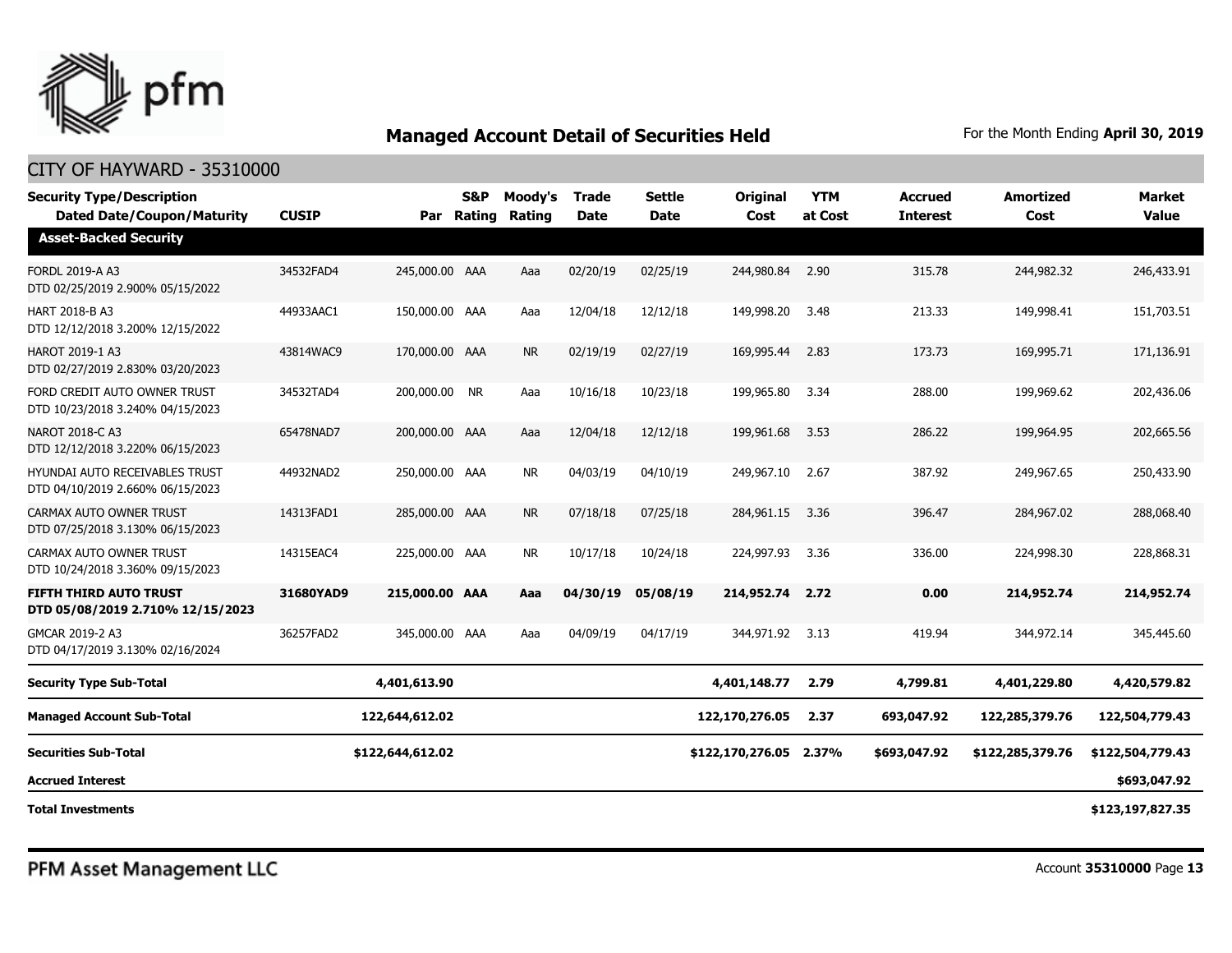

#### CITY OF HAYWARD - 35310000

Bolded items are forward settling trades.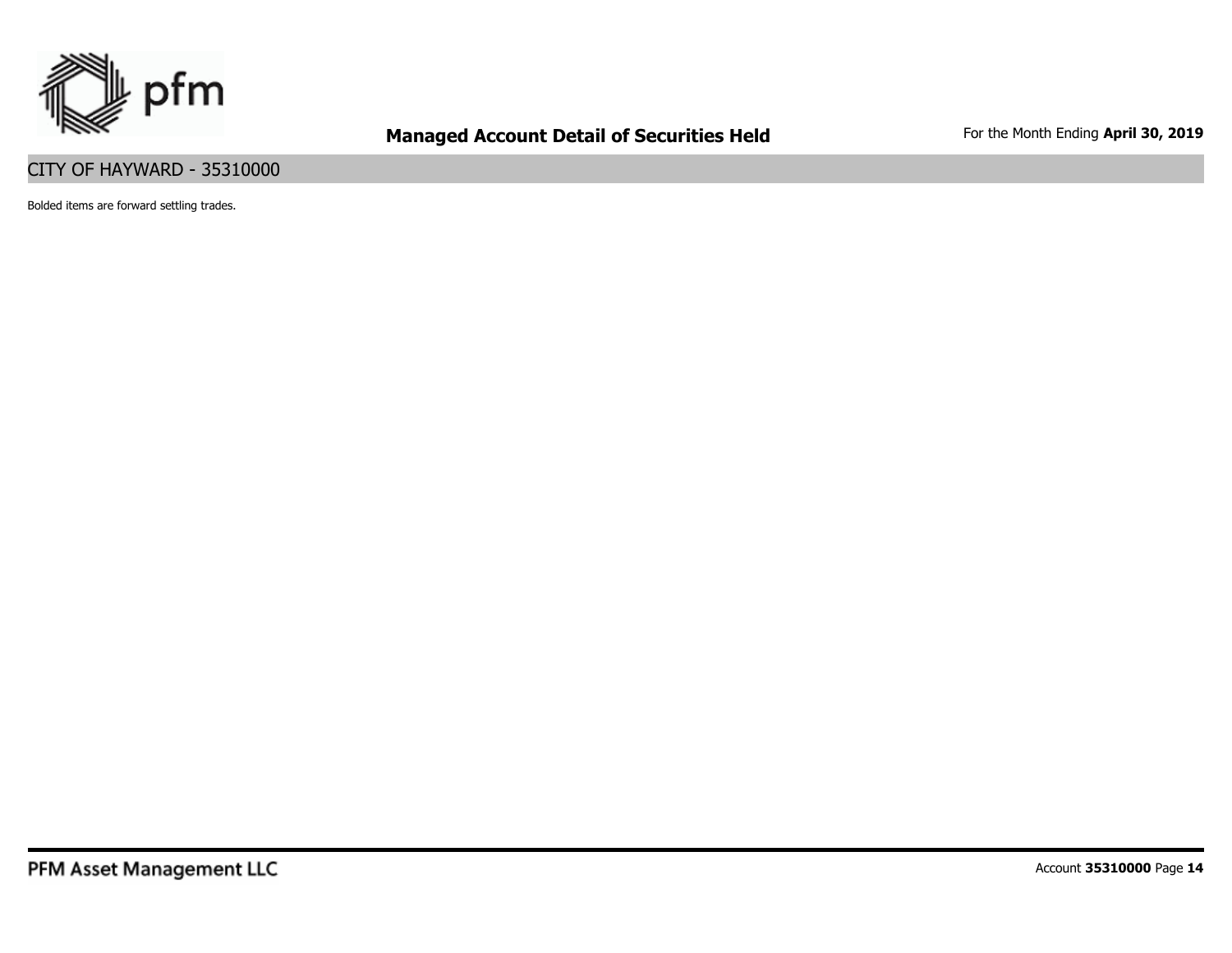

#### CITY OF HAYWARD - 35310000

| <b>Security Type/Description</b>                             |              |                       |                     | <b>Next Call</b> | <b>Market</b> | Market       | Unreal G/L     | Unreal G/L        | <b>Effective</b> | <b>Duration YTM</b> |      |
|--------------------------------------------------------------|--------------|-----------------------|---------------------|------------------|---------------|--------------|----------------|-------------------|------------------|---------------------|------|
| <b>Dated Date/Coupon/Maturity</b>                            | <b>CUSIP</b> | Par                   | <b>Broker</b>       | <b>Date</b>      | <b>Price</b>  | <b>Value</b> | <b>On Cost</b> | <b>Amort Cost</b> | <b>Duration</b>  | to Worst at Mkt     |      |
| <b>U.S. Treasury Bond / Note</b>                             |              |                       |                     |                  |               |              |                |                   |                  |                     |      |
| <b>US TREASURY NOTES</b>                                     | 912828K58    |                       | 950,000.00 MORGAN_S |                  | 98.98         | 940,314.75   | (5,417.67)     | (8, 277.62)       | 0.98             | 0.98                | 2.41 |
| DTD 04/30/2015 1.375% 04/30/2020                             |              |                       |                     |                  |               |              |                |                   |                  |                     |      |
| US TREASURY NOTES                                            | 912828XE5    | 2,500,000.00 BMO      |                     |                  | 99.05         | 2,476,270.00 | (17,968.28)    | (21, 357.10)      | 1.06             | 1.06                | 2.39 |
| DTD 06/01/2015 1.500% 05/31/2020                             |              |                       |                     |                  |               |              |                |                   |                  |                     |      |
| US TREASURY NOTES                                            | 912828XH8    | 7,750,000.00 CITIGRP  |                     |                  | 99.14         | 7,683,396.50 | (94, 455.06)   | (77, 552.31)      | 1.14             | 1.14                | 2.37 |
| DTD 06/30/2015 1.625% 06/30/2020                             |              |                       |                     |                  |               |              |                |                   |                  |                     |      |
| <b>US TREASURY NOTES</b>                                     | 912828XM7    | 2,750,000.00 MERRILL  |                     |                  | 99.10         | 2,725,294.00 | (25, 243.11)   | (24, 932.52)      | 1.23             | 1.23                | 2.36 |
| DTD 07/31/2015 1.625% 07/31/2020                             |              |                       |                     |                  |               |              |                |                   |                  |                     |      |
| <b>US TREASURY NOTES</b>                                     | 912828L32    | 1,275,000.00 JPM_CHAS |                     |                  | 98.71         | 1,258,613.70 | (13,945.87)    | (15,289.57)       | 1.31             | 1.31                | 2.36 |
| DTD 08/31/2015 1.375% 08/31/2020                             |              |                       |                     |                  |               |              |                |                   |                  |                     |      |
| <b>US TREASURY NOTES</b>                                     | 912828M98    |                       | 500,000.00 MORGAN_S |                  | 98.92         | 494,590.00   | (3,535.00)     | (4,436.16)        | 1.54             | 1.54                | 2.32 |
| DTD 11/30/2015 1.625% 11/30/2020                             |              |                       |                     |                  |               |              |                |                   |                  |                     |      |
| <b>US TREASURY NOTES</b>                                     | 912828M98    | 3,600,000.00 MORGAN S |                     |                  | 98.92         | 3,561,048.00 | (23, 342.63)   | (30, 820.50)      | 1.54             | 1.54                | 2.32 |
| DTD 11/30/2015 1.625% 11/30/2020                             |              |                       |                     |                  |               |              |                |                   |                  |                     |      |
| <b>US TREASURY NOTES</b>                                     | 912828N48    | 4,600,000.00 GOLDMAN  |                     |                  | 99.08         | 4,557,592.60 | (20, 485.53)   | (30, 373.20)      | 1.62             | 1.62                | 2.32 |
| DTD 12/31/2015 1.750% 12/31/2020                             |              |                       |                     |                  |               |              |                |                   |                  |                     |      |
| <b>US TREASURY NOTES</b>                                     | 912828N89    |                       | 400,000.00 MORGAN S |                  | 98.40         | 393,609.20   | 4,890.45       | 300.28            | 1.71             | 1.71                | 2.31 |
| DTD 01/31/2016 1.375% 01/31/2021                             |              |                       |                     |                  |               |              |                |                   |                  |                     |      |
| <b>US TREASURY NOTES</b>                                     | 912828N89    | 450,000.00 CITIGRP    |                     |                  | 98.40         | 442,810.35   | 1,757.62       | (2,056.63)        | 1.71             | 1.71                | 2.31 |
| DTD 01/31/2016 1.375% 01/31/2021                             |              |                       |                     |                  |               |              |                |                   |                  |                     |      |
| <b>US TREASURY NOTES</b>                                     | 912828N89    | 3,500,000.00 MORGAN_S |                     |                  | 98.40         | 3,444,080.50 | 14,080.50      | (15, 515.99)      | 1.71             | 1.71                | 2.31 |
| DTD 01/31/2016 1.375% 01/31/2021                             |              |                       |                     |                  |               |              |                |                   |                  |                     |      |
| <b>US TREASURY NOTES</b>                                     | 912828P87    |                       | 625,000.00 MORGAN S |                  | 97.91         | 611,963.13   | 9,643.79       | 748.32            | 1.80             | 1.80                | 2.29 |
| DTD 02/29/2016 1.125% 02/28/2021                             |              |                       |                     |                  |               |              |                |                   |                  |                     |      |
| <b>US TREASURY NOTES</b>                                     | 912828P87    | 3,100,000.00 MORGAN_S |                     |                  | 97.91         | 3,035,337.10 | 51,708.19      | 6,587.69          | 1.80             | 1.80                | 2.29 |
| DTD 02/29/2016 1.125% 02/28/2021                             |              |                       |                     |                  |               |              |                |                   |                  |                     |      |
| US TREASURY N/B NOTES                                        | 9128284P2    | 2,350,000.00 MORGAN S |                     |                  | 100.68        | 2,365,881.30 | 10,924.27      | 11,263.97         | 1.96             | 1.96                | 2.28 |
| DTD 05/15/2018 2.625% 05/15/2021                             |              |                       |                     |                  |               |              |                |                   |                  |                     |      |
| US TREASURY N/B NOTES                                        | 9128284P2    | 4,200,000.00 CITIGRP  |                     |                  | 100.68        | 4,228,383.60 | 12,141.41      | 13,610.81         | 1.96             | 1.96                | 2.28 |
| DTD 05/15/2018 2.625% 05/15/2021<br><b>US TREASURY NOTES</b> |              |                       |                     |                  |               |              |                |                   |                  | 2.01                |      |
|                                                              | 912828WN6    | 3,225,000.00 JPM_CHAS |                     |                  | 99.46         | 3,207,488.25 | 39,807.59      | 22,948.65         | 2.01             |                     | 2.27 |
| DTD 06/02/2014 2.000% 05/31/2021<br><b>US TREASURY NOTES</b> | 912828WR7    | 1,500,000.00 MERRILL  |                     |                  | 99.71         | 1,495,605.00 | 18,573.75      | 12,448.36         | 2.09             | 2.09                | 2.26 |
|                                                              |              |                       |                     |                  |               |              |                |                   |                  |                     |      |
| DTD 06/30/2014 2.125% 06/30/2021                             |              |                       |                     |                  |               |              |                |                   |                  |                     |      |

PFM Asset Management LLC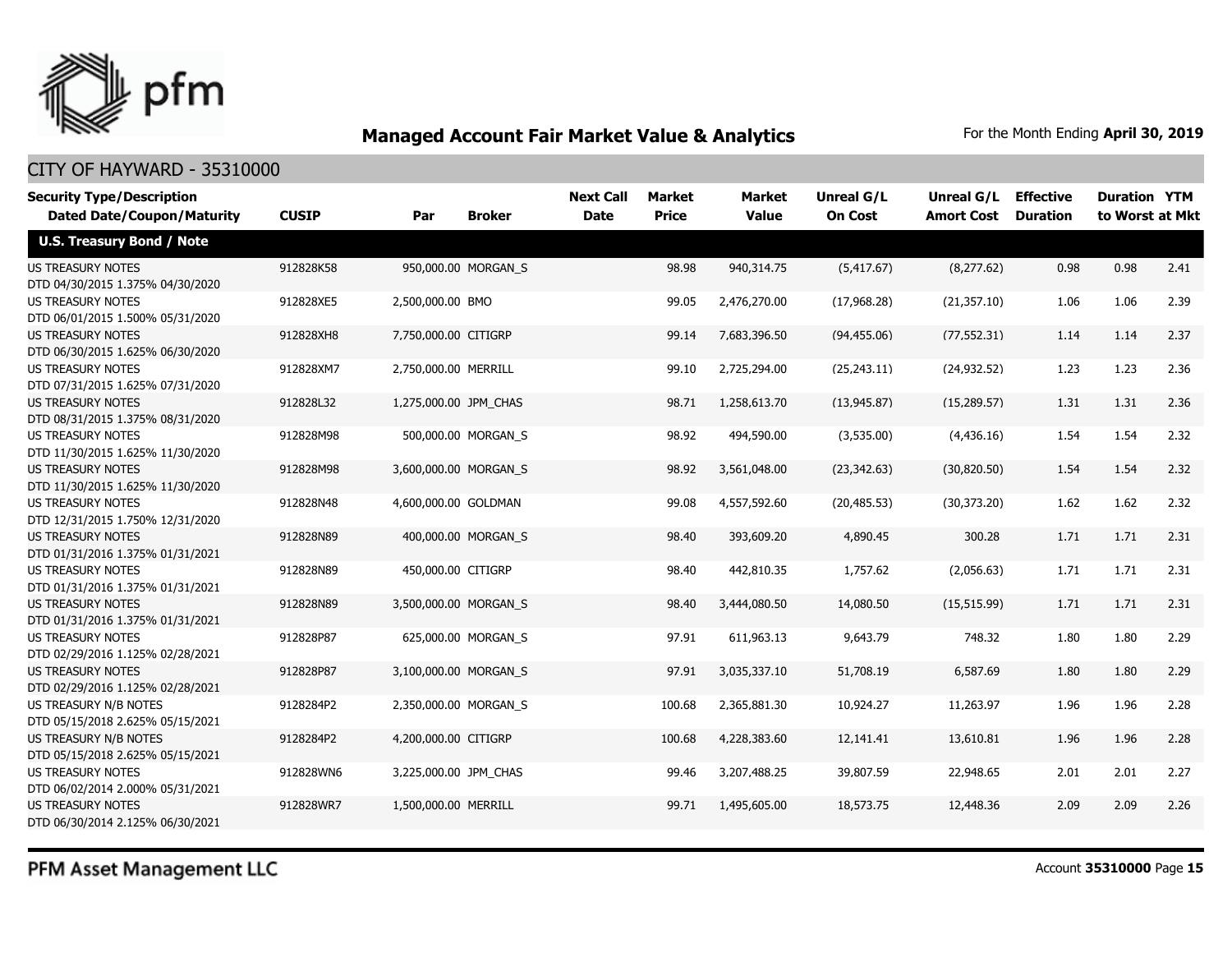

#### CITY OF HAYWARD - 35310000

| <b>Security Type/Description</b><br><b>Dated Date/Coupon/Maturity</b>                                                      | <b>CUSIP</b> | Par                   | <b>Broker</b> | <b>Next Call</b><br><b>Date</b> | <b>Market</b><br><b>Price</b> | <b>Market</b><br><b>Value</b> | Unreal G/L<br><b>On Cost</b> | Unreal G/L<br><b>Amort Cost</b> | <b>Effective</b><br><b>Duration</b> | <b>Duration YTM</b><br>to Worst at Mkt |      |
|----------------------------------------------------------------------------------------------------------------------------|--------------|-----------------------|---------------|---------------------------------|-------------------------------|-------------------------------|------------------------------|---------------------------------|-------------------------------------|----------------------------------------|------|
| <b>U.S. Treasury Bond / Note</b>                                                                                           |              |                       |               |                                 |                               |                               |                              |                                 |                                     |                                        |      |
| <b>US TREASURY NOTES</b><br>DTD 08/15/2018 2.750% 08/15/2021                                                               | 9128284W7    | 1,575,000.00 MERRILL  |               |                                 | 101.09                        | 1,592,164.35                  | 15,872.36                    | 16,134.98                       | 2.20                                | 2.20                                   | 2.26 |
| US TREASURY NOTES<br>DTD 08/15/2018 2.750% 08/15/2021                                                                      | 9128284W7    | 1,725,000.00 NOMURA   |               |                                 | 101.09                        | 1,743,799.05                  | 26,143.78                    | 24,667.45                       | 2.20                                | 2.20                                   | 2.26 |
| UNITED STATES TREASURY NOTES<br>DTD 01/15/2019 2.500% 01/15/2022                                                           | 9128285V8    | 1,500,000.00 JPM_CHAS |               |                                 | 100.64                        | 1,509,609.00                  | 6,620.72                     | 6,830.65                        | 2.59                                | 2.59                                   | 2.25 |
| UNITED STATES TREASURY NOTES<br>DTD 01/15/2019 2.500% 01/15/2022                                                           | 9128285V8    | 6,000,000.00 MORGAN_S |               |                                 | 100.64                        | 6,038,436.00                  | 47,107.87                    | 46,383.66                       | 2.59                                | 2.59                                   | 2.25 |
| <b>US TREASURY NOTES</b><br>DTD 01/31/2017 1.875% 01/31/2022                                                               | 912828V72    | 8,750,000.00 CITIGRP  |               |                                 | 99.00                         | 8,662,158.75                  | 71,436.09                    | 55,837.07                       | 2.66                                | 2.66                                   | 2.25 |
| UNITED STATES TREASURY NOTES<br>DTD 02/15/2019 2.500% 02/15/2022                                                           | 9128286C9    | 2,500,000.00 TD       |               |                                 | 100.69                        | 2,517,285.00                  | 2,734.22                     | 3,109.05                        | 2.67                                | 2.67                                   | 2.24 |
| UNITED STATES TREASURY NOTES<br>DTD 02/15/2019 2.500% 02/15/2022                                                           | 9128286C9    | 2,650,000.00 MORGAN S |               |                                 | 100.69                        | 2,668,322.10                  | 21,220.54                    | 21,065.11                       | 2.67                                | 2.67                                   | 2.24 |
| <b>Security Type Sub-Total</b>                                                                                             |              | 67,975,000.00         |               |                                 |                               | 67,654,052.23                 | 150,270.00                   | 11,324.45                       | 1.94                                | 1.94                                   | 2.30 |
| <b>Supra-National Agency Bond / Note</b>                                                                                   |              |                       |               |                                 |                               |                               |                              |                                 |                                     |                                        |      |
| INTL BANK OF RECONSTRUCTION AND<br><b>DEV NOTE</b><br>DTD 09/19/2017 1.561% 09/12/2020                                     | 45905UP32    | 1,225,000.00 HSBC     |               |                                 | 98.78                         | 1,210,062.35                  | (11, 997.65)                 | (13, 574.24)                    | 1.34                                | 1.34                                   | 2.47 |
| INTER-AMERICAN DEVELOPMENT BANK<br>DTD 11/08/2013 2.125% 11/09/2020                                                        | 4581X0CD8    | 1,215,000.00 HSBC     |               |                                 | 99.65                         | 1,210,796.10                  | (15, 465.86)                 | (9,850.78)                      | 1.48                                | 1.48                                   | 2.36 |
| INTERNATIONAL FINANCE CORPORATION<br><b>NOTE</b><br>DTD 03/16/2018 2.635% 03/09/2021                                       | 45950VLQ7    | 1,850,000.00 HSBC     |               |                                 | 99.96                         | 1,849,232.25                  | 619.75                       | 112.29                          | 1.80                                | 1.80                                   | 2.66 |
| INTER-AMERICAN DEVELOPMENT BANK<br><b>NOTE</b>                                                                             | 4581X0DB1    | 1,400,000.00 CITIGRP  |               |                                 | 100.48                        | 1,406,665.40                  | 9,745.40                     | 8,712.17                        | 1.91                                | 1.91                                   | 2.38 |
| DTD 04/19/2018 2.625% 04/19/2021<br>INTL BANK OF RECONSTRUCTION AND<br><b>DEV NOTE</b><br>DTD 07/25/2018 2.750% 07/23/2021 | 459058GH0    | 1,795,000.00 MORGAN S |               |                                 | 100.91                        | 1,811,413,48                  | 20,613.78                    | 19,572.05                       | 2.14                                | 2.14                                   | 2.33 |
| <b>Security Type Sub-Total</b>                                                                                             |              | 7,485,000.00          |               |                                 |                               | 7,488,169.58                  | 3,515.42                     | 4,971.49                        | 1.77                                | 1.77                                   | 2.45 |

PFM Asset Management LLC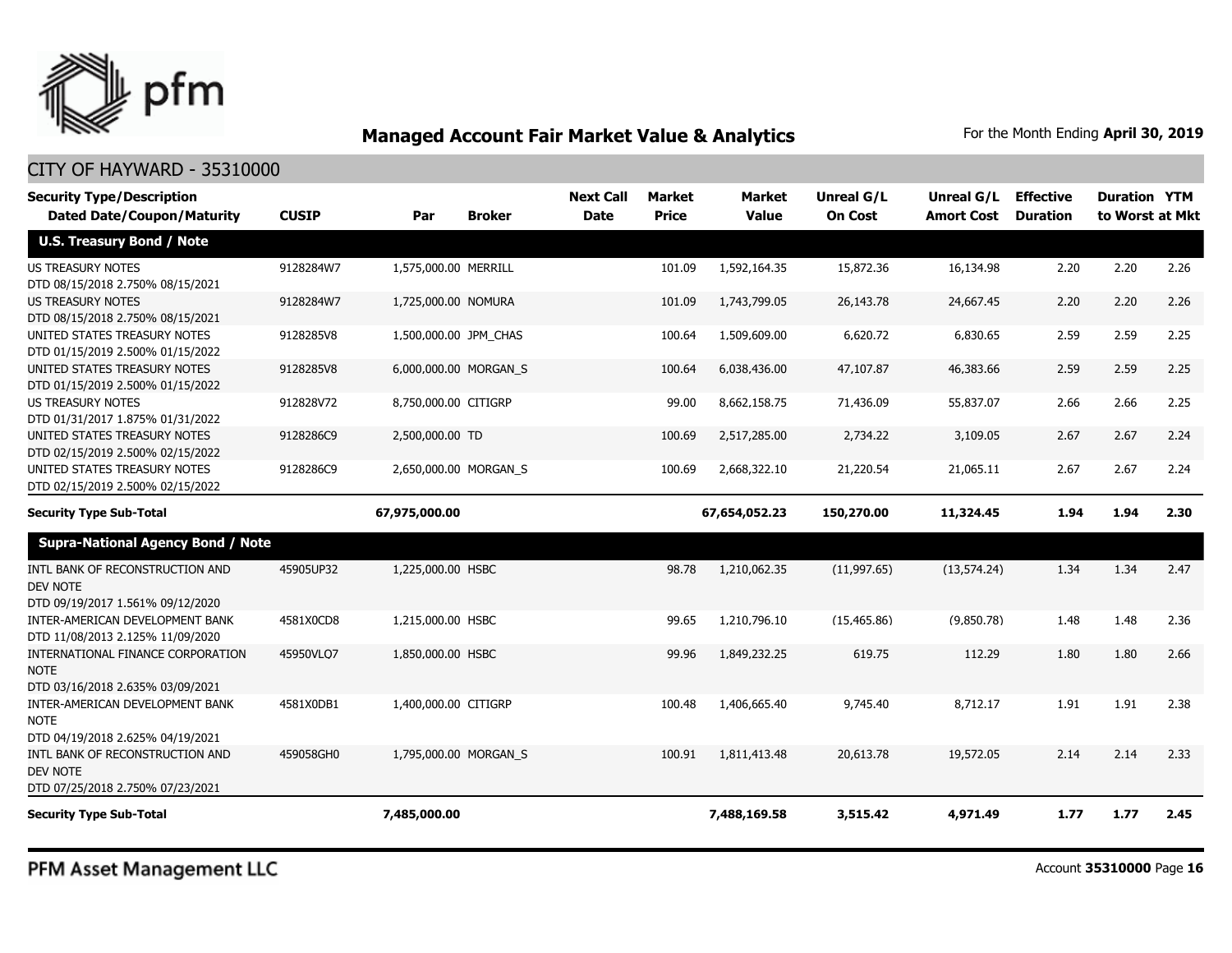

| <b>Security Type/Description</b>                                    |              |                       |                     | <b>Next Call</b> | <b>Market</b> | Market       | Unreal G/L     | Unreal G/L        | <b>Effective</b> | <b>Duration YTM</b> |      |
|---------------------------------------------------------------------|--------------|-----------------------|---------------------|------------------|---------------|--------------|----------------|-------------------|------------------|---------------------|------|
| <b>Dated Date/Coupon/Maturity</b>                                   | <b>CUSIP</b> | Par                   | <b>Broker</b>       | <b>Date</b>      | <b>Price</b>  | <b>Value</b> | <b>On Cost</b> | <b>Amort Cost</b> | <b>Duration</b>  | to Worst at Mkt     |      |
| <b>Municipal Bond / Note</b>                                        |              |                       |                     |                  |               |              |                |                   |                  |                     |      |
| CT ST TXBL GO BONDS<br>DTD 08/17/2016 1.300% 08/15/2019             | 20772J3D2    | 1,340,000.00 MORGANST |                     |                  | 99.61         | 1,334,814.20 | (8,080.20)     | (5,469.29)        | 0.29             | 0.29                | 2.63 |
| UNIV OF CAL TXBL REV BOND<br>DTD 05/18/2017 1.900% 05/15/2020       | 91412GS89    | 625,000.00 JEFFERIE   |                     |                  | 99.55         | 622,175.00   | (2,825.00)     | (2,825.00)        | 1.02             | 1.02                | 2.34 |
| CA ST TXBL GO BONDS<br>DTD 04/27/2017 2.625% 04/01/2021             | 13063DAC2    | 1,000,000.00 JPM CHAS |                     |                  | 100.47        | 1,004,660.00 | 7,660.00       | 7,350.32          | 1.86             | 1.86                | 2.37 |
| CA ST TXBL GO BONDS<br>DTD 04/25/2018 2.800% 04/01/2021             | 13063DGA0    | 1,425,000.00 JPM CHAS |                     |                  | 100.79        | 1,436,271.75 | 11,214.75      | 11,244.49         | 1.86             | 1.86                | 2.38 |
| UNIV OF CAL TXBL REV BONDS<br>DTD 06/05/2018 3.029% 05/15/2021      | 91412HBH5    | 455,000.00 MERRILL    |                     |                  | 101.31        | 460,942.30   | 5,942.30       | 5,942.30          | 1.95             | 1.95                | 2.37 |
| <b>Security Type Sub-Total</b>                                      |              | 4,845,000.00          |                     |                  |               | 4,858,863.25 | 13,911.85      | 16,242.82         | 1.33             | 1.33                | 2.44 |
| <b>Federal Agency Collateralized Mortgage Obligation</b>            |              |                       |                     |                  |               |              |                |                   |                  |                     |      |
| FNMA SERIES 2016-M9 ASQ2<br>DTD 06/01/2016 1.785% 06/01/2019        | 3136ASPX8    | 2,200.21 CSFB         |                     |                  | 99.82         | 2,196.29     | (25.91)        | (3.92)            | 0.08             | 0.12                | 2.29 |
| FANNIE MAE SERIES 2015-M13 ASQ2<br>DTD 10/01/2015 1.646% 09/01/2019 | 3136AQDQ0    |                       | 37,018.32 MORGANST  |                  | 99.63         | 36,880.20    | (508.81)       | (138.12)          | 0.24             | 0.28                | 2.57 |
| FREDDIE MAC SERIES 4459 NB<br>DTD 04/01/2015 4.500% 01/01/2020      | 3137BHU39    |                       | 334.62 CITIGRP      |                  | 100.39        | 335.91       | (14.92)        | (0.82)            | 0.33             | 0.38                | 3.02 |
| FHMS K006 A2<br>DTD 04/01/2010 4.251% 01/25/2020                    | 31398VJ98    | 1,215,557.49 CITIGRP  |                     |                  | 100.49        | 1,221,483.70 | (18,764.80)    | (5,032.11)        | 0.59             | 0.40                | 2.33 |
| FNMA SERIES 2015-M12 FA<br>DTD 09/01/2015 2.915% 04/01/2020         | 3136AP3Z3    | 33,524.48 MERRILL     |                     |                  | 99.89         | 33,489.02    | (23.39)        | (35.46)           | 0.08             | 0.52                | 2.75 |
| FHLMC SERIES K013 A1<br>DTD 05/01/2011 2.902% 08/25/2020            | 3137AA4V2    |                       | 384,872.99 WELLS_FA |                  | 99.99         | 384,822.53   | (7,372.06)     | (2,243.95)        | 0.68             | 0.93                | 2.71 |
| <b>FHMS K714 A2</b><br>DTD 01/01/2014 3.034% 10/25/2020             | 3137B6ZM6    | 867,861.37 CITIGRP    |                     |                  | 100.33        | 870,700.84   | (21, 264.04)   | (8,731.34)        | 1.19             | 0.77                | 2.35 |
| FNA 2018-M5 A2<br>DTD 04/01/2018 3.560% 09/25/2021                  | 3136B1XP4    |                       | 639,696.29 JPM_CHAS |                  | 101.35        | 648,363.47   | (4,057.03)     | (281.56)          | 1.80             | 1.22                | 2.26 |
| FHMS KJ23 A1<br>DTD 12/01/2018 3.174% 03/01/2022                    | 3137FKK70    | 1,208,440.35 GOLDMAN  |                     |                  | 101.43        | 1,225,685.76 | 17,255.08      | 17,255.08         | 2.30             | 1.47                | 2.06 |
| FHMS K019 A2<br>DTD 08/01/2012 2.272% 03/25/2022                    | 3137ASNJ9    |                       | 600,000.00 MORGAN S |                  | 99.35         | 596,118.78   | 548.47         | 467.93            | 2.61             | 1.46                | 2.61 |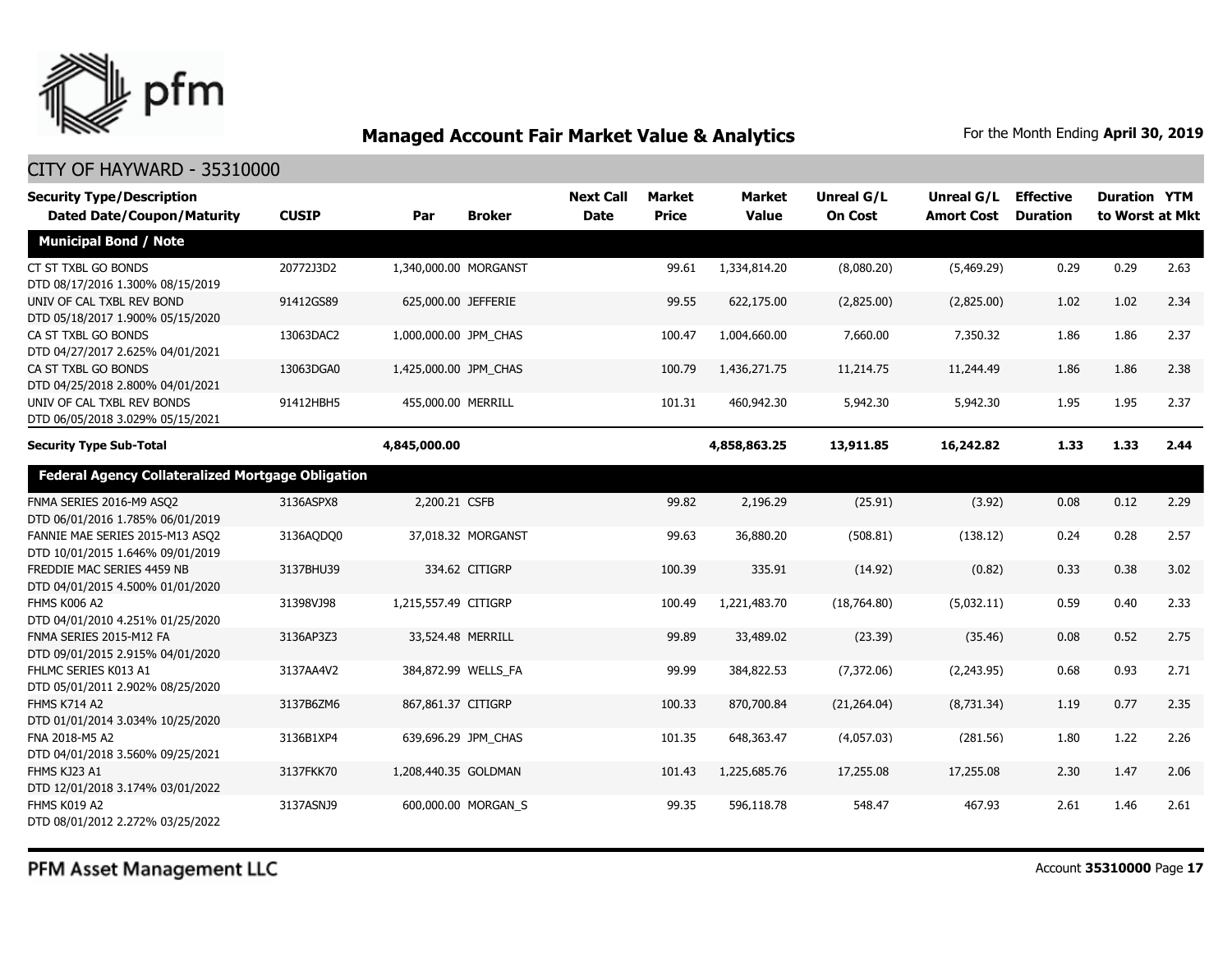

#### CITY OF HAYWARD - 35310000

| <b>Security Type/Description</b><br><b>Dated Date/Coupon/Maturity</b>           | <b>CUSIP</b> | Par                   | <b>Broker</b>       | <b>Next Call</b><br><b>Date</b> | Market<br><b>Price</b> | Market<br><b>Value</b> | Unreal G/L<br><b>On Cost</b> | Unreal G/L<br><b>Amort Cost</b> | <b>Effective</b><br><b>Duration</b> | <b>Duration YTM</b><br>to Worst at Mkt |      |
|---------------------------------------------------------------------------------|--------------|-----------------------|---------------------|---------------------------------|------------------------|------------------------|------------------------------|---------------------------------|-------------------------------------|----------------------------------------|------|
| <b>Federal Agency Collateralized Mortgage Obligation</b>                        |              |                       |                     |                                 |                        |                        |                              |                                 |                                     |                                        |      |
| FHMS K023 A1<br>DTD 12/01/2012 1.583% 04/25/2022                                | 3137AWQG3    | 91,278.56 BAIRD       |                     |                                 | 98.57                  | 89,974.85              | 678.75                       | 190.47                          | 1.52                                | 1.51                                   | 2.46 |
| FHMS K023 A1<br>DTD 12/01/2012 1.583% 04/25/2022                                | 3137AWQG3    |                       | 400,735.15 BARCLAYS |                                 | 98.57                  | 395,011.53             | 4,404.32                     | 2,580.30                        | 1.52                                | 1.51                                   | 2.46 |
| FHMS K023 A1<br>DTD 12/01/2012 1.583% 04/25/2022                                | 3137AWQG3    | 823,733.37 BAIRD      |                     |                                 | 98.57                  | 811,968.15             | 6,253.94                     | 1,814.56                        | 1.52                                | 1.51                                   | 2.46 |
| FHLMC MULTIFAMILY STRUCTURED P<br>DTD 11/01/2015 2.716% 06/25/2022              | 3137BLUR7    |                       | 600,000.00 JPM_CHAS |                                 | 100.38                 | 602,266.32             | 3,012.80                     | 3,012.80                        | 2.78                                | 1.59                                   | 2.36 |
| FHLMC MULTIFAMILY STRUCTURED P<br>DTD 12/01/2012 2.355% 07/25/2022              | 3137AVXN2    | 1,227,386.00 WELLS FA |                     |                                 | 99.46                  | 1,220,804.51           | (1,787.01)                   | (1,850.83)                      | 3.01                                | 1.63                                   | 2.59 |
| <b>FHMS J22F A1</b><br>DTD 11/01/2018 3.454% 05/25/2023                         | 3137FJYA1    | 1,054,356.46 MORGAN_S |                     |                                 | 102.08                 | 1,076,280.64           | 21,952.64                    | 21,952.65                       | 2.37                                | 2.03                                   | 2.33 |
| FHMS KP05 A<br>DTD 12/01/2018 3.203% 07/01/2023                                 | 3137FKK39    | 526,002.46 CSFB       |                     |                                 | 101.03                 | 531,424.07             | 5,423.20                     | 5,423.19                        | 1.85                                | 2.11                                   | 2.62 |
| <b>Security Type Sub-Total</b>                                                  |              | 9,712,998.12          |                     |                                 |                        | 9,747,806.57           | 5,711.23                     | 34,378.87                       | 1.89                                | 1.36                                   | 2.40 |
| <b>Federal Agency Bond / Note</b>                                               |              |                       |                     |                                 |                        |                        |                              |                                 |                                     |                                        |      |
| FEDERAL HOME LOAN BANKS NOTES<br>DTD 05/21/2018 2.625% 05/28/2020               | 3130AECJ7    | 3,250,000.00 NOMURA   |                     |                                 | 100.27                 | 3,258,710.00           | 3,965.00                     | 6,096.12                        | 1.05                                | 1.05                                   | 2.37 |
| <b>FNMA NOTES</b><br>DTD 08/01/2017 1.500% 07/30/2020                           | 3135G0T60    | 3,600,000.00 BARCLAYS |                     |                                 | 98.94                  | 3,561,901.20           | (27, 190.80)                 | (33, 497.75)                    | 1.22                                | 1.22                                   | 2.36 |
| <b>FANNIE MAE NOTES</b><br>DTD 06/25/2018 2.750% 06/22/2021                     | 3135G0U35    | 1,745,000.00 NOMURA   |                     |                                 | 100.92                 | 1,761,092.39           | 16,493.74                    | 16,384.87                       | 2.05                                | 2.05                                   | 2.31 |
| FEDERAL HOME LOAN BANKS NOTES<br>(CALLABLE)<br>DTD 09/20/2018 3.000% 09/20/2021 | 3130AEXV7    | 1,825,000.00 CITIGRP  |                     | 09/20/19                        | 100.22                 | 1,828,998.58           | 3,998.58                     | 3,998.58                        | 0.82                                | 0.39                                   | 2.90 |
| FEDERAL HOME LOAN BANKS NOTES<br>DTD 10/12/2018 3.000% 10/12/2021               | 3130AF5B9    | 2,425,000.00 CITIGRP  |                     |                                 | 101.67                 | 2,465,606.63           | 42,013.13                    | 41,761.92                       | 2.35                                | 2.35                                   | 2.29 |
| <b>FANNIE MAE NOTES</b><br>DTD 01/11/2019 2.625% 01/11/2022                     | 3135G0U92    | 1,200,000.00 NOMURA   |                     |                                 | 100.80                 | 1,209,640.80           | 9,328.80                     | 9,349.69                        | 2.57                                | 2.57                                   | 2.32 |
| <b>FANNIE MAE NOTES</b><br>DTD 01/11/2019 2.625% 01/11/2022                     | 3135G0U92    | 1,650,000.00 NOMURA   |                     |                                 | 100.80                 | 1,663,256.10           | 14,444.10                    | 14,327.05                       | 2.57                                | 2.57                                   | 2.32 |
| <b>Security Type Sub-Total</b>                                                  |              | 15,695,000.00         |                     |                                 |                        | 15,749,205.70          | 63,052.55                    | 58,420.48                       | 1.66                                | 1.61                                   | 2.40 |

PFM Asset Management LLC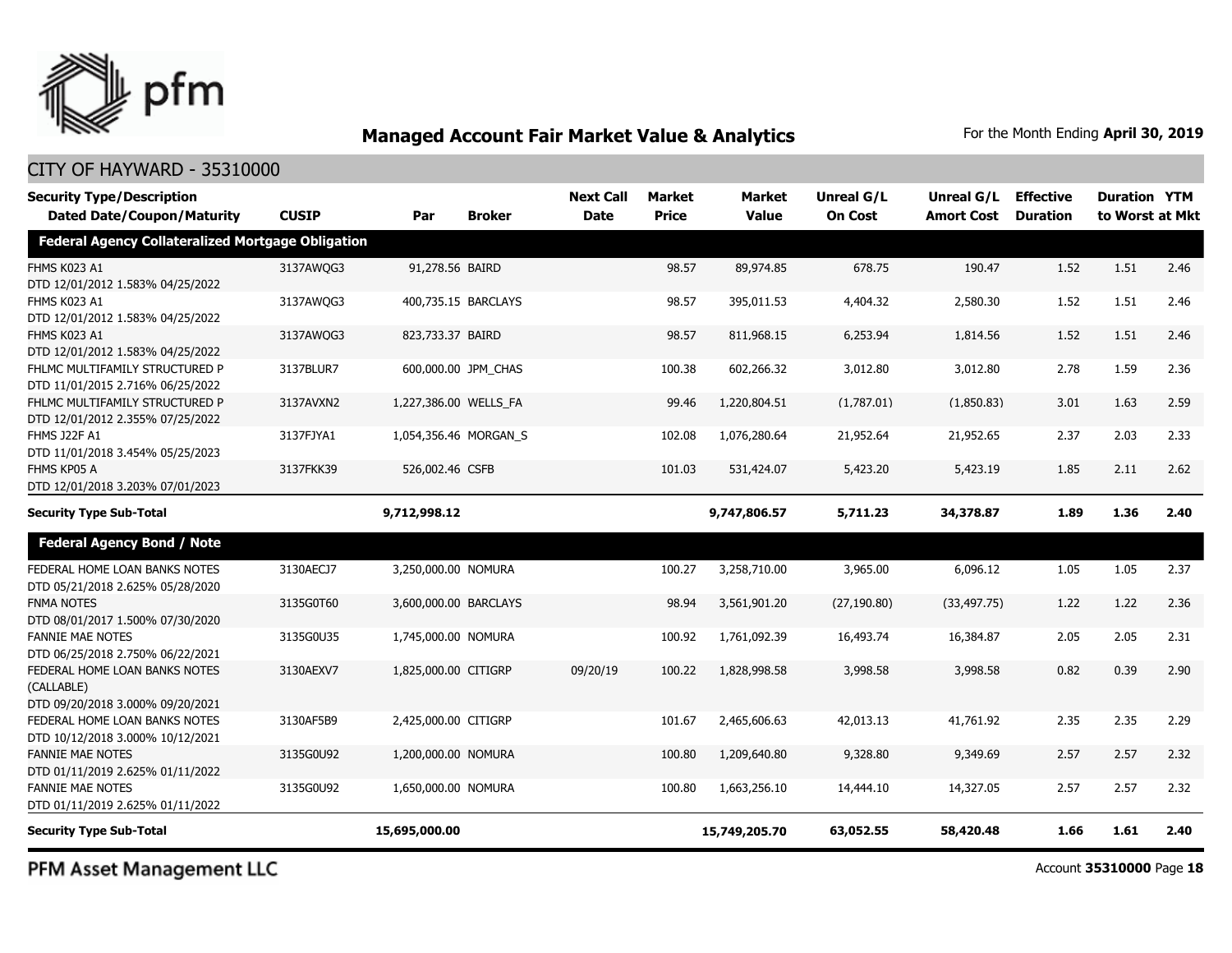

| <b>Security Type/Description</b><br><b>Dated Date/Coupon/Maturity</b>  | <b>CUSIP</b> | Par                | <b>Broker</b>       | <b>Next Call</b><br><b>Date</b> | <b>Market</b><br><b>Price</b> | Market<br><b>Value</b> | <b>Unreal G/L</b><br><b>On Cost</b> | Unreal G/L<br><b>Amort Cost</b> | <b>Effective</b><br><b>Duration</b> | <b>Duration YTM</b><br>to Worst at Mkt |      |
|------------------------------------------------------------------------|--------------|--------------------|---------------------|---------------------------------|-------------------------------|------------------------|-------------------------------------|---------------------------------|-------------------------------------|----------------------------------------|------|
| <b>Corporate Note</b>                                                  |              |                    |                     |                                 |                               |                        |                                     |                                 |                                     |                                        |      |
| <b>IBM CORP NOTES</b>                                                  | 459200JN2    | 600,000.00 RBC     |                     |                                 | 99.53                         | 597,169.20             | (2,254.80)                          | (2,685.95)                      | 0.73                                | 0.73                                   | 2.54 |
| DTD 01/27/2017 1.900% 01/27/2020                                       |              |                    |                     |                                 |                               |                        |                                     |                                 |                                     |                                        |      |
| BNY MELLON (CALLABLE) CORP NOTE                                        | 06406HCZ0    |                    | 300,000.00 US_BANCO | 01/24/20                        | 99.64                         | 298,916.10             | (2,634.90)                          | (1,500.95)                      | 0.78                                | 0.80                                   | 2.60 |
| DTD 02/24/2015 2.150% 02/24/2020                                       |              |                    |                     |                                 |                               |                        |                                     |                                 |                                     |                                        |      |
| JOHN DEERE CAPITAL CORP NOTES                                          | 24422ETQ2    | 250,000.00 MITSU   |                     |                                 | 99.64                         | 249,099.00             | (706.00)                            | (843.21)                        | 0.85                                | 0.85                                   | 2.62 |
| DTD 03/15/2017 2.200% 03/13/2020                                       |              |                    |                     |                                 |                               |                        |                                     |                                 |                                     |                                        |      |
| AMERICAN EXPRESS CO CORP NOTES                                         | 025816CB3    | 400,000.00 CSFB    |                     |                                 | 100.41                        | 401,620.40             | 2,020.40                            | 1,982.93                        | 1.74                                | 1.74                                   | 2.77 |
| DTD 02/22/2019 3.000% 02/22/2021                                       |              |                    |                     |                                 |                               |                        |                                     |                                 |                                     |                                        |      |
| JOHN DEERE CAPITAL CORP NOTES                                          | 24422EUD9    |                    | 300,000.00 BARCLAYS |                                 | 100.47                        | 301,422.90             | 1,626.90                            | 1,551.88                        | 1.80                                | 1.80                                   | 2.61 |
| DTD 03/13/2018 2.875% 03/12/2021                                       |              |                    |                     |                                 |                               |                        |                                     |                                 |                                     |                                        |      |
| NATIONAL RURAL UTIL COOP NOTE                                          | 63743HER9    | 250,000.00 RBC     |                     |                                 | 100.58                        | 251,453.00             | 1,730.50                            | 1,627.59                        | 1.81                                | 1.81                                   | 2.58 |
| DTD 02/26/2018 2.900% 03/15/2021                                       |              |                    |                     |                                 |                               |                        |                                     |                                 |                                     |                                        |      |
| TOYOTA MOTOR CREDIT CORP NOTES                                         | 89236TEU5    |                    | 365,000.00 JPM CHAS |                                 | 100.70                        | 367,549.16             | 2,695.16                            | 2,645.50                        | 1.89                                | 1.89                                   | 2.58 |
| DTD 04/13/2018 2.950% 04/13/2021                                       |              |                    |                     |                                 |                               |                        |                                     |                                 |                                     |                                        |      |
| MORGAN STANLEY CORP NOTES                                              | 61746BEA0    |                    | 300,000.00 GOLDMAN  |                                 | 99.46                         | 298,369.80             | 3,409.80                            | 1,544.97                        | 1.91                                | 1.91                                   | 2.78 |
| DTD 04/21/2016 2.500% 04/21/2021                                       |              |                    |                     |                                 |                               |                        |                                     |                                 |                                     |                                        |      |
| <b>CHARLES SCHWAB CORP NOTES</b>                                       | 808513AW5    | 235,000.00 CSFB    |                     |                                 | 101.20                        | 237,820.47             | 2,827.52                            | 2,825.49                        | 1.95                                | 1.95                                   | 2.65 |
| DTD 05/22/2018 3.250% 05/21/2021                                       |              |                    |                     |                                 |                               |                        |                                     |                                 |                                     |                                        |      |
| PACCAR FINANCIAL CORP BONDS                                            | 69371RP42    | 295,000.00 CITIGRP |                     |                                 | 101.09                        | 298,227.01             | 3,318.46                            | 3,297.03                        | 2.17                                | 2.17                                   | 2.65 |
| DTD 08/09/2018 3.150% 08/09/2021                                       |              |                    |                     |                                 |                               |                        |                                     |                                 |                                     |                                        |      |
| CATERPILLAR FINANCIAL SERVICES CORP                                    | 14913Q2N8    |                    | 325,000.00 BARCLAYS |                                 | 101.14                        | 328,713.78             | 3,964.03                            | 3,911.73                        | 2.25                                | 2.25                                   | 2.64 |
| <b>CORP</b>                                                            |              |                    |                     |                                 |                               |                        |                                     |                                 |                                     |                                        |      |
| DTD 09/07/2018 3.150% 09/07/2021                                       |              |                    |                     |                                 |                               |                        |                                     |                                 |                                     |                                        |      |
| <b>3M COMPANY</b>                                                      | 88579YBA8    | 145,000.00 CITIGRP |                     |                                 | 101.29                        | 146,866.44             | 2,163.69                            | 2,103.38                        | 2.27                                | 2.27                                   | 2.44 |
| DTD 09/14/2018 3.000% 09/14/2021                                       |              |                    |                     |                                 |                               |                        |                                     |                                 |                                     |                                        |      |
| BANK OF AMERICA CORP (CALLABLE)                                        | 06051GGS2    | 200,000.00 MERRILL |                     | 10/01/20                        | 99.20                         | 198,397.20             | (628.80)                            | (981.12)                        | 1.41                                | 2.33                                   | 2.67 |
| DTD 09/18/2017 2.328% 10/01/2021                                       |              |                    |                     |                                 |                               |                        |                                     |                                 |                                     |                                        |      |
| BANK OF AMERICA CORP (CALLABLE)                                        | 06051GGS2    | 390,000.00 MERRILL |                     | 10/01/20                        | 99.20                         | 386,874.54             | (3, 125.46)                         | (3, 125.46)                     | 1.41                                | 2.33                                   | 2.67 |
| DTD 09/18/2017 2.328% 10/01/2021                                       |              |                    |                     |                                 |                               |                        |                                     |                                 |                                     |                                        |      |
| AMERICAN EXPRESS CREDIT CORP NOTES                                     | 025816BY4    | 200,000.00 RBC     |                     |                                 | 102.13                        | 204,265.20             | 4,309.20                            | 4,302.54                        | 2.35                                | 2.35                                   | 2.82 |
| DTD 11/06/2018 3.700% 11/05/2021<br>CITIGROUP INC CORP (CALLABLE) NOTE | 172967LC3    | 300,000.00 RBC     |                     | 11/08/21                        | 100.06                        | 300,187.50             | 5,644.50                            | 5,118.93                        | 2.43                                | 2.39                                   | 2.87 |
| DTD 12/08/2016 2.900% 12/08/2021                                       |              |                    |                     |                                 |                               |                        |                                     |                                 |                                     |                                        |      |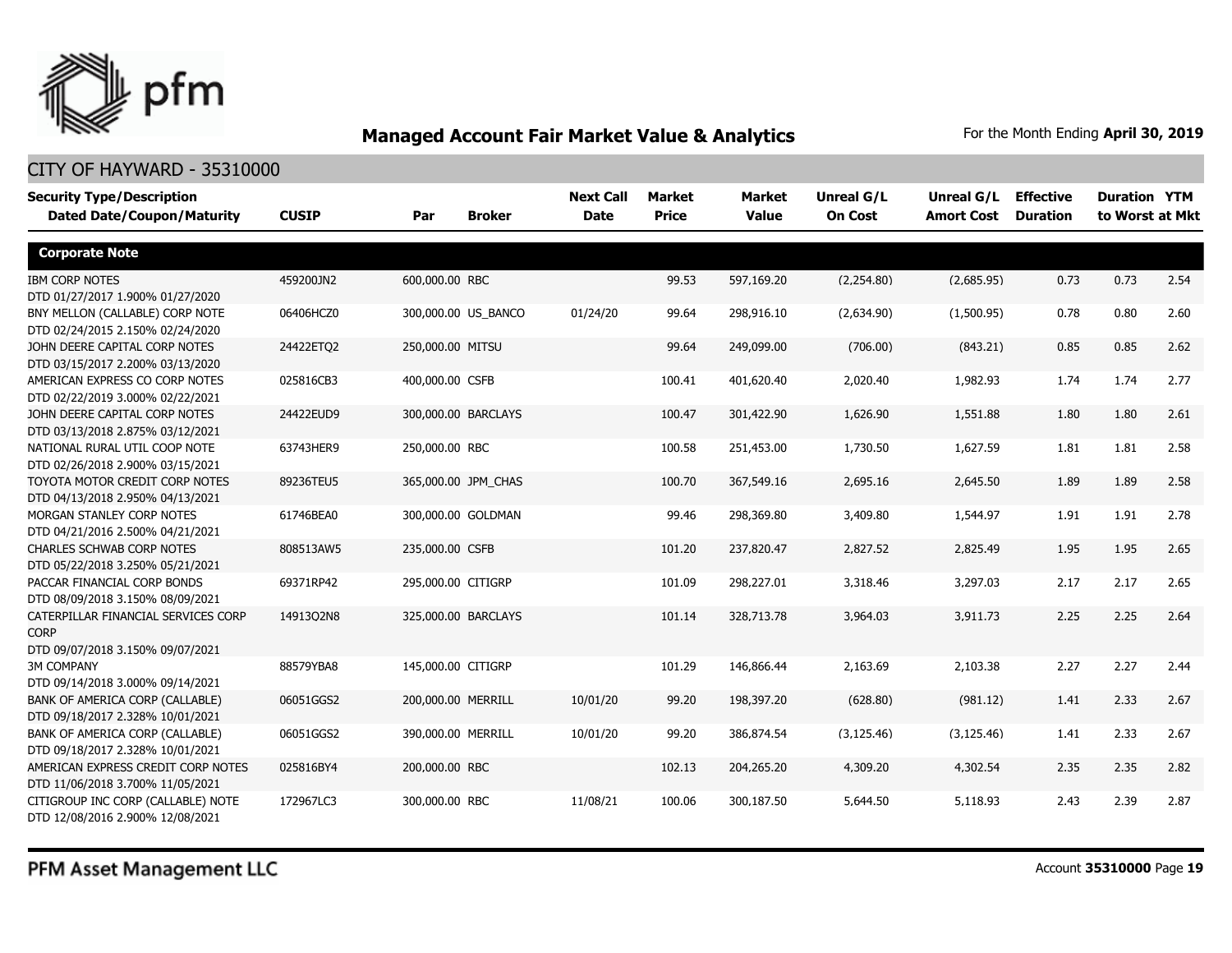

| <b>Security Type/Description</b><br><b>Dated Date/Coupon/Maturity</b>                 | <b>CUSIP</b> | Par                | <b>Broker</b>       | <b>Next Call</b><br><b>Date</b> | <b>Market</b><br><b>Price</b> | <b>Market</b><br><b>Value</b> | <b>Unreal G/L</b><br><b>On Cost</b> | Unreal G/L<br><b>Amort Cost</b> | <b>Effective</b><br><b>Duration</b> | <b>Duration YTM</b><br>to Worst at Mkt |      |
|---------------------------------------------------------------------------------------|--------------|--------------------|---------------------|---------------------------------|-------------------------------|-------------------------------|-------------------------------------|---------------------------------|-------------------------------------|----------------------------------------|------|
| <b>Corporate Note</b>                                                                 |              |                    |                     |                                 |                               |                               |                                     |                                 |                                     |                                        |      |
| HOME DEPOT INC<br>DTD 12/06/2018 3.250% 03/01/2022                                    | 437076BV3    |                    | 175,000.00 JPM_CHAS |                                 | 101.85                        | 178,244.68                    | 3,724.18                            | 3,672.26                        | 2.69                                | 2.69                                   | 2.57 |
| GOLDMAN SACHS GROUP INC (CALLABLE)<br><b>NOTE</b><br>DTD 01/26/2017 3.000% 04/26/2022 | 38141GWC4    |                    | 600,000.00 GOLDMAN  | 04/26/21                        | 100.07                        | 600,412.80                    | 7,000.80                            | 6,570.09                        | 2.32                                | 1.92                                   | 2.98 |
| MORGAN STANLEY CORP NOTES<br>DTD 05/19/2017 2.750% 05/19/2022                         | 61744YAH1    | 300,000.00 RBC     |                     |                                 | 99.49                         | 298,470.00                    | 459.00                              | 418.84                          | 2.87                                | 2.87                                   | 2.93 |
| JPMORGAN CHASE & CO CORP NOTES<br>DTD 06/18/2018 3.514% 06/18/2022                    | 46647PAS5    |                    | 600,000.00 JPM CHAS |                                 | 101.38                        | 608,251.20                    | 8,251.20                            | 8,251.20                        | 2.91                                | 2.91                                   | 3.05 |
| <b>Security Type Sub-Total</b>                                                        |              | 6,530,000.00       |                     |                                 |                               | 6,552,330.38                  | 43,795.38                           | 40,687.67                       | 1.92                                | 1.96                                   | 2.73 |
| <b>Certificate of Deposit</b>                                                         |              |                    |                     |                                 |                               |                               |                                     |                                 |                                     |                                        |      |
| CREDIT SUISSE NEW YORK CERT DEPOS<br>DTD 02/08/2018 2.670% 02/07/2020                 | 22549LFR1    | 600,000.00 CSFB    |                     |                                 | 100.12                        | 600,746.40                    | 746.40                              | 746.40                          | 0.76                                | 0.76                                   | 2.49 |
| NORDEA BANK AB NY CD<br>DTD 02/22/2018 2.720% 02/20/2020                              | 65590ASN7    |                    | 600,000.00 GOLDMAN  |                                 | 100.23                        | 601,368.60                    | 1,368.60                            | 1,368.60                        | 0.79                                | 0.79                                   | 2.43 |
| UBS AG STAMFORD CT LT CD<br>DTD 03/06/2018 2.900% 03/02/2020                          | 90275DHG8    | 600,000.00 UBS     |                     |                                 | 100.32                        | 601,916.40                    | 1,916.40                            | 1,916.40                        | 0.83                                | 0.83                                   | 2.53 |
| CANADIAN IMP BK COMM NY FLT CERT<br><b>DEPOS</b><br>DTD 04/10/2018 2.984% 04/10/2020  | 13606BVF0    | 600,000.00 MERRILL |                     |                                 | 100.23                        | 601,386.60                    | 1,386.60                            | 1,386.60                        | 0.19                                | 0.93                                   | 2.78 |
| BANK OF NOVA SCOTIA HOUSTON CD<br>DTD 06/07/2018 3.080% 06/05/2020                    | 06417GU22    |                    | 600,000.00 GOLDMAN  |                                 | 100.68                        | 604,056.00                    | 4,284.00                            | 4,183.21                        | 1.06                                | 1.06                                   | 2.45 |
| BANK OF MONTREAL CHICAGO CERT<br><b>DEPOS</b><br>DTD 08/03/2018 3.190% 08/03/2020     | 06370REU9    | 600,000.00 BMO     |                     |                                 | 100.46                        | 602,737.80                    | 2,737.80                            | 2,737.80                        | 1.21                                | 1.21                                   | 2.84 |
| SUMITOMO MITSUI BANK NY CERT DEPOS<br>DTD 10/18/2018 3.390% 10/16/2020                | 86565BPC9    |                    | 600,000.00 GOLDMAN  |                                 | 101.33                        | 608,005.80                    | 8,821.80                            | 8,130.56                        | 1.43                                | 1.43                                   | 2.50 |
| MUFG BANK LTD/NY CERT DEPOS<br>DTD 02/28/2019 2.970% 02/26/2021                       | 55379WZT6    | 600,000.00 MITSU   |                     |                                 | 100.66                        | 603,971.70                    | 3,971.70                            | 3,971.70                        | 1.76                                | 1.76                                   | 2.62 |
| CREDIT AGRICOLE CIB NY CERT DEPOS<br>DTD 04/04/2019 2.830% 04/02/2021                 | 22535CDU2    | 600,000.00 CREDAG  |                     |                                 | 100.06                        | 600,333.60                    | 333.60                              | 333.60                          | 1.86                                | 1.86                                   | 2.82 |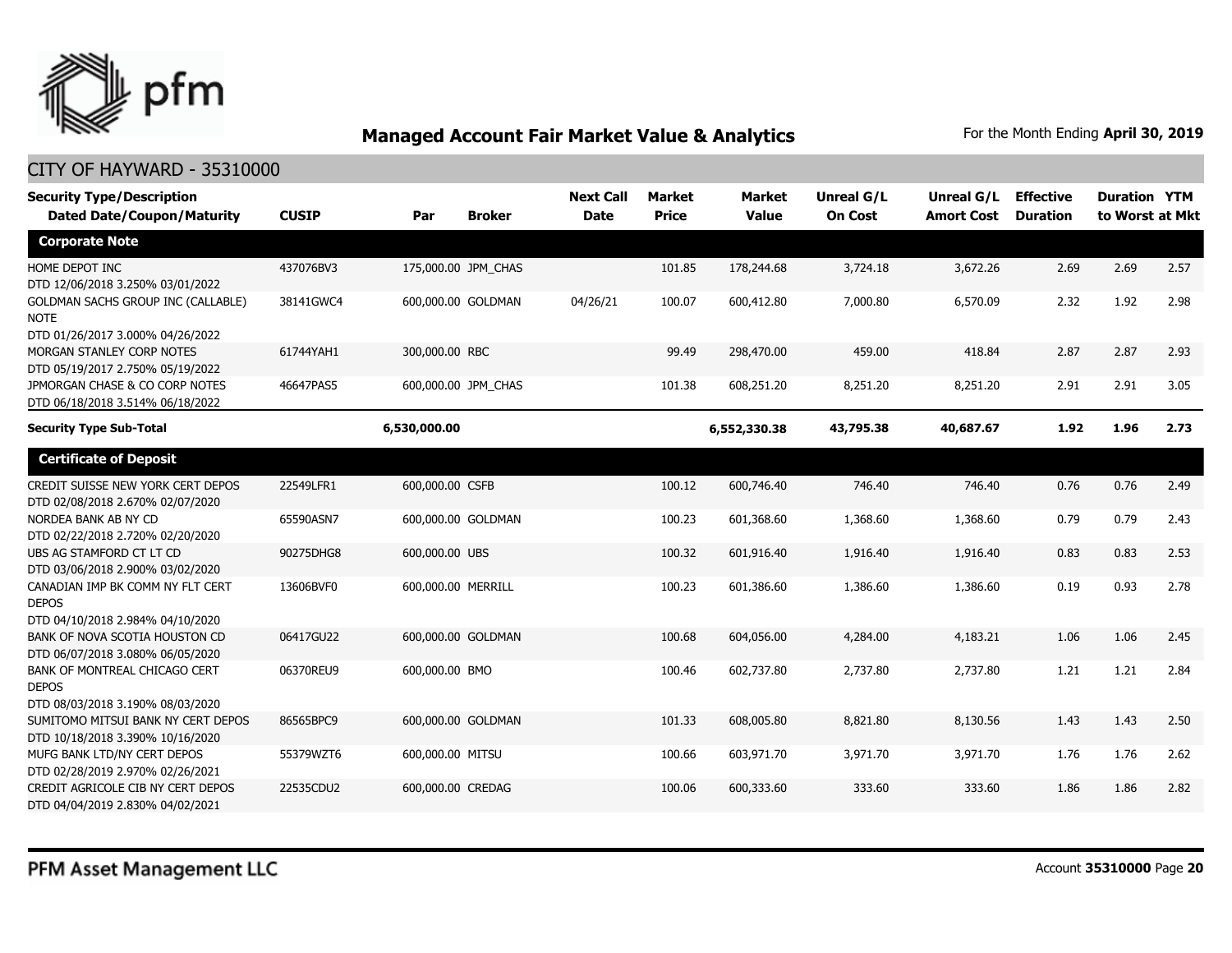

#### CITY OF HAYWARD - 35310000

| <b>Security Type/Description</b><br><b>Dated Date/Coupon/Maturity</b> | <b>CUSIP</b> | Par                 | <b>Broker</b> | <b>Next Call</b><br><b>Date</b> | Market<br><b>Price</b> | <b>Market</b><br><b>Value</b> | <b>Unreal G/L</b><br><b>On Cost</b> | Unreal G/L<br><b>Amort Cost</b> | <b>Effective</b><br><b>Duration</b> | <b>Duration YTM</b><br>to Worst at Mkt |      |
|-----------------------------------------------------------------------|--------------|---------------------|---------------|---------------------------------|------------------------|-------------------------------|-------------------------------------|---------------------------------|-------------------------------------|----------------------------------------|------|
| <b>Certificate of Deposit</b>                                         |              |                     |               |                                 |                        |                               |                                     |                                 |                                     |                                        |      |
| ROYAL BANK OF CANADA NY CD<br>DTD 06/08/2018 3.240% 06/07/2021        | 78012UEE1    | 600,000.00 RBC      |               |                                 | 101.54                 | 609,249.00                    | 9,249.00                            | 9,249.00                        | 2.00                                | 2.00                                   | 2.48 |
| <b>Security Type Sub-Total</b>                                        |              | 6,000,000.00        |               |                                 |                        | 6,033,771.90                  | 34,815.90                           | 34,023.87                       | 1.19                                | 1.26                                   | 2.59 |
| <b>Asset-Backed Security</b>                                          |              |                     |               |                                 |                        |                               |                                     |                                 |                                     |                                        |      |
| TOYOTA ABS 2017-A A3<br>DTD 03/15/2017 1.730% 02/15/2021              | 89238MAD0    | 91,111.11 MERRILL   |               |                                 | 99.58                  | 90,728.44                     | (371.94)                            | (377.62)                        | 0.44                                | 0.91                                   | 2.19 |
| JOHN DEERE ABS 2017-A A3<br>DTD 03/02/2017 1.780% 04/15/2021          | 47787XAC1    | 72,127.43 MERRILL   |               |                                 | 99.64                  | 71,868.10                     | (249.06)                            | (253.48)                        | 0.48                                | 1.18                                   | 2.08 |
| ALLY ABS 2017-1 A3<br>DTD 01/31/2017 1.700% 06/15/2021                | 02007PAC7    | 73,274.80 CITIGRP   |               |                                 | 99.58                  | 72,967.63                     | (300.76)                            | (304.25)                        | 0.45                                | 1.80                                   | 1.93 |
| GMALT 2018-3 A3<br>DTD 09/26/2018 3.180% 06/20/2021                   | 36256GAD1    | 170,000.00 RBC      |               |                                 | 100.66                 | 171,114.21                    | 1,127.64                            | 1,124.81                        | 0.95                                | 1.08                                   | 2.58 |
| BMWLT 2018-1 A3<br>DTD 10/17/2018 3.260% 07/20/2021                   | 05586CAC8    | 125,000.00 SOCGEN   |               |                                 | 100.96                 | 126,195.55                    | 1,212.92                            | 1,209.60                        | 1.39                                | 1.13                                   | 2.41 |
| HONDA ABS 2017-1 A3<br>DTD 03/28/2017 1.720% 07/21/2021               | 43814TAC6    | 167,285.34 MERRILL  |               |                                 | 99.48                  | 166,407.36                    | (868.02)                            | (871.64)                        | 0.58                                | 1.37                                   | 2.10 |
| HYUNDAI ABS 2017-A A3<br>DTD 03/29/2017 1.760% 08/15/2021             | 44931PAD8    | 205,729.40 SOCGEN   |               |                                 | 99.50                  | 204,696.76                    | (1,016.01)                          | (1,019.72)                      | 0.57                                | 1.69                                   | 2.06 |
| NISSAN ABS 2017-A A3<br>DTD 03/28/2017 1.740% 08/15/2021              | 654747AD6    | 254,071.80 MERRILL  |               |                                 | 99.52                  | 252,847.78                    | (1, 197.11)                         | (1,208.03)                      | 0.57                                | 1.28                                   | 2.12 |
| ALLY ABS 2017-2 A3<br>DTD 03/29/2017 1.780% 08/15/2021                | 02007HAC5    | 303,014.02 MERRILL  |               |                                 | 99.59                  | 301,768.91                    | (1,209.38)                          | (1,227.34)                      | 0.46                                | 1.96                                   | 1.99 |
| NISSAN AUTO LEASE TRUST<br>DTD 10/24/2018 3.250% 09/15/2021           | 65478BAD3    | 225,000.00 CITIGRP  |               |                                 | 100.86                 | 226,924.09                    | 1,943.75                            | 1,940.35                        | 1.44                                | 1.19                                   | 2.54 |
| FORDL 2018-B A3<br>DTD 09/21/2018 3.190% 12/15/2021                   | 34531LAD2    | 230,000.00 JPM CHAS |               |                                 | 100.77                 | 231,780.43                    | 1,799.86                            | 1,796.30                        | 1.34                                | 1.32                                   | 2.60 |
| GMALT 2019-1 A3<br>DTD 02/21/2019 2.980% 12/20/2021                   | 36256UAD0    | 200,000.00 WELLS FA |               |                                 | 100.57                 | 201,135.66                    | 1,167.06                            | 1,165.00                        | 1.60                                | 1.33                                   | 2.55 |
| <b>FORDL 2019-A A3</b><br>DTD 02/25/2019 2.900% 05/15/2022            | 34532FAD4    | 245,000.00 CITIGRP  |               |                                 | 100.59                 | 246,433.91                    | 1,453.07                            | 1,451.59                        | 1.73                                | 1.52                                   | 2.52 |
| HART 2018-B A3<br>DTD 12/12/2018 3.200% 12/15/2022                    | 44933AAC1    | 150,000.00 BARCLAYS |               |                                 | 101.14                 | 151,703.51                    | 1,705.31                            | 1,705.10                        | 1.82                                | 1.80                                   | 2.57 |

PFM Asset Management LLC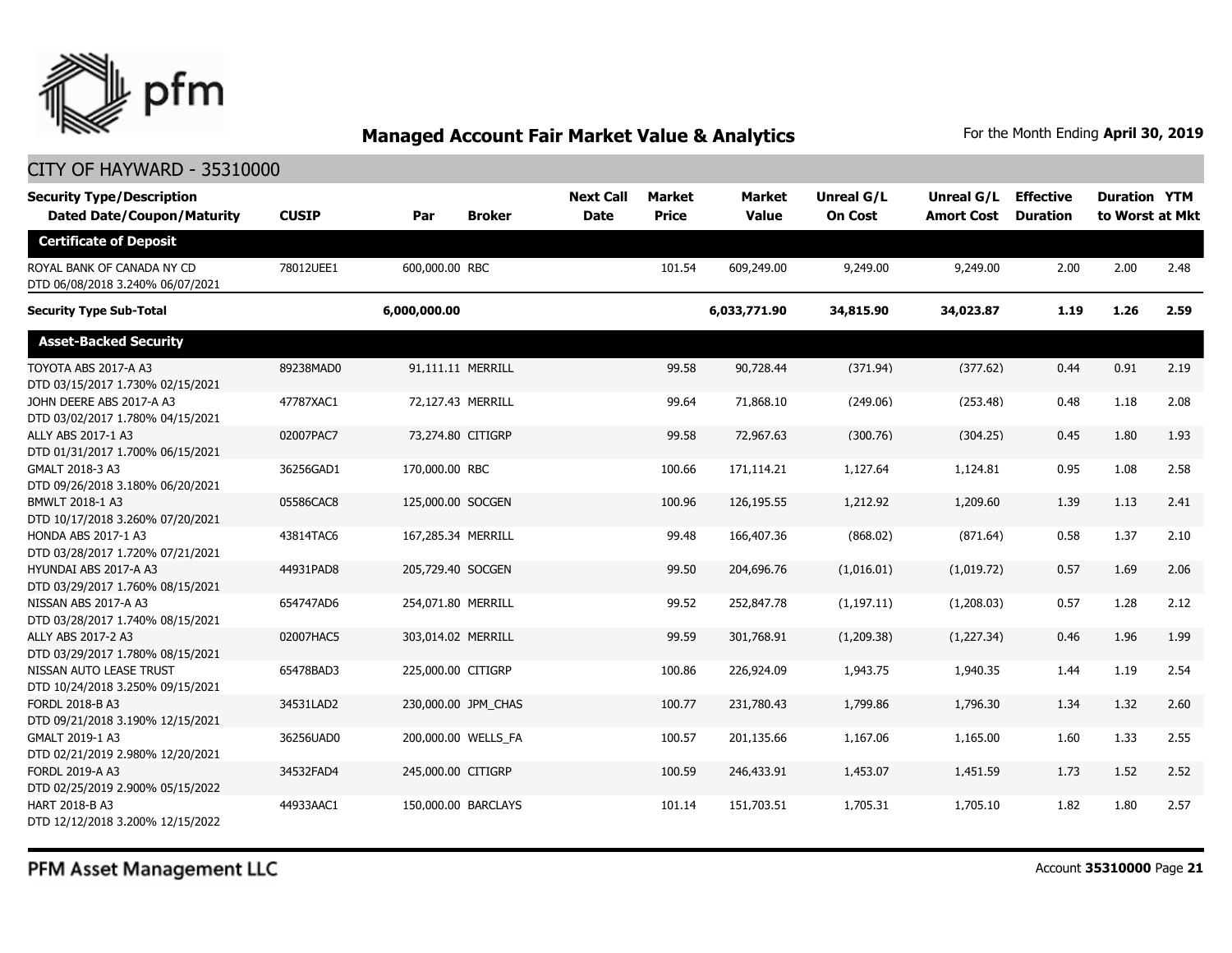

#### CITY OF HAYWARD - 35310000

| <b>Security Type/Description</b><br><b>Dated Date/Coupon/Maturity</b> | <b>CUSIP</b> | Par                | <b>Broker</b>       | <b>Next Call</b><br><b>Date</b> | <b>Market</b><br><b>Price</b> | <b>Market</b><br><b>Value</b> | <b>Unreal G/L</b><br><b>On Cost</b> | <b>Unreal G/L</b><br><b>Amort Cost</b> | <b>Effective</b><br><b>Duration</b> | <b>Duration YTM</b> | to Worst at Mkt |
|-----------------------------------------------------------------------|--------------|--------------------|---------------------|---------------------------------|-------------------------------|-------------------------------|-------------------------------------|----------------------------------------|-------------------------------------|---------------------|-----------------|
| <b>Asset-Backed Security</b>                                          |              |                    |                     |                                 |                               |                               |                                     |                                        |                                     |                     |                 |
| HAROT 2019-1 A3<br>DTD 02/27/2019 2.830% 03/20/2023                   | 43814WAC9    | 170,000.00 MERRILL |                     |                                 | 100.67                        | 171,136.91                    | 1,141.47                            | 1,141.20                               | 2.24                                | 1.93                | 2.48            |
| FORD CREDIT AUTO OWNER TRUST<br>DTD 10/23/2018 3.240% 04/15/2023      | 34532TAD4    |                    | 200,000.00 BARCLAYS |                                 | 101.22                        | 202,436.06                    | 2,470.26                            | 2,466.44                               | 1.80                                | 1.96                | 2.62            |
| NAROT 2018-C A3<br>DTD 12/12/2018 3.220% 06/15/2023                   | 65478NAD7    | 200,000.00 MIZUHO  |                     |                                 | 101.33                        | 202,665.56                    | 2,703.88                            | 2,700.61                               | 2.14                                | 2.04                | 2.57            |
| HYUNDAI AUTO RECEIVABLES TRUST<br>DTD 04/10/2019 2.660% 06/15/2023    | 44932NAD2    | 250,000.00 SOCGEN  |                     |                                 | 100.17                        | 250,433.90                    | 466.80                              | 466.25                                 | 2.07                                | 2.04                | 2.58            |
| CARMAX AUTO OWNER TRUST<br>DTD 07/25/2018 3.130% 06/15/2023           | 14313FAD1    |                    | 285,000.00 BARCLAYS |                                 | 101.08                        | 288,068.40                    | 3,107.25                            | 3,101.38                               | 1.67                                | 2.04                | 2.60            |
| CARMAX AUTO OWNER TRUST<br>DTD 10/24/2018 3.360% 09/15/2023           | 14315EAC4    | 225,000.00 MERRILL |                     |                                 | 101.72                        | 228,868.31                    | 3,870.38                            | 3,870.01                               | 1.89                                | 2.16                | 2.57            |
| <b>FIFTH THIRD AUTO TRUST</b><br>DTD 05/08/2019 2.710%<br>12/15/2023  | 31680YAD9    | 215,000.00 CSFB    |                     |                                 | 99.98                         | 214,952.74                    | 0.00                                | 0.00                                   | 2.32                                | 2.32                | 2.72            |
| GMCAR 2019-2 A3<br>DTD 04/17/2019 3.130% 02/16/2024                   | 36257FAD2    |                    | 345,000.00 BARCLAYS |                                 | 100.13                        | 345,445.60                    | 473.68                              | 473.46                                 | 2.42                                | 2.35                | 3.08            |
| <b>Security Type Sub-Total</b>                                        |              | 4,401,613.90       |                     |                                 |                               | 4,420,579.82                  | 19,431.05                           | 19,350.02                              | 1.48                                | 1.73                | 2.48            |
| <b>Managed Account Sub-Total</b>                                      |              | 122,644,612.02     |                     |                                 |                               | 122,504,779.43                | 334,503.38                          | 219,399.67                             | 1.81                                | 1.78                | 2.38            |
| <b>Securities Sub-Total</b>                                           |              | \$122,644,612.02   |                     |                                 |                               | \$122,504,779.43              | \$334,503.38                        | \$219,399.67                           | 1.81                                | 1.78                | 2.38%           |
| <b>Accrued Interest</b>                                               |              |                    |                     |                                 |                               | \$693,047.92                  |                                     |                                        |                                     |                     |                 |
| <b>Total Investments</b>                                              |              |                    |                     |                                 |                               | \$123,197,827.35              |                                     |                                        |                                     |                     |                 |

Bolded items are forward settling trades.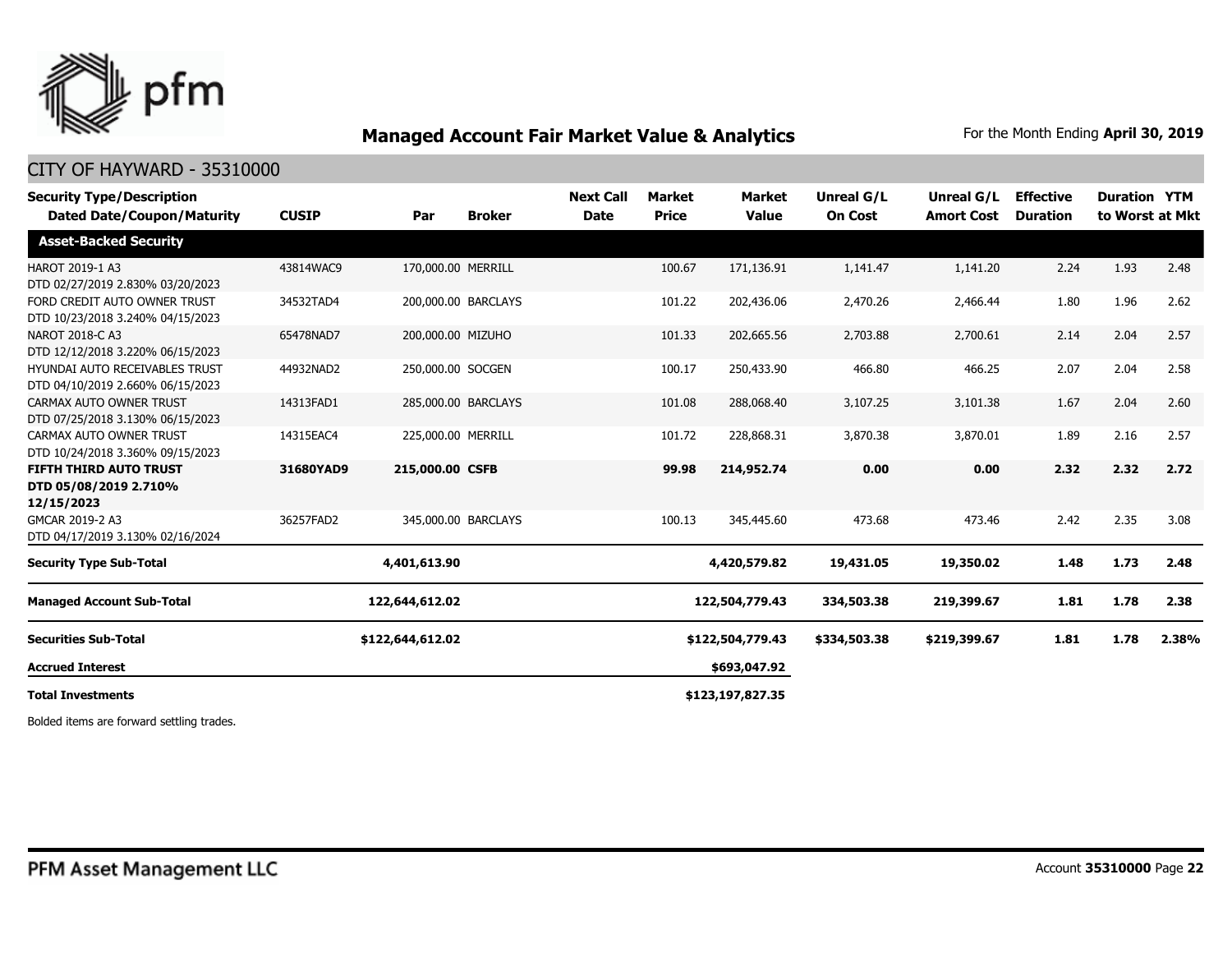

CITY OF HAYWARD - 35310000

| <b>Transaction Type</b> |                                   |                                                                                 |              |              | <b>Principal</b> | <b>Accrued</b>  |                | <b>Realized G/L</b> | <b>Realized G/L</b> | <b>Sale</b>   |
|-------------------------|-----------------------------------|---------------------------------------------------------------------------------|--------------|--------------|------------------|-----------------|----------------|---------------------|---------------------|---------------|
| <b>Trade</b>            | <b>Settle</b>                     | <b>Security Description</b>                                                     | <b>CUSIP</b> | Par          | <b>Proceeds</b>  | <b>Interest</b> | <b>Total</b>   | Cost                | <b>Amort Cost</b>   | <b>Method</b> |
| <b>BUY</b>              |                                   |                                                                                 |              |              |                  |                 |                |                     |                     |               |
| 03/28/19                | 04/02/19                          | FHLMC MULTIFAMILY STRUCTURED P<br>DTD 12/01/2012 2.355% 07/25/2022              | 3137AVXN2    | 1,227,386.00 | (1,222,591.52)   | (80.29)         | (1,222,671.81) |                     |                     |               |
| 03/29/19                | 04/03/19                          | FHMS K019 A2<br>DTD 08/01/2012 2.272% 03/25/2022                                | 3137ASNJ9    | 600,000.00   | (595, 570.31)    | (75.73)         | (595, 646.04)  |                     |                     |               |
| 04/01/19                | 04/03/19                          | UNITED STATES TREASURY NOTES<br>DTD 02/15/2019 2.500% 02/15/2022                | 9128286C9    | 2,500,000.00 | (2,514,550.78)   | (8, 114.64)     | (2,522,665.42) |                     |                     |               |
| 04/03/19                | 04/04/19                          | CREDIT AGRICOLE CIB NY CERT DEPOS<br>DTD 04/04/2019 2.830% 04/02/2021           | 22535CDU2    | 600,000.00   | (600,000.00)     | 0.00            | (600,000.00)   |                     |                     |               |
| 04/03/19                | 04/10/19                          | <b>HYUNDAI AUTO RECEIVABLES TRUST</b><br>DTD 04/10/2019 2.660% 06/15/2023       | 44932NAD2    | 250,000.00   | (249, 967.10)    | 0.00            | (249, 967.10)  |                     |                     |               |
| 04/05/19                | 04/09/19                          | MORGAN STANLEY CORP NOTES<br>DTD 05/19/2017 2.750% 05/19/2022                   | 61744YAH1    | 300,000.00   | (298, 011.00)    | (3,208.33)      | (301, 219.33)  |                     |                     |               |
| 04/09/19                | 04/17/19                          | GMCAR 2019-2 A3<br>DTD 04/17/2019 3.130% 02/16/2024                             | 36257FAD2    | 345,000.00   | (344, 971.92)    | 0.00            | (344, 971.92)  |                     |                     |               |
|                         |                                   | 04/30/19 05/08/19 FIFTH THIRD AUTO TRUST<br>DTD 05/08/2019 2.710%<br>12/15/2023 | 31680YAD9    | 215,000.00   | (214, 952.74)    | 0.00            | (214, 952.74)  |                     |                     |               |
|                         | <b>Transaction Type Sub-Total</b> |                                                                                 |              | 6,037,386.00 | (6,040,615.37)   | (11, 478.99)    | (6,052,094.36) |                     |                     |               |
| <b>INTEREST</b>         |                                   |                                                                                 |              |              |                  |                 |                |                     |                     |               |
| 04/01/19                | 04/01/19                          | BANK OF AMERICA CORP (CALLABLE)<br>DTD 09/18/2017 2.328% 10/01/2021             | 06051GGS2    | 390,000.00   | 0.00             | 4,539.60        | 4,539.60       |                     |                     |               |
| 04/01/19                | 04/01/19                          | CA ST TXBL GO BONDS<br>DTD 04/27/2017 2.625% 04/01/2021                         | 13063DAC2    | 1,000,000.00 | 0.00             | 13,125.00       | 13,125.00      |                     |                     |               |
| 04/01/19                | 04/01/19                          | BANK OF AMERICA CORP (CALLABLE)<br>DTD 09/18/2017 2.328% 10/01/2021             | 06051GGS2    | 200,000.00   | 0.00             | 2,328.00        | 2,328.00       |                     |                     |               |
| 04/01/19                | 04/01/19                          | CA ST TXBL GO BONDS<br>DTD 04/25/2018 2.800% 04/01/2021                         | 13063DGA0    | 1,425,000.00 | 0.00             | 19,950.00       | 19,950.00      |                     |                     |               |
| 04/01/19                | 04/15/19                          | FREDDIE MAC SERIES 4459 NB<br>DTD 04/01/2015 4.500% 01/01/2020                  | 3137BHU39    | 872.51       | 0.00             | 3.27            | 3.27           |                     |                     |               |
| 04/01/19                | 04/25/19                          | FNMA SERIES 2015-M12 FA<br>DTD 09/01/2015 2.915% 04/01/2020                     | 3136AP3Z3    | 104,637.35   | 0.00             | 254.18          | 254.18         |                     |                     |               |
| 04/01/19                | 04/25/19                          | FHMS K023 A1<br>DTD 12/01/2012 1.583% 04/25/2022                                | 3137AWQG3    | 844,579.15   | 0.00             | 1,114.14        | 1,114.14       |                     |                     |               |

PFM Asset Management LLC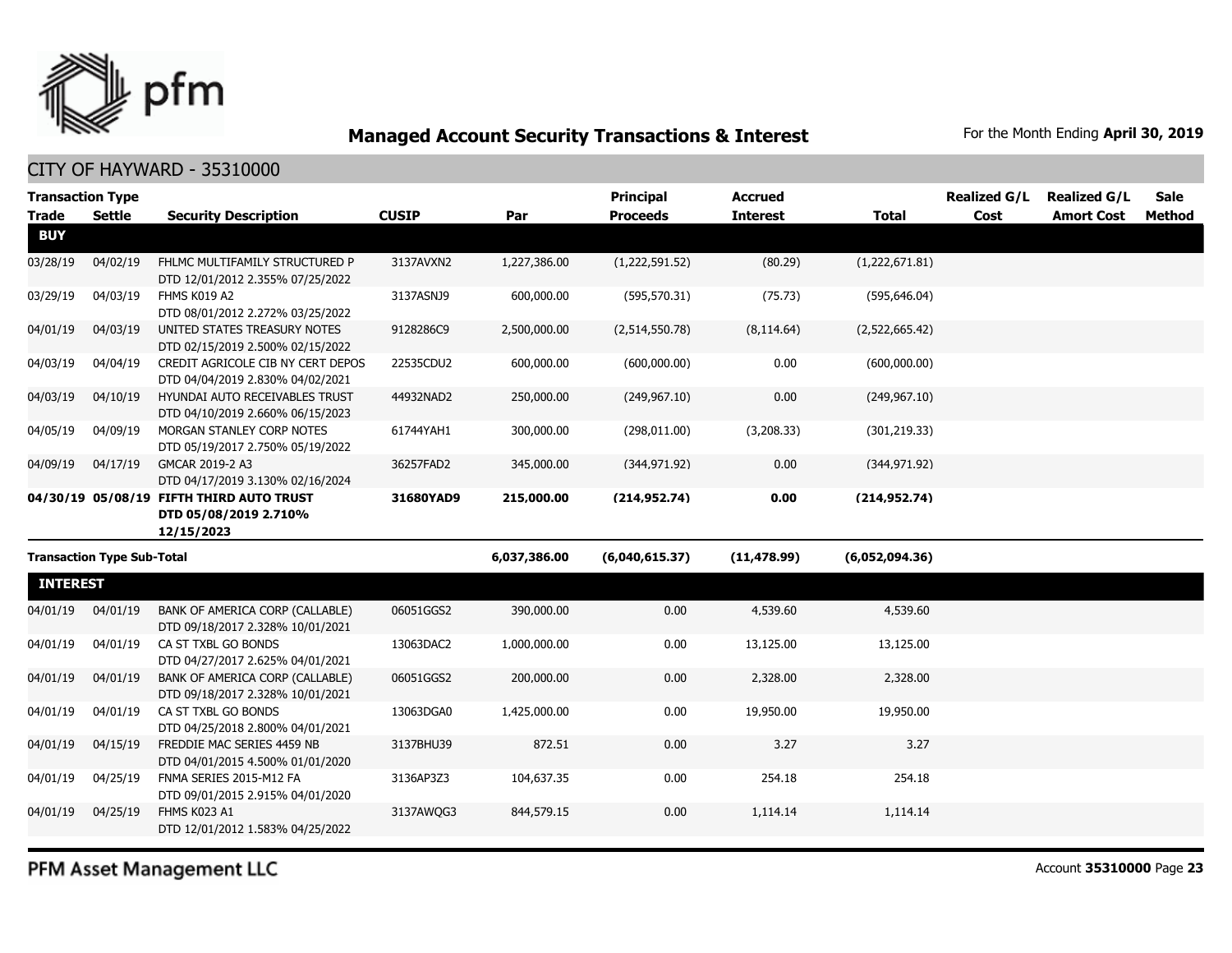

|                 | <b>Transaction Type</b> |                                                                                      |              |              | <b>Principal</b> | <b>Accrued</b>  |              | <b>Realized G/L</b> | <b>Realized G/L</b> | <b>Sale</b> |
|-----------------|-------------------------|--------------------------------------------------------------------------------------|--------------|--------------|------------------|-----------------|--------------|---------------------|---------------------|-------------|
| Trade           | Settle                  | <b>Security Description</b>                                                          | <b>CUSIP</b> | Par          | <b>Proceeds</b>  | <b>Interest</b> | <b>Total</b> | Cost                | <b>Amort Cost</b>   | Method      |
| <b>INTEREST</b> |                         |                                                                                      |              |              |                  |                 |              |                     |                     |             |
| 04/01/19        | 04/25/19                | FHMS K023 A1<br>DTD 12/01/2012 1.583% 04/25/2022                                     | 3137AWQG3    | 410,876.34   | 0.00             | 542.01          | 542.01       |                     |                     |             |
| 04/01/19        | 04/25/19                | FHMS K714 A2<br>DTD 01/01/2014 3.034% 10/25/2020                                     | 3137B6ZM6    | 869,397.01   | 0.00             | 2,198.13        | 2,198.13     |                     |                     |             |
| 04/01/19        | 04/25/19                | FHMS K023 A1<br>DTD 12/01/2012 1.583% 04/25/2022                                     | 3137AWQG3    | 93,588.50    | 0.00             | 123.46          | 123.46       |                     |                     |             |
| 04/01/19        | 04/25/19                | FHLMC SERIES K013 A1<br>DTD 05/01/2011 2.902% 08/25/2020                             | 3137AA4V2    | 407,416.97   | 0.00             | 985.27          | 985.27       |                     |                     |             |
| 04/01/19        | 04/25/19                | FHMS KJ23 A1<br>DTD 12/01/2018 3.174% 03/01/2022                                     | 3137FKK70    | 1,212,183.66 | 0.00             | 3,206.23        | 3,206.23     |                     |                     |             |
| 04/01/19        | 04/25/19                | FANNIE MAE SERIES 2015-M13 ASQ2<br>DTD 10/01/2015 1.646% 09/01/2019                  | 3136AQDQ0    | 49,063.52    | 0.00             | 67.30           | 67.30        |                     |                     |             |
| 04/01/19        | 04/25/19                | FHMS K006 A2<br>DTD 04/01/2010 4.251% 01/25/2020                                     | 31398VJ98    | 1,225,000.00 | 0.00             | 4,339.56        | 4,339.56     |                     |                     |             |
| 04/01/19        | 04/25/19                | FHLMC MULTIFAMILY STRUCTURED P<br>DTD 11/01/2015 2.716% 06/25/2022                   | 3137BLUR7    | 600,000.00   | 0.00             | 1,358.00        | 1,358.00     |                     |                     |             |
| 04/01/19        | 04/25/19                | FNMA SERIES 2016-M9 ASQ2<br>DTD 06/01/2016 1.785% 06/01/2019                         | 3136ASPX8    | 3,784.53     | 0.00             | 5.63            | 5.63         |                     |                     |             |
| 04/01/19        | 04/25/19                | FHMS J22F A1<br>DTD 11/01/2018 3.454% 05/25/2023                                     | 3137FJYA1    | 1,157,893.42 | 0.00             | 6,198.29        | 6,198.29     |                     |                     |             |
| 04/01/19        | 04/25/19                | FHMS KP05 A<br>DTD 12/01/2018 3.203% 07/01/2023                                      | 3137FKK39    | 526,833.83   | 0.00             | 1,406.21        | 1,406.21     |                     |                     |             |
| 04/01/19        | 04/25/19                | FNA 2018-M5 A2<br>DTD 04/01/2018 3.560% 09/25/2021                                   | 3136B1XP4    | 652,182.54   | 0.00             | 1,969.65        | 1,969.65     |                     |                     |             |
| 04/10/19        | 04/10/19                | CANADIAN IMP BK COMM NY FLT CERT<br><b>DEPOS</b><br>DTD 04/10/2018 2.984% 04/10/2020 | 13606BVF0    | 600,000.00   | 0.00             | 4,773.75        | 4,773.75     |                     |                     |             |
| 04/12/19        | 04/12/19                | FEDERAL HOME LOAN BANKS NOTES<br>DTD 10/12/2018 3.000% 10/12/2021                    | 3130AF5B9    | 2,425,000.00 | 0.00             | 36,375.00       | 36,375.00    |                     |                     |             |
| 04/13/19        | 04/13/19                | TOYOTA MOTOR CREDIT CORP NOTES<br>DTD 04/13/2018 2.950% 04/13/2021                   | 89236TEU5    | 365,000.00   | 0.00             | 5,383.75        | 5,383.75     |                     |                     |             |
| 04/15/19        | 04/15/19                | ALLY ABS 2017-2 A3<br>DTD 03/29/2017 1.780% 08/15/2021                               | 02007HAC5    | 332,392.24   | 0.00             | 493.05          | 493.05       |                     |                     |             |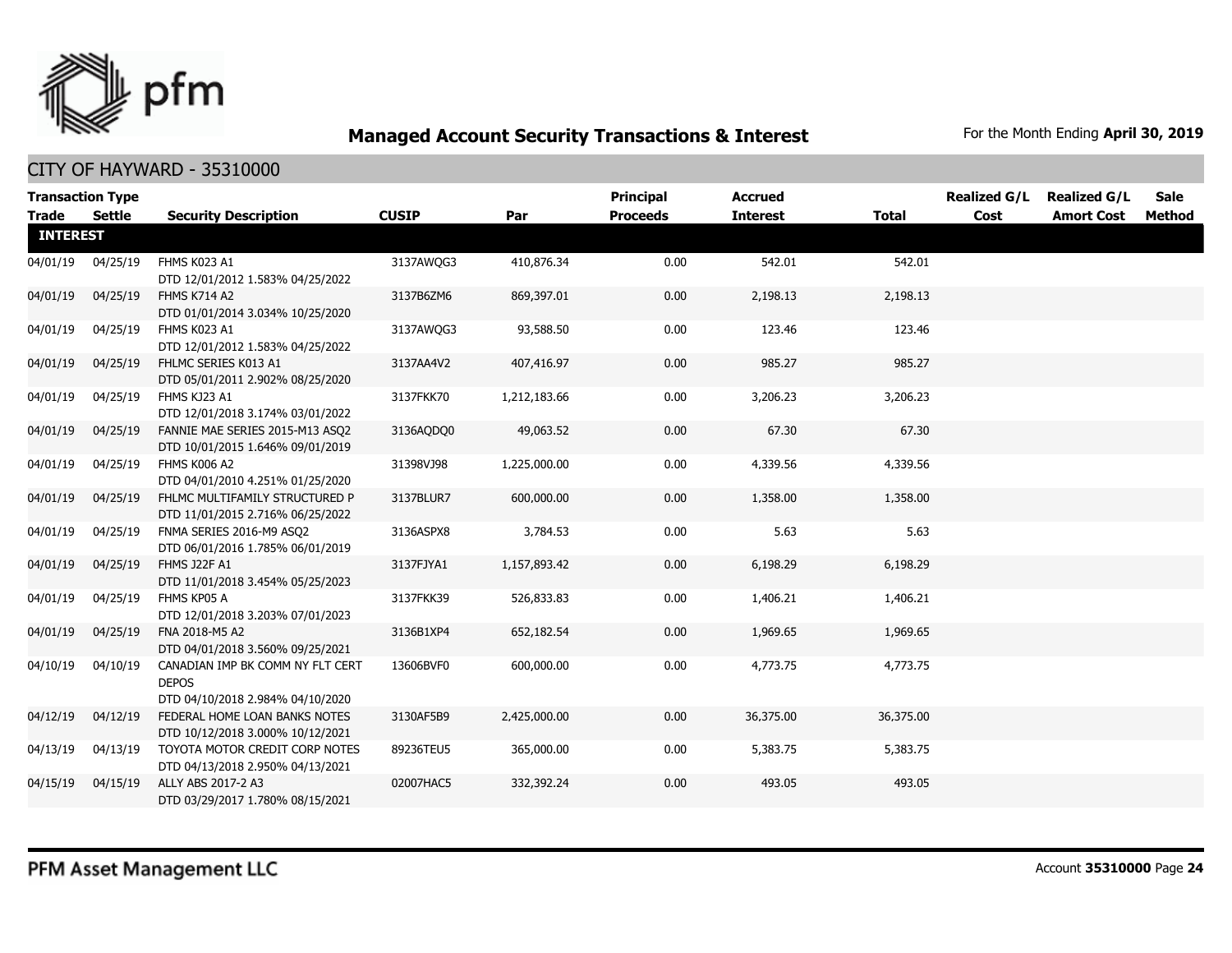

| <b>Transaction Type</b><br><b>Trade</b> | <b>Settle</b> | <b>Security Description</b>                                                        | <b>CUSIP</b> | Par          | <b>Principal</b><br><b>Proceeds</b> | <b>Accrued</b><br><b>Interest</b> | <b>Total</b> | <b>Realized G/L</b><br>Cost | <b>Realized G/L</b><br><b>Amort Cost</b> | <b>Sale</b><br><b>Method</b> |
|-----------------------------------------|---------------|------------------------------------------------------------------------------------|--------------|--------------|-------------------------------------|-----------------------------------|--------------|-----------------------------|------------------------------------------|------------------------------|
| <b>INTEREST</b>                         |               |                                                                                    |              |              |                                     |                                   |              |                             |                                          |                              |
| 04/15/19                                | 04/15/19      | ALLY ABS 2017-1 A3<br>DTD 01/31/2017 1.700% 06/15/2021                             | 02007PAC7    | 80,648.98    | 0.00                                | 114.25                            | 114.25       |                             |                                          |                              |
| 04/15/19                                | 04/15/19      | <b>HART 2018-B A3</b><br>DTD 12/12/2018 3.200% 12/15/2022                          | 44933AAC1    | 150,000.00   | 0.00                                | 400.00                            | 400.00       |                             |                                          |                              |
| 04/15/19                                | 04/15/19      | FORDL 2019-A A3<br>DTD 02/25/2019 2.900% 05/15/2022                                | 34532FAD4    | 245,000.00   | 0.00                                | 592.08                            | 592.08       |                             |                                          |                              |
| 04/15/19                                | 04/15/19      | NISSAN ABS 2017-A A3<br>DTD 03/28/2017 1.740% 08/15/2021                           | 654747AD6    | 274,560.40   | 0.00                                | 398.11                            | 398.11       |                             |                                          |                              |
| 04/15/19                                | 04/15/19      | FORD CREDIT AUTO OWNER TRUST<br>DTD 10/23/2018 3.240% 04/15/2023                   | 34532TAD4    | 200,000.00   | 0.00                                | 540.00                            | 540.00       |                             |                                          |                              |
| 04/15/19                                | 04/15/19      | CARMAX AUTO OWNER TRUST<br>DTD 07/25/2018 3.130% 06/15/2023                        | 14313FAD1    | 285,000.00   | 0.00                                | 743.38                            | 743.38       |                             |                                          |                              |
| 04/15/19                                | 04/15/19      | HYUNDAI ABS 2017-A A3<br>DTD 03/29/2017 1.760% 08/15/2021                          | 44931PAD8    | 222,877.76   | 0.00                                | 326.89                            | 326.89       |                             |                                          |                              |
| 04/15/19                                | 04/15/19      | TOYOTA ABS 2017-A A3<br>DTD 03/15/2017 1.730% 02/15/2021                           | 89238MAD0    | 100,751.74   | 0.00                                | 145.25                            | 145.25       |                             |                                          |                              |
| 04/15/19                                | 04/15/19      | FORDL 2018-B A3<br>DTD 09/21/2018 3.190% 12/15/2021                                | 34531LAD2    | 230,000.00   | 0.00                                | 611.42                            | 611.42       |                             |                                          |                              |
| 04/15/19                                | 04/15/19      | JOHN DEERE ABS 2017-A A3<br>DTD 03/02/2017 1.780% 04/15/2021                       | 47787XAC1    | 80,043.64    | 0.00                                | 118.73                            | 118.73       |                             |                                          |                              |
| 04/15/19                                | 04/15/19      | NAROT 2018-C A3<br>DTD 12/12/2018 3.220% 06/15/2023                                | 65478NAD7    | 200,000.00   | 0.00                                | 536.67                            | 536.67       |                             |                                          |                              |
| 04/15/19                                | 04/15/19      | NISSAN AUTO LEASE TRUST<br>DTD 10/24/2018 3.250% 09/15/2021                        | 65478BAD3    | 225,000.00   | 0.00                                | 609.38                            | 609.38       |                             |                                          |                              |
| 04/15/19                                | 04/15/19      | CARMAX AUTO OWNER TRUST<br>DTD 10/24/2018 3.360% 09/15/2023                        | 14315EAC4    | 225,000.00   | 0.00                                | 630.00                            | 630.00       |                             |                                          |                              |
| 04/16/19                                | 04/16/19      | SUMITOMO MITSUI BANK NY CERT<br><b>DEPOS</b><br>DTD 10/18/2018 3.390% 10/16/2020   | 86565BPC9    | 600,000.00   | 0.00                                | 10,170.00                         | 10,170.00    |                             |                                          |                              |
| 04/18/19                                | 04/18/19      | HAROT 2019-1 A3<br>DTD 02/27/2019 2.830% 03/20/2023                                | 43814WAC9    | 170,000.00   | 0.00                                | 400.92                            | 400.92       |                             |                                          |                              |
| 04/19/19                                | 04/19/19      | INTER-AMERICAN DEVELOPMENT BANK<br><b>NOTE</b><br>DTD 04/19/2018 2.625% 04/19/2021 | 4581X0DB1    | 1,400,000.00 | 0.00                                | 18,375.00                         | 18,375.00    |                             |                                          |                              |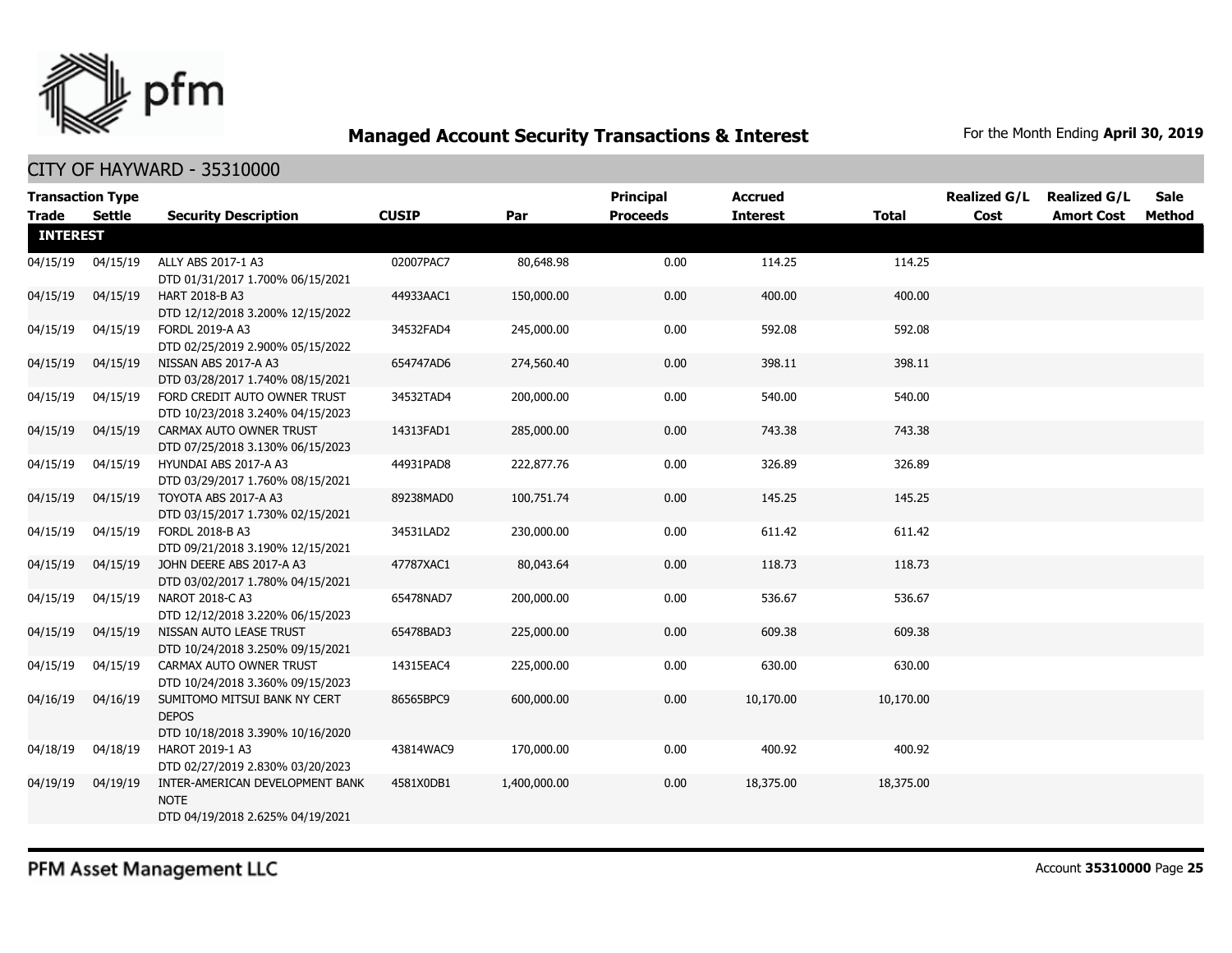

#### CITY OF HAYWARD - 35310000

| <b>Transaction Type</b>           |          |                                                                                |              |               | <b>Principal</b> | <b>Accrued</b>  |            | <b>Realized G/L</b> | <b>Realized G/L</b> | <b>Sale</b> |
|-----------------------------------|----------|--------------------------------------------------------------------------------|--------------|---------------|------------------|-----------------|------------|---------------------|---------------------|-------------|
| Trade                             | Settle   | <b>Security Description</b>                                                    | <b>CUSIP</b> | Par           | <b>Proceeds</b>  | <b>Interest</b> | Total      | Cost                | <b>Amort Cost</b>   | Method      |
| <b>INTEREST</b>                   |          |                                                                                |              |               |                  |                 |            |                     |                     |             |
| 04/20/19                          | 04/20/19 | GMALT 2018-3 A3<br>DTD 09/26/2018 3.180% 06/20/2021                            | 36256GAD1    | 170,000.00    | 0.00             | 450.50          | 450.50     |                     |                     |             |
| 04/20/19                          | 04/20/19 | GMALT 2019-1 A3<br>DTD 02/21/2019 2.980% 12/20/2021                            | 36256UAD0    | 200,000.00    | 0.00             | 496.67          | 496.67     |                     |                     |             |
| 04/20/19                          | 04/20/19 | BMWLT 2018-1 A3<br>DTD 10/17/2018 3.260% 07/20/2021                            | 05586CAC8    | 125,000.00    | 0.00             | 339.58          | 339.58     |                     |                     |             |
| 04/21/19                          | 04/21/19 | MORGAN STANLEY CORP NOTES<br>DTD 04/21/2016 2.500% 04/21/2021                  | 61746BEA0    | 300,000.00    | 0.00             | 3,750.00        | 3,750.00   |                     |                     |             |
| 04/21/19                          | 04/21/19 | HONDA ABS 2017-1 A3<br>DTD 03/28/2017 1.720% 07/21/2021                        | 43814TAC6    | 181,960.50    | 0.00             | 260.81          | 260.81     |                     |                     |             |
| 04/26/19                          | 04/26/19 | GOLDMAN SACHS GROUP INC<br>(CALLABLE) NOTE<br>DTD 01/26/2017 3.000% 04/26/2022 | 38141GWC4    | 600,000.00    | 0.00             | 9,000.00        | 9,000.00   |                     |                     |             |
| 04/30/19                          | 04/30/19 | US TREASURY NOTES<br>DTD 04/30/2015 1.375% 04/30/2020                          | 912828K58    | 950,000.00    | 0.00             | 6,531.25        | 6,531.25   |                     |                     |             |
| <b>Transaction Type Sub-Total</b> |          |                                                                                |              | 22,111,544.59 | 0.00             | 166,280.37      | 166,280.37 |                     |                     |             |
| <b>PAYDOWNS</b>                   |          |                                                                                |              |               |                  |                 |            |                     |                     |             |
| 04/01/19                          | 04/15/19 | FREDDIE MAC SERIES 4459 NB<br>DTD 04/01/2015 4.500% 01/01/2020                 | 3137BHU39    | 537.89        | 537.89           | 0.00            | 537.89     | (26.05)             | 0.00                |             |
| 04/01/19                          | 04/25/19 | FHLMC SERIES K013 A1<br>DTD 05/01/2011 2.902% 08/25/2020                       | 3137AA4V2    | 22,543.98     | 22,543.98        | 0.00            | 22,543.98  | (428.86)            | 0.00                |             |
| 04/01/19                          | 04/25/19 | FANNIE MAE SERIES 2015-M13 ASQ2<br>DTD 10/01/2015 1.646% 09/01/2019            | 3136AQDQ0    | 12,045.20     | 12,045.20        | 0.00            | 12,045.20  | (120.62)            | 0.00                |             |
| 04/01/19                          | 04/25/19 | FNA 2018-M5 A2<br>DTD 04/01/2018 3.560% 09/25/2021                             | 3136B1XP4    | 12,486.25     | 12,486.25        | 0.00            | 12,486.25  | (248.36)            | 0.00                |             |
| 04/01/19                          | 04/25/19 | FNMA SERIES 2016-M9 ASQ2<br>DTD 06/01/2016 1.785% 06/01/2019                   | 3136ASPX8    | 1,584.32      | 1,584.32         | 0.00            | 1,584.32   | (15.84)             | 0.00                |             |
| 04/01/19                          | 04/25/19 | FHMS KP05 A<br>DTD 12/01/2018 3.203% 07/01/2023                                | 3137FKK39    | 831.37        | 831.37           | 0.00            | 831.37     | 0.00                | 0.00                |             |
| 04/01/19                          | 04/25/19 | FNMA SERIES 2015-M12 FA<br>DTD 09/01/2015 2.915% 04/01/2020                    | 3136AP3Z3    | 71,112.87     | 71,112.87        | 0.00            | 71,112.87  | 25.59               | 0.00                |             |
| 04/01/19                          | 04/25/19 | FHMS J22F A1<br>DTD 11/01/2018 3.454% 05/25/2023                               | 3137FJYA1    | 103,536.96    | 103,536.96       | 0.00            | 103,536.96 | 2.80                | 0.00                |             |

PFM Asset Management LLC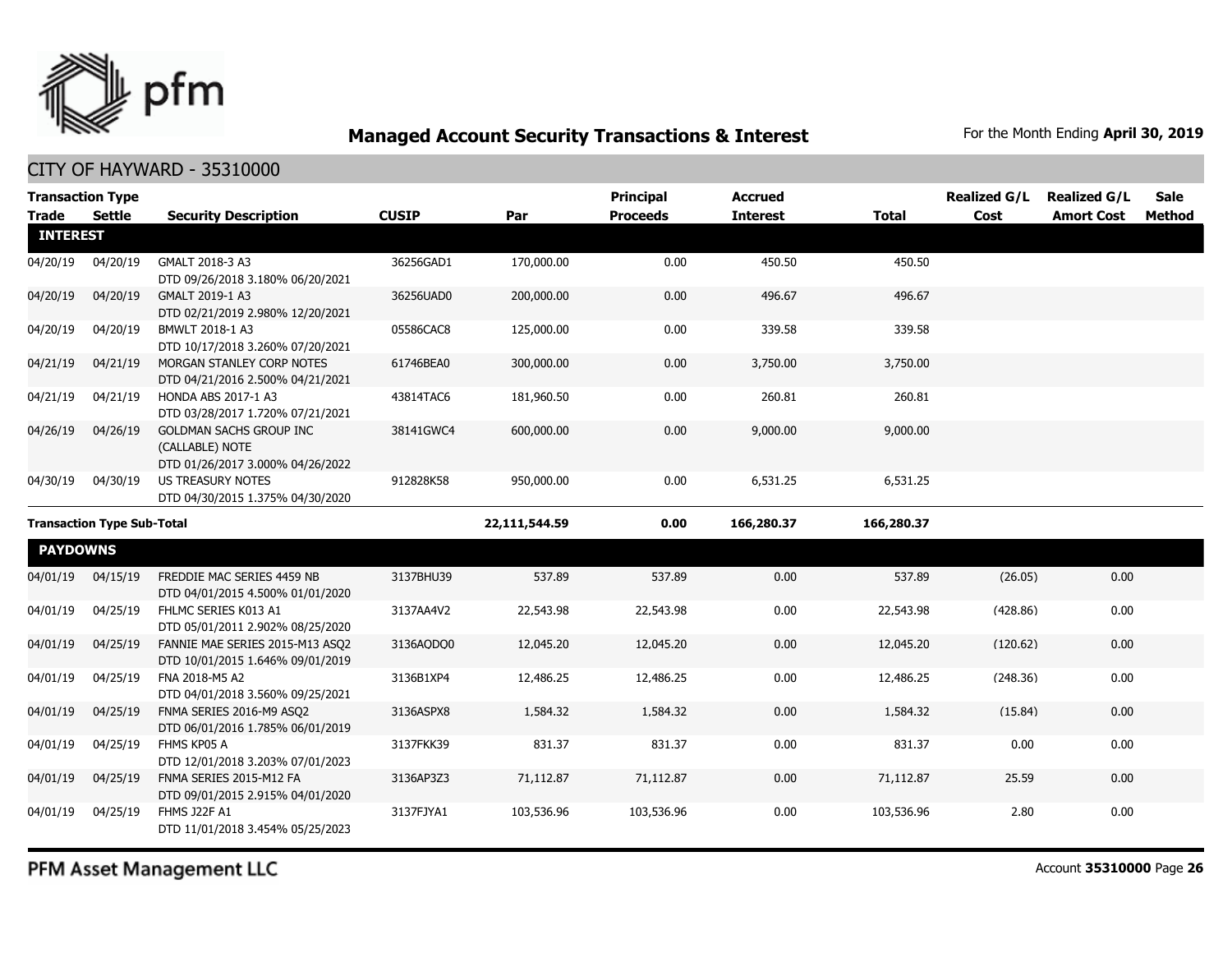

|                                   | <b>Transaction Type</b> |                                                                |              |              | <b>Principal</b> | <b>Accrued</b>  |              | <b>Realized G/L</b> | <b>Realized G/L</b> | <b>Sale</b> |
|-----------------------------------|-------------------------|----------------------------------------------------------------|--------------|--------------|------------------|-----------------|--------------|---------------------|---------------------|-------------|
| Trade                             | <b>Settle</b>           | <b>Security Description</b>                                    | <b>CUSIP</b> | Par          | <b>Proceeds</b>  | <b>Interest</b> | <b>Total</b> | Cost                | <b>Amort Cost</b>   | Method      |
| <b>PAYDOWNS</b>                   |                         |                                                                |              |              |                  |                 |              |                     |                     |             |
| 04/01/19                          | 04/25/19                | FHMS K023 A1<br>DTD 12/01/2012 1.583% 04/25/2022               | 3137AWQG3    | 2,309.94     | 2,309.94         | 0.00            | 2,309.94     | 50.17               | 0.00                |             |
| 04/01/19                          | 04/25/19                | FHMS KJ23 A1<br>DTD 12/01/2018 3.174% 03/01/2022               | 3137FKK70    | 3,743.31     | 3,743.31         | 0.00            | 3,743.31     | 0.03                | 0.00                |             |
| 04/01/19                          | 04/25/19                | FHMS K006 A2<br>DTD 04/01/2010 4.251% 01/25/2020               | 31398VJ98    | 9,442.51     | 9,442.51         | 0.00            | 9,442.51     | (191.80)            | 0.00                |             |
| 04/01/19                          | 04/25/19                | FHMS K023 A1<br>DTD 12/01/2012 1.583% 04/25/2022               | 3137AWQG3    | 20,845.78    | 20,845.78        | 0.00            | 20,845.78    | 456.00              | 0.00                |             |
| 04/01/19                          | 04/25/19                | FHMS K714 A2<br>DTD 01/01/2014 3.034% 10/25/2020               | 3137B6ZM6    | 1,535.64     | 1,535.64         | 0.00            | 1,535.64     | (42.65)             | 0.00                |             |
| 04/01/19                          | 04/25/19                | FHMS K023 A1<br>DTD 12/01/2012 1.583% 04/25/2022               | 3137AWQG3    | 10,141.19    | 10,141.19        | 0.00            | 10,141.19    | 256.30              | 0.00                |             |
| 04/15/19                          | 04/15/19                | HYUNDAI ABS 2017-A A3<br>DTD 03/29/2017 1.760% 08/15/2021      | 44931PAD8    | 17,148.36    | 17,148.36        | 0.00            | 17,148.36    | 1.39                | 0.00                |             |
| 04/15/19                          | 04/15/19                | JOHN DEERE ABS 2017-A A3<br>DTD 03/02/2017 1.780% 04/15/2021   | 47787XAC1    | 7,916.21     | 7,916.21         | 0.00            | 7,916.21     | 1.13                | 0.00                |             |
| 04/15/19                          | 04/15/19                | NISSAN ABS 2017-A A3<br>DTD 03/28/2017 1.740% 08/15/2021       | 654747AD6    | 20,488.60    | 20,488.60        | 0.00            | 20,488.60    | 2.17                | 0.00                |             |
| 04/15/19                          | 04/15/19                | TOYOTA ABS 2017-A A3<br>DTD 03/15/2017 1.730% 02/15/2021       | 89238MAD0    | 9,640.63     | 9,640.63         | 0.00            | 9,640.63     | 1.14                | 0.00                |             |
| 04/15/19                          | 04/15/19                | ALLY ABS 2017-1 A3<br>DTD 01/31/2017 1.700% 06/15/2021         | 02007PAC7    | 7,374.18     | 7,374.18         | 0.00            | 7,374.18     | 0.64                | 0.00                |             |
| 04/15/19                          | 04/15/19                | ALLY ABS 2017-2 A3<br>DTD 03/29/2017 1.780% 08/15/2021         | 02007HAC5    | 29,378.22    | 29,378.22        | 0.00            | 29,378.22    | 3.46                | 0.00                |             |
| 04/21/19                          | 04/21/19                | <b>HONDA ABS 2017-1 A3</b><br>DTD 03/28/2017 1.720% 07/21/2021 | 43814TAC6    | 14,675.16    | 14,675.16        | 0.00            | 14,675.16    | 0.87                | 0.00                |             |
| <b>Transaction Type Sub-Total</b> |                         |                                                                | 379,318.57   | 379,318.57   | 0.00             | 379,318.57      | (272.49)     | 0.00                |                     |             |
| <b>SELL</b>                       |                         |                                                                |              |              |                  |                 |              |                     |                     |             |
| 03/28/19                          | 04/02/19                | FHLMC AGENCY NOTES<br>DTD 04/20/2017 1.375% 04/20/2020         | 3137EAEF2    | 1,200,000.00 | 1,187,352.00     | 7,425.00        | 1,194,777.00 | (8,544.00)          | (11, 190.97)        | <b>FIFO</b> |
| 03/29/19                          | 04/03/19                | US TREASURY NOTES<br>DTD 04/30/2015 1.375% 04/30/2020          | 912828K58    | 600,000.00   | 593,625.00       | 3,509.67        | 597,134.67   | (3,679.69)          | (5,417.82)          | <b>FIFO</b> |